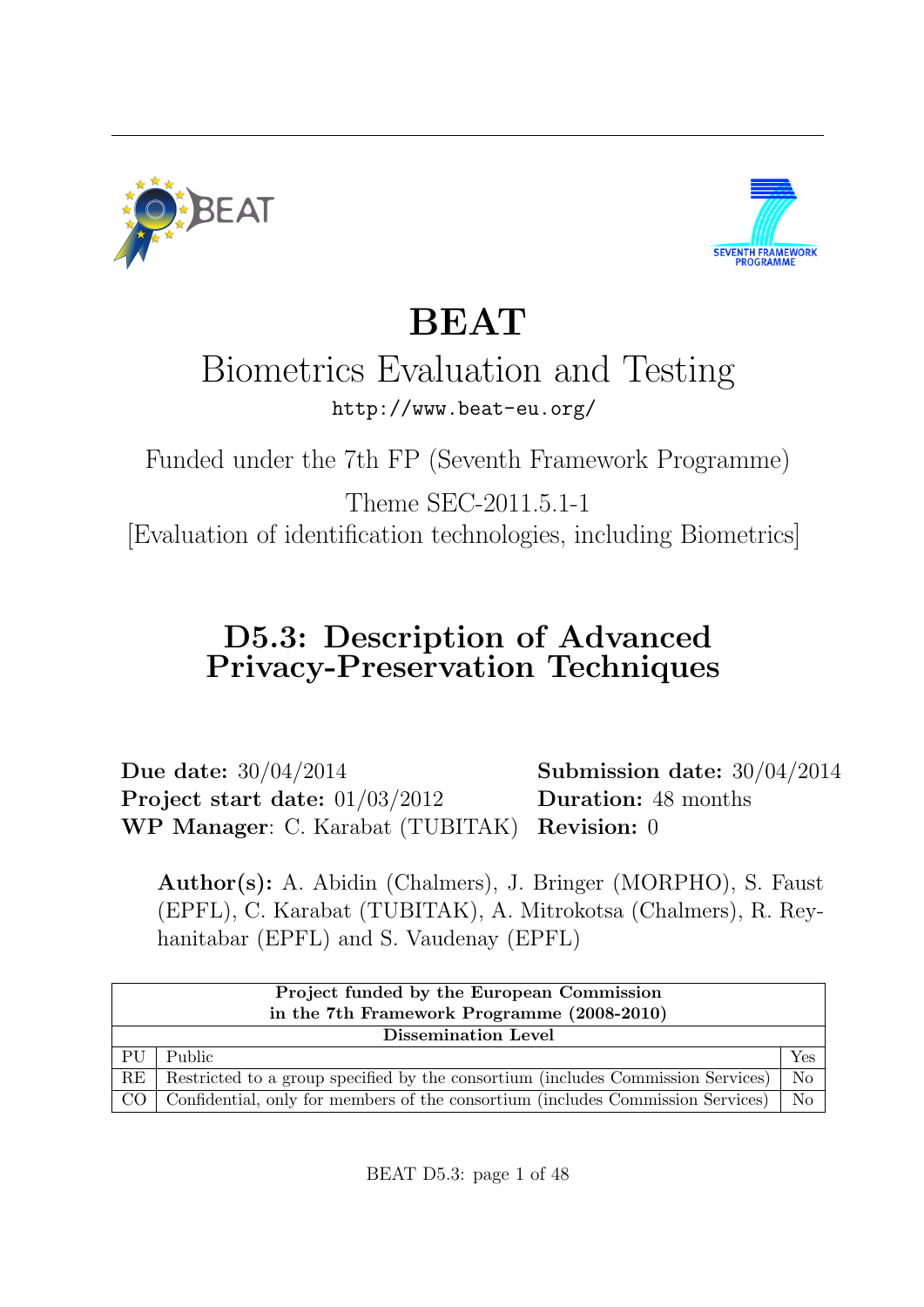BEAT D5.3: page 2 of [48](#page-39-0)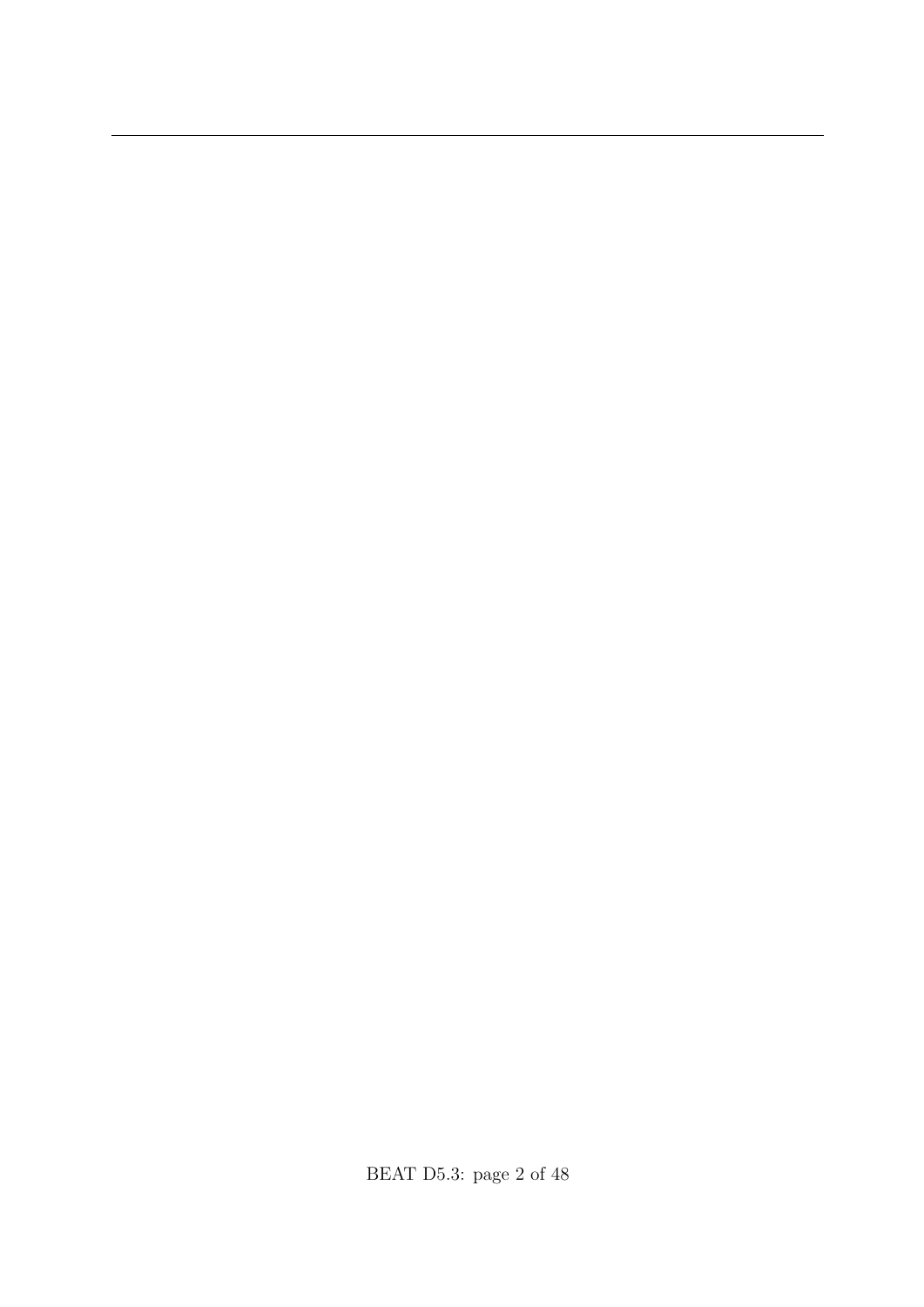

# D5.3: Description of Advanced Privacy-Preservation **Techniques**

## Abstract:

This deliverable provides an overview of existing state-of-the-art advances in privacypreserving biometric authentication schemes. More precisely, we go a step beyond the privacy-preserving biometric authentication schemes that have been described in deliverable D5.1 and focus on authentication schemes that rely on secure multi-party computation. We describe how oblivious transfer, garbled circuits and homomorphic encryption as well as fuzzy extractors may be employed to guarantee privacy-preservation in the biometric authentication problem and we list some of the latest privacy-preserving biometric authentication protocols that rely on these approaches.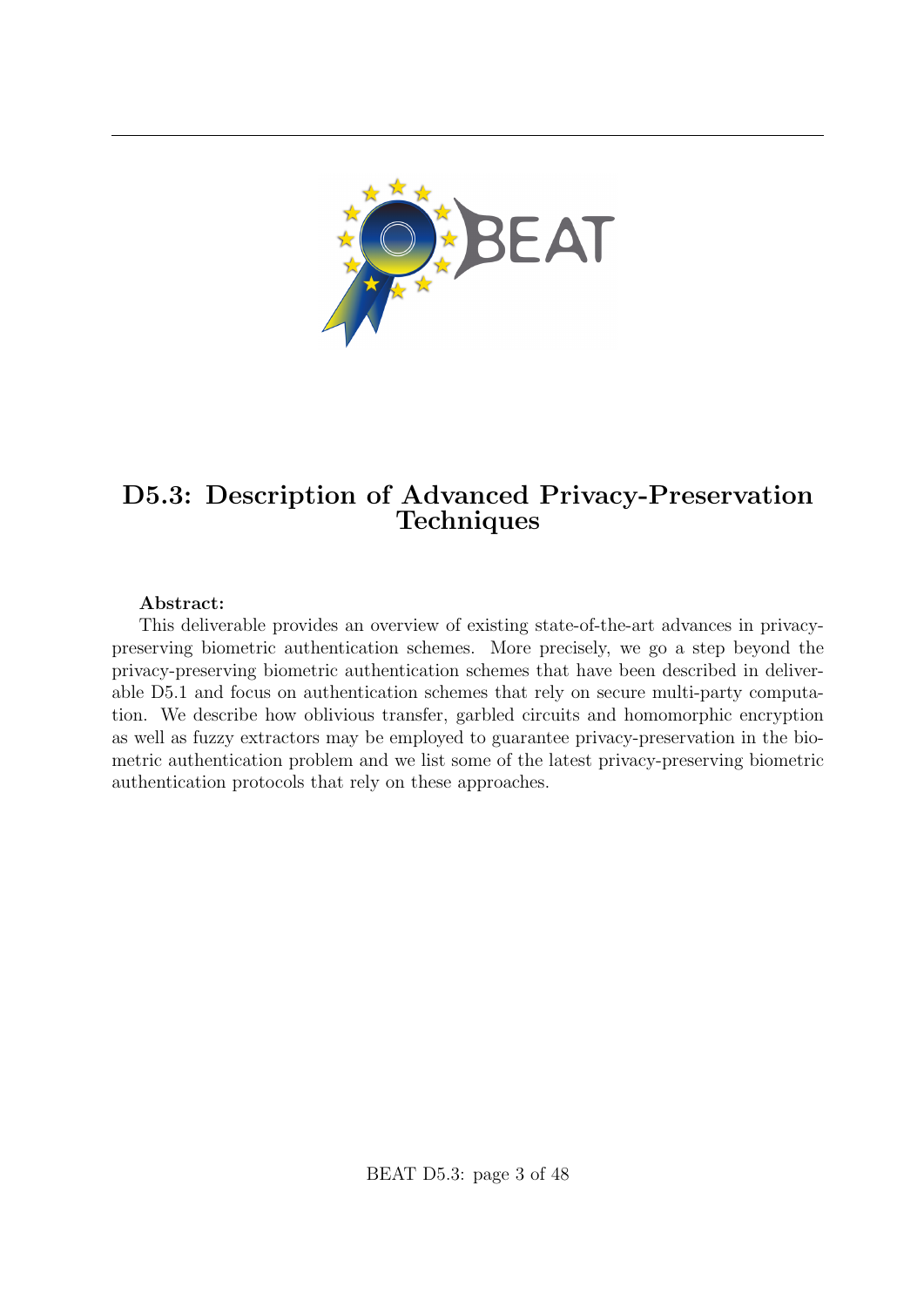BEAT D5.3: page 4 of [48](#page-39-0)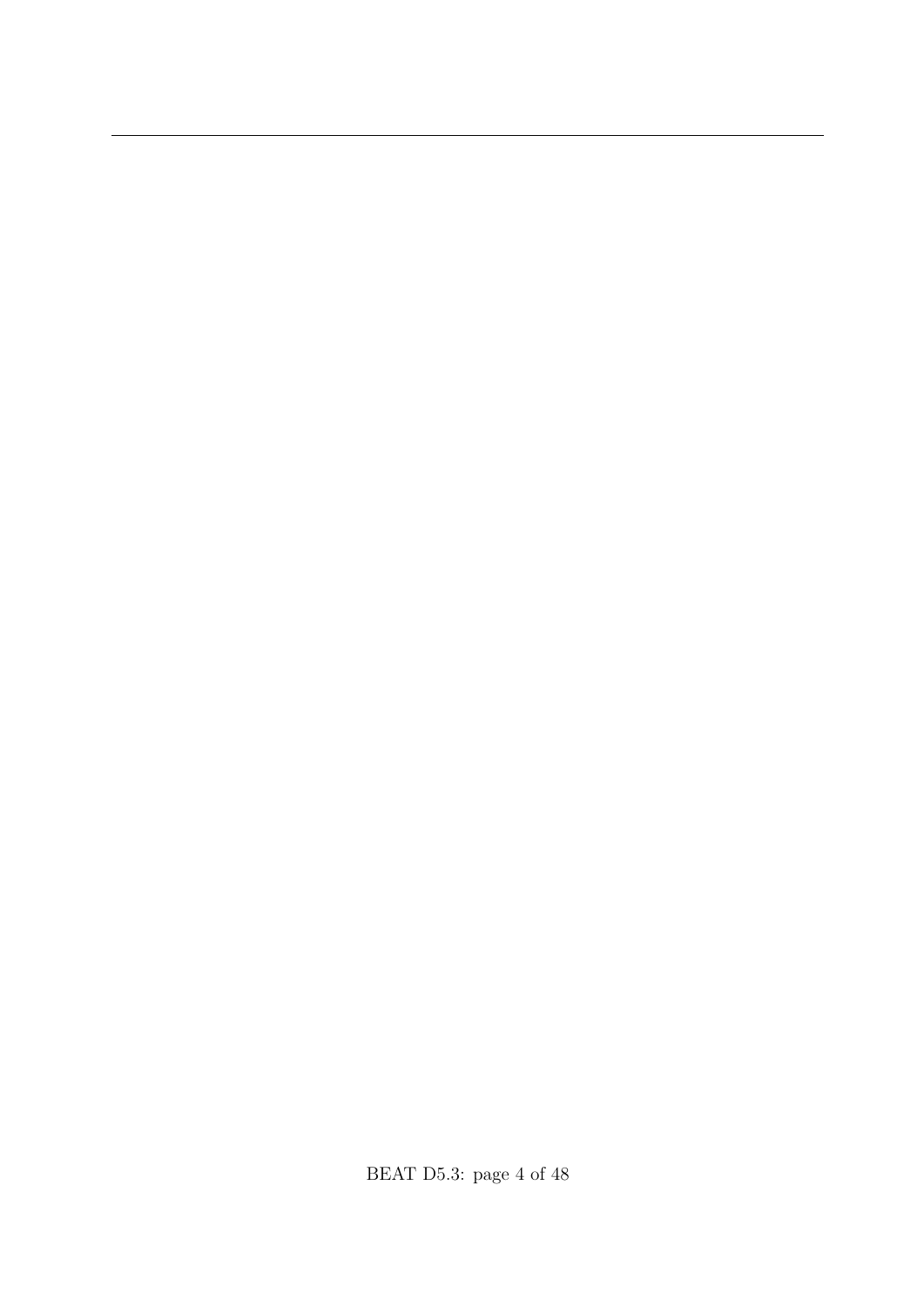# Contents

| 1              |     | Introduction |                                                                                                        | 7  |
|----------------|-----|--------------|--------------------------------------------------------------------------------------------------------|----|
| $\overline{2}$ |     |              | Privacy-Preserving Biometrics Using Secure Multi-Party Computation                                     | 9  |
|                | 2.1 |              |                                                                                                        | 9  |
|                |     | 2.1.1        |                                                                                                        | 10 |
|                | 2.2 |              |                                                                                                        | 10 |
|                | 2.3 |              |                                                                                                        | 11 |
|                | 2.4 |              |                                                                                                        | 12 |
|                | 2.5 |              |                                                                                                        | 16 |
|                | 2.6 |              |                                                                                                        | 17 |
|                | 2.7 |              |                                                                                                        | 19 |
|                | 2.8 |              | State of the Art $\dots \dots \dots \dots \dots \dots \dots \dots \dots \dots \dots \dots \dots \dots$ | 20 |
|                |     | 2.8.1        |                                                                                                        | 20 |
|                |     | 2.8.2        |                                                                                                        | 21 |
|                |     | 2.8.3        |                                                                                                        | 23 |
|                |     | 2.8.4        | <b>IrisCodes</b>                                                                                       | 24 |
|                | 2.9 |              |                                                                                                        | 25 |
|                |     | 2.9.1        | The Bringer <i>et al.</i> Protocol $\ldots \ldots \ldots \ldots \ldots \ldots \ldots$                  | 26 |
|                |     | 2.9.2        |                                                                                                        | 27 |
|                |     | 2.9.3        |                                                                                                        | 28 |
| 3              |     |              | <b>Fuzzy Extractors</b>                                                                                | 29 |
|                | 3.1 |              |                                                                                                        | 32 |
|                | 3.2 |              |                                                                                                        | 33 |
| $\overline{4}$ |     |              | <b>Attacks and Vulnerabilities</b>                                                                     | 34 |
|                | 4.1 | Attacks      |                                                                                                        | 35 |
|                | 4.2 |              | Reflections on Privacy-Preservation Systems $\ldots \ldots \ldots \ldots \ldots \ldots$                | 38 |
| $\overline{5}$ |     | Conclusions  |                                                                                                        | 39 |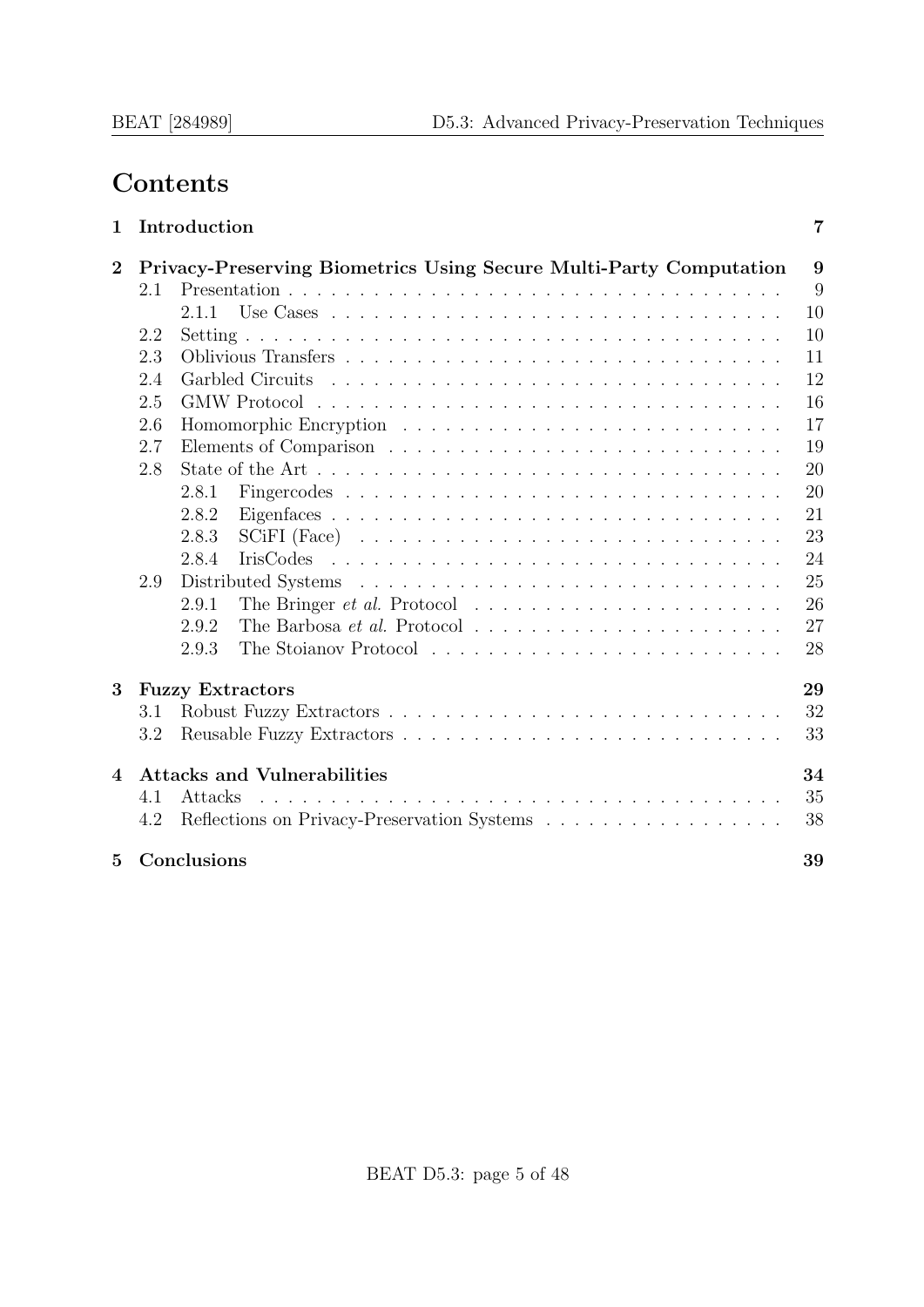BEAT D5.3: page 6 of [48](#page-39-0)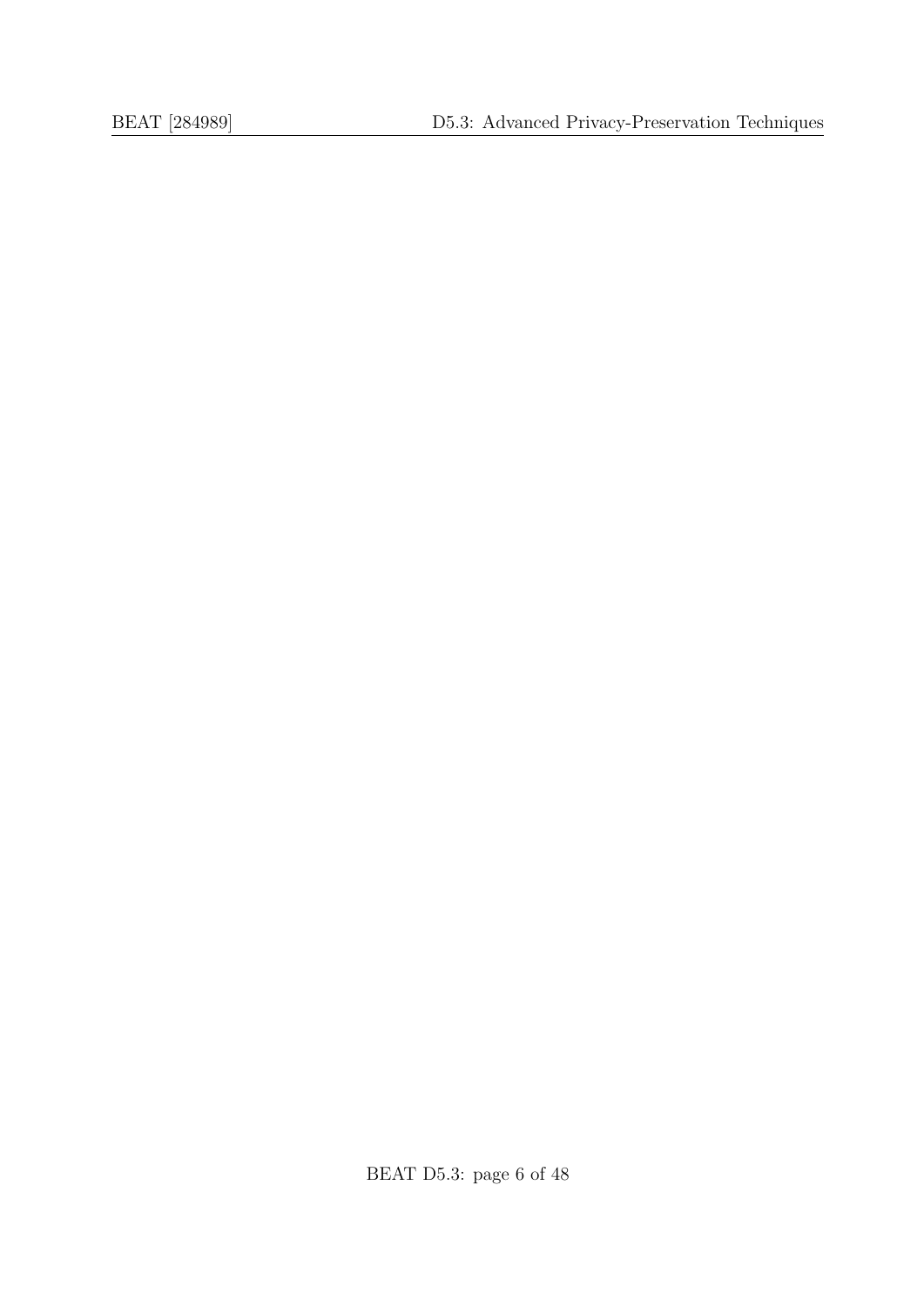# <span id="page-6-0"></span>1 Introduction

Efficient biometric authentication is a valuable tool with many important applications. There have been significant technological advances in biometrics and an increase in their use as a reliable authentication method. However, the widespread use of biometric identification systems, inevitably poses a threat to personal privacy. Therefore, biometric template protection schemes are proposed to cope with the security and privacy problems of biometrics [\[5,](#page-39-1) [16,](#page-40-0) [20,](#page-40-1) [37,](#page-42-0) [48,](#page-43-0) [52,](#page-43-1) [53,](#page-43-2) [55,](#page-43-3) [56,](#page-43-4) [69,](#page-44-0) [71,](#page-45-0) [99\]](#page-47-0). These schemes are analyzed in detail in deliverables D5.1: Privacy Preservation Techniques and implemented in D5.2: Reference Privacy Preservation. However, various vulnerabilities of these technologies are reported in the literature [\[1,](#page-39-2) [2,](#page-39-3) [13,](#page-40-2) [21,](#page-41-0) [22,](#page-41-1) [45,](#page-42-1) [46,](#page-43-5) [57,](#page-43-6) [60,](#page-44-1) [61,](#page-44-2) [63,](#page-44-3) [80,](#page-45-1) [83,](#page-46-0) [90,](#page-46-1) [93,](#page-46-2) [94,](#page-46-3) [96\]](#page-47-1).

Apart from template protection schemes, the employment of cryptographic primitives (i.e. encryption, hashing) offer important advantages in order to safeguard and guarantee the privacy preservation of biometric templates. On the other hand, state-of-the-art cryptographic protocols are not designed for error-tolerance in their inputs, whereas biometric systems have to employ a classifier which tolerates some amount of fuzziness in its data. Thus, combining biometrics and cryptographic protocols to develop a secure system is a very hard problem. It can be dealt with in two ways: either develop a stable feature from biometric data by using error correction methods or make the matching algorithm a part of the cryptographic protocol. However, both approaches are quite hard, and if the design is not done properly then the solution can be a problem itself.

In this deliverable, we investigate robust privacy-preserving biometric authentication schemes that rely mainly on *secure multi-party computation (SMPC)*. SMPC [\[40,](#page-42-2) [100\]](#page-47-2) is often used in the design of systems that allow to maximize the utility of information without compromising the user privacy. It involves several distrusting entities  $p_1, p_2, \ldots, p_N$  that jointly compute some public function  $F$  based on some individually secret information  $d_1, d_2, \ldots, d_N$ , without revealing their private inputs to one another. More precisely, in SMPC the interactive computation is performed in such a way that participants learn the correct output (i.e. value of the function) and nothing else (e.g. other members' inputs) even if some of the parties maliciously collude to obtain more information. The most often used basic building blocks or primitives of SMPC include homomorphic encryption, oblivious transfer and garbled circuits.

Since biometric systems typically consist of two parties, namely, a client and a service provider, we mainly focus on secure two-party computations (2PC). We investigate how secure 2PC schemes can be utilised to protect sensitive biometric information and thus to preserve privacy in biometric authentication. Particularly, we describe how oblivious transfer, garbled circuits and homomorphic encryption can be employed to guarantee privacy-preservation in biometric authentication. These cryptographic tools can be understood, at a high level, as follows.

– Oblivious transfer: An oblivious transfer is a secure two-party computation protocol enabling one party, the sender  $\mathcal S$  to send one element out of N of elements, to a receiver  $\mathcal R$  in such a way that the sender S does not know which element is received by  $\mathcal R$ . At the same time  $R$  does not know anything about the other elements except for the one that is

BEAT D5.3: page 7 of [48](#page-39-0)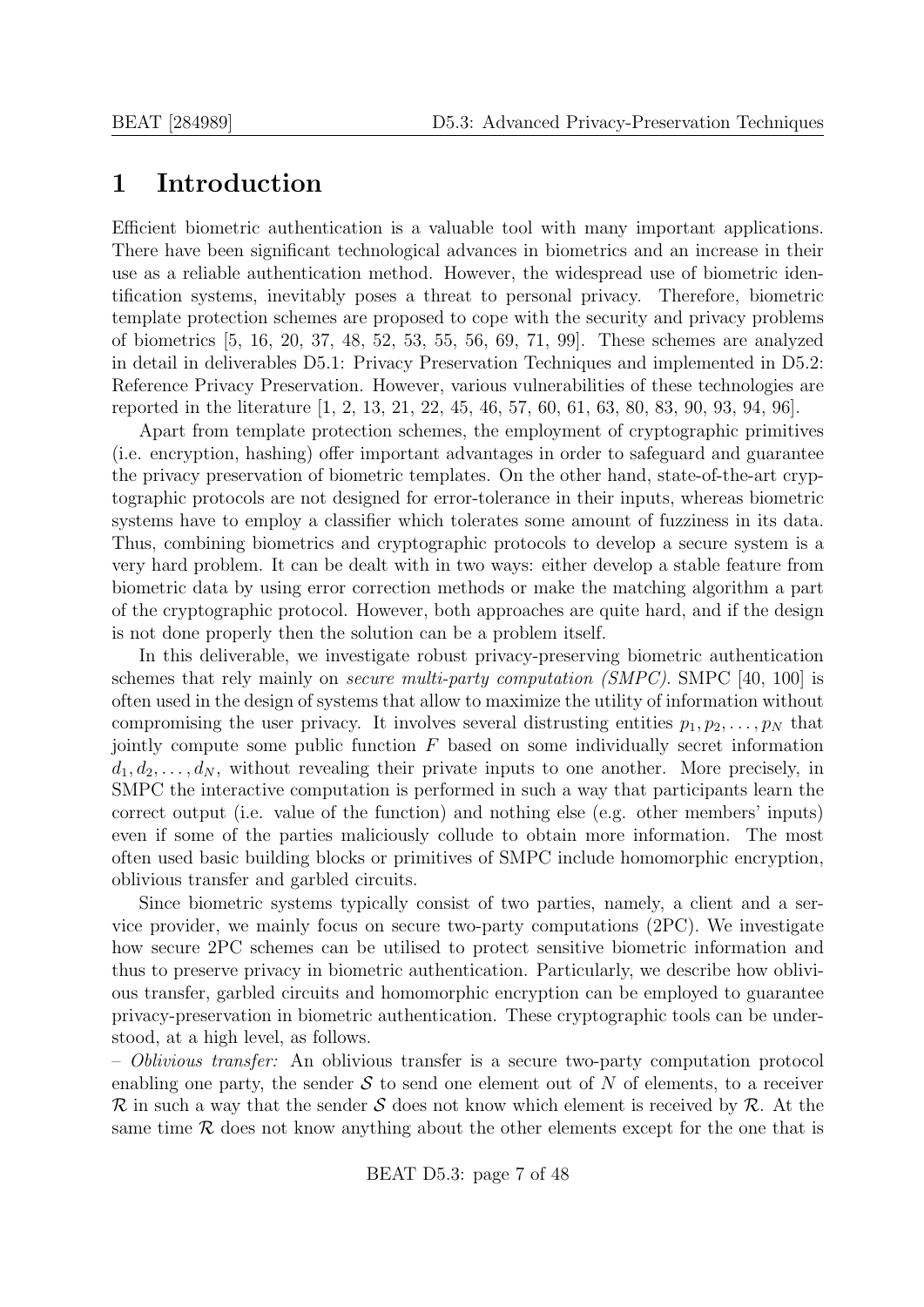received.

– Garbled circuits: Garbled circuits were introduced by Yao et al. in 1986 [\[100\]](#page-47-2) in a secure two party setting. A garbled circuit is an encryption of a binary circuit representing the function to be evaluated. Yao's protocol, which is based on garbled circuits and oblivious transfer, was later proven to be provable secure [\[65\]](#page-44-4).

– Homomorphic encryption: Homomorphic encryption was introduced in 1978 by Rivest, Adleman and Dertouzos [\[84\]](#page-46-4) to go beyond the storage and retrieval of encrypted data by permitting encrypted data to be operated on for interesting operations, in a public fashion – i.e. without decrypting the ciphertexts. An homomorphic encryption scheme enables certain algebraic operations to be carried out on the encrypted plaintext, by applying an efficient operation to the corresponding ciphertext. More precisely, a number of public key cryptosystems have a property called homomorphism such that after encrypting a message, there is some structure preserved that can be exploited to process the data in its encrypted form. In particular, this means that an operation on the encrypted data corresponds to some useful operation on the plaintexts. The only apparent weakness in the homomorphic cryptosystems is that they are computationally expensive.

In addition, we also discuss *fuzzy extractors*. Loosely speaking, a fuzzy extractor is a randomness extractor that comprises of a pair of randomised procedures called a generation algorithm and a reproduction algorithm. The generation algorithm generates a random string and helper data upon an input. The reproduction algorithm reproduces the same random string using the helper data and an input that is *close* to the original input to the generation algorithm. In this deliverable, we focus on robust and reusable fuzzy extractors that can be employed in connection with biometric authentication systems to protect privacy.

Moreover, we give highlights on the latest privacy-preserving biometric authentication protocols that incorporate these cryptographic primitives to provide security and privacy. Even though these latest schemes provide nice properties and a fair level of security and privacy, they are not perfect privacy-preserving biometric authentication protocols. There are adversarial scenarios and attacks that can pose a threat against these protocols. We highlight some of the most serious threats and attacks against existing protocols.

The structure of this deliverable is as follows. In Section 2, we present privacypreserving biometric systems that are built using SMPC. In particular, how oblivious transfer, garbled circuits and homomorphic encryption can be employed to guarantee privacy-preservation in biometric authentication systems is explained in detail, as well as the latest privacy-preserving biometric authentication protocols. Then, in Section 3, robust and reusable fuzzy extractors are described. Section 4 presents attacks on the distributed biometric authentication protocols discussed in Section 2. Finally, we conclude this deliverable in Section 5.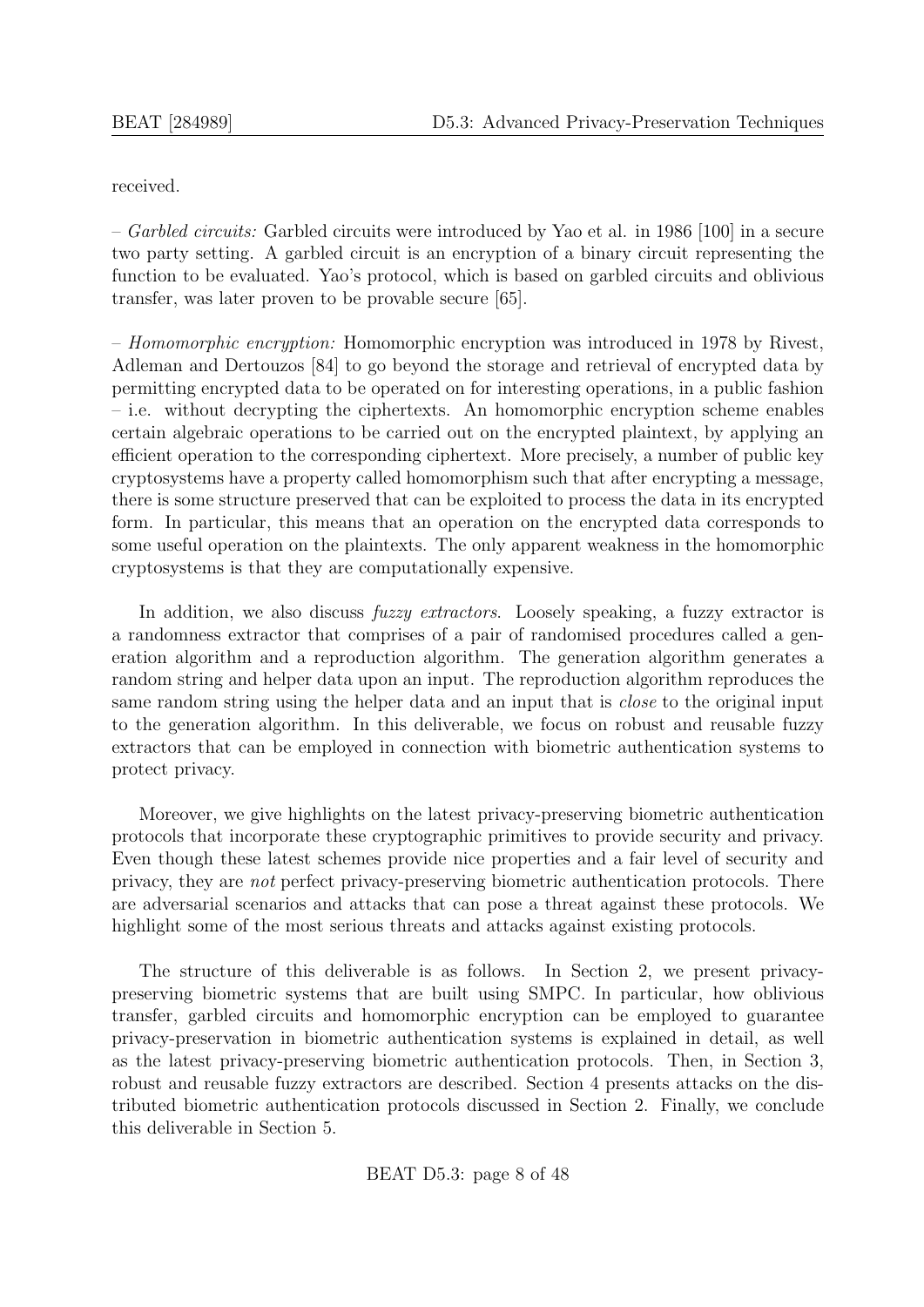# <span id="page-8-0"></span>2 Privacy-Preserving Biometrics Using Secure Multi-Party Computation

## <span id="page-8-1"></span>2.1 Presentation

We here focus on techniques that guarantee full privacy of biometric data using encryption techniques and a multi-party model to distribute the data and keys, rather than encoding techniques with a storage model.

In the context of SMPC [\[100\]](#page-47-2), a set of parties engage an interactive computation on their inputs in such a way that no information leaks about the inputs that cannot be deduced from the outputs. SMPC is a hot topic in the cryptographic community. While having mostly been of theoretic interest during the 80s and the 90s, it has recently become increasingly practical. Many generic or specific protocols and implementations have been introduced during the last decade and some of these techniques can be applied to the security of Cloud Computing applications. Such techniques are even already used in reallife applications [\[12\]](#page-40-3).

In particular, several proposals [\[6,](#page-39-4) [10,](#page-40-4) [18,](#page-40-5) [19,](#page-40-6) [34,](#page-42-3) [44,](#page-42-4) [75,](#page-45-2) [88,](#page-46-5) [92\]](#page-46-6) consider the application of SMPC to biometric identification protocols. In a biometric identification process, a server S holds a database of biometric templates and a client  $\mathcal C$  owns one biometric sample. The client  $\mathcal C$  and the server  $\mathcal S$  execute an authentication protocol which grants access when a fresh biometric sample is similar, w.r.t. a given metric, to one of the elements (biometric templates) stored in the database. The result of the computation can be, for instance, a boolean indicating if there is a match in the database, or the index of the closest element in the database (close set), or a list of indices of the closest elements, or a probabilistic measure of similarity or dissimilarity between templates.

We thus focus on the secure 2PC setting, where the parties are a server  $S$  and a client C. These parties can interactively compute biometric identification without revealing to each other the biometric data that are involved in the protocol; something quite important given the privacy concerns of biometrics. Many applications could benefit from such security properties, such as anonymous biometric access control or private biometric database intersection (see Section [2.1.1\)](#page-9-0).

Security and Privacy. Using a SMPC protocol to compute a given functionality guarantees [\[64\]](#page-44-5):

– Correctness: Each party is guaranteed that the output it receives is correct;

– Privacy: Each party should not learn any further information than the prescribed output.

In our context, this means that only an identification result is given as output and that the client C never gives his biometric acquisition in the clear to the server  $\mathcal S$  (while the server  $S$  does not disclose his database to the client  $C$ ). The privacy notion goes even further: if only a match/non-match answer is given as output, no information about the actual score or the level of similarity of biometric data is disclosed.

Security is guaranteed in a specific model of adversaries. We here focus on the case of semi-honest (or passive) adversaries, that follow the protocol but try to learn more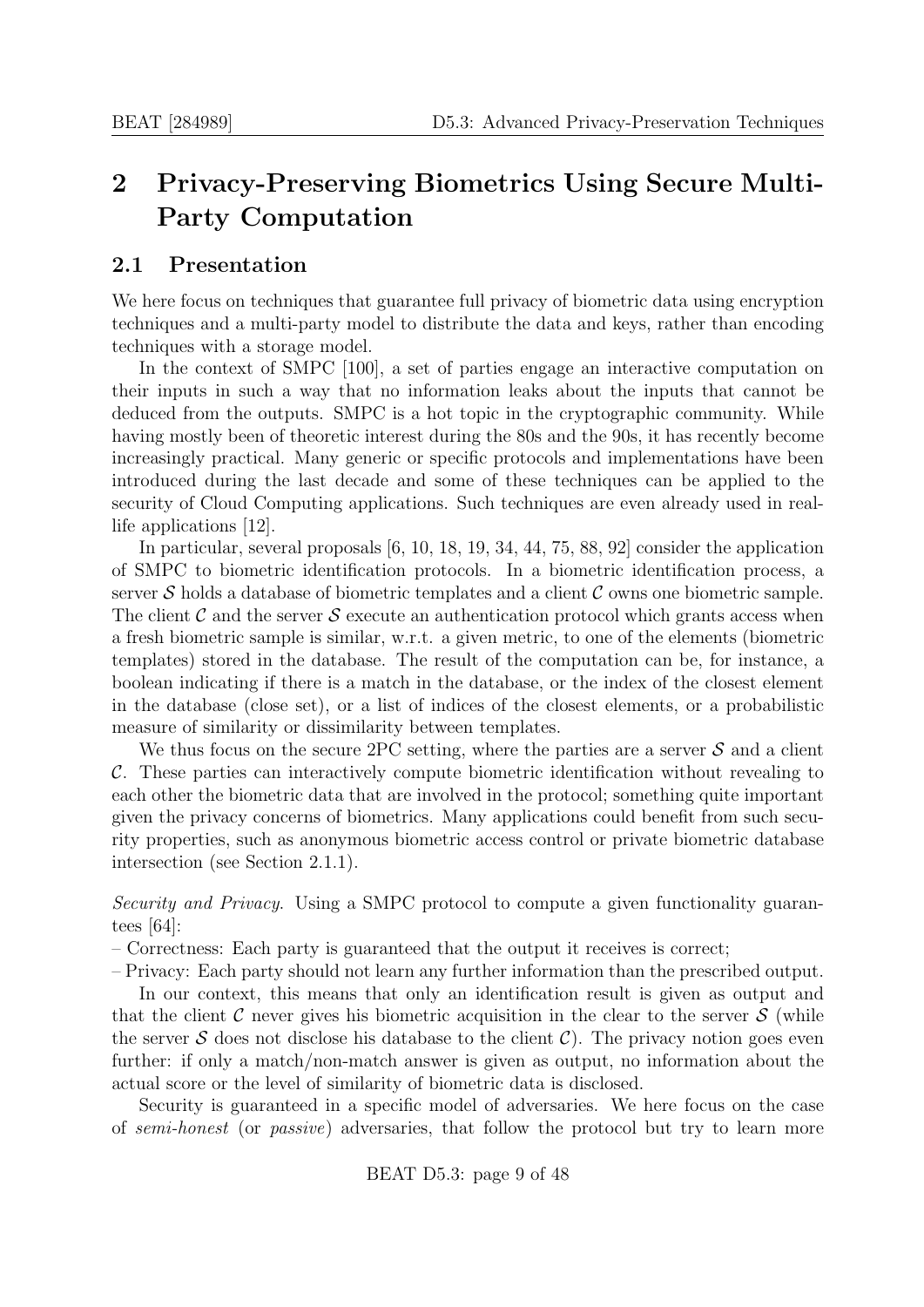information than they should. This is currently the only setting where SMPC protocols can be efficiently implemented.

## <span id="page-9-0"></span>2.1.1 Use Cases

To motivate the use of secure 2PC for biometric identification, we give a non exhaustive list of use cases to which this setting, described in Section [2.2,](#page-9-1) applies. In some of the cases, the requirements for client's privacy can be for instance enforced by law, especially if it is not in the interest of the server.

Anonymous Biometric Access Control. Assume that there is a biometric access control, for instance, to a company building. The employer  $S$  wants to ensure that the registered (and biometrically enrolled) employees are the only ones to enter the building. To prevent the employer from tracking his employees' activities, our setting is adapted. We can choose the output of the computation to be only a yes/no answer, informing  $S$  whether  $C$  is one of his employees or not, thus allowing/forbidding him entrance to the building.

Biometric Anonymous Credentials. This example, close to the previous one, involves three parties: a client C, a service provider  $\mathcal{SP}$  and a biometric server holder S. S can be for instance a government or an agency authorized to store biometric data, while  $\mathcal{SP}$  is not allowed to do so. Let us assume that  $\mathcal S$  holds a database of people satisfying a given criterion (e.g. be over 21), that is a requirement for the services of  $\mathcal{SP}$ . To access the services of  $\mathcal{SP}, \mathcal{C}$  identifies against the database of S. If C matches the database, S gives him a token to present  $\mathcal{S}P$  to prove that he fulfils the requirements. In the whole process,  $\mathcal C$  never reveals his identity to other parties.

Secure Biometric Database Intersection. Let us assume that two security agencies want to find out the suspects they have in common or that the police wants to find out which people registered in a given database belong to a list of suspects. For security reasons or due to some privacy policy, the parties involved might want to keep secret the data that are not common to both of them. Our setting described in Section [2.2](#page-9-1) can be adapted to this case, by letting the client also input a list of biometric data.

Organization of this section. In Section [2.2,](#page-9-1) we describe the setting of privacy-preserving biometric identification using SMPC techniques. In the following sections, we describe the main SMPC tools that are employed in this context: oblivious transfer in Section [2.3,](#page-10-0) garbled circuits in Section [2.4,](#page-11-0) GMW protocol in Section [2.5](#page-15-0) and homomorphic encryption in Section [2.6.](#page-16-0) We give some elements of comparison between these tools in Section [2.7.](#page-18-0) We describe the proposals of the state-of-the-art using these tools in Section [2.8,](#page-19-0) where applications to iris, face and fingerprint are exposed. Finally in Section 2.9, we list the latest distributed privacy-preserving biometric authentication protocols.

## <span id="page-9-1"></span>2.2 Setting

We here consider the case of biometric  $(1-s-N)$  identification where biometric data can be represented as fixed-length vectors in a metric space and where biometric matching is

BEAT D5.3: page 10 of [48](#page-39-0)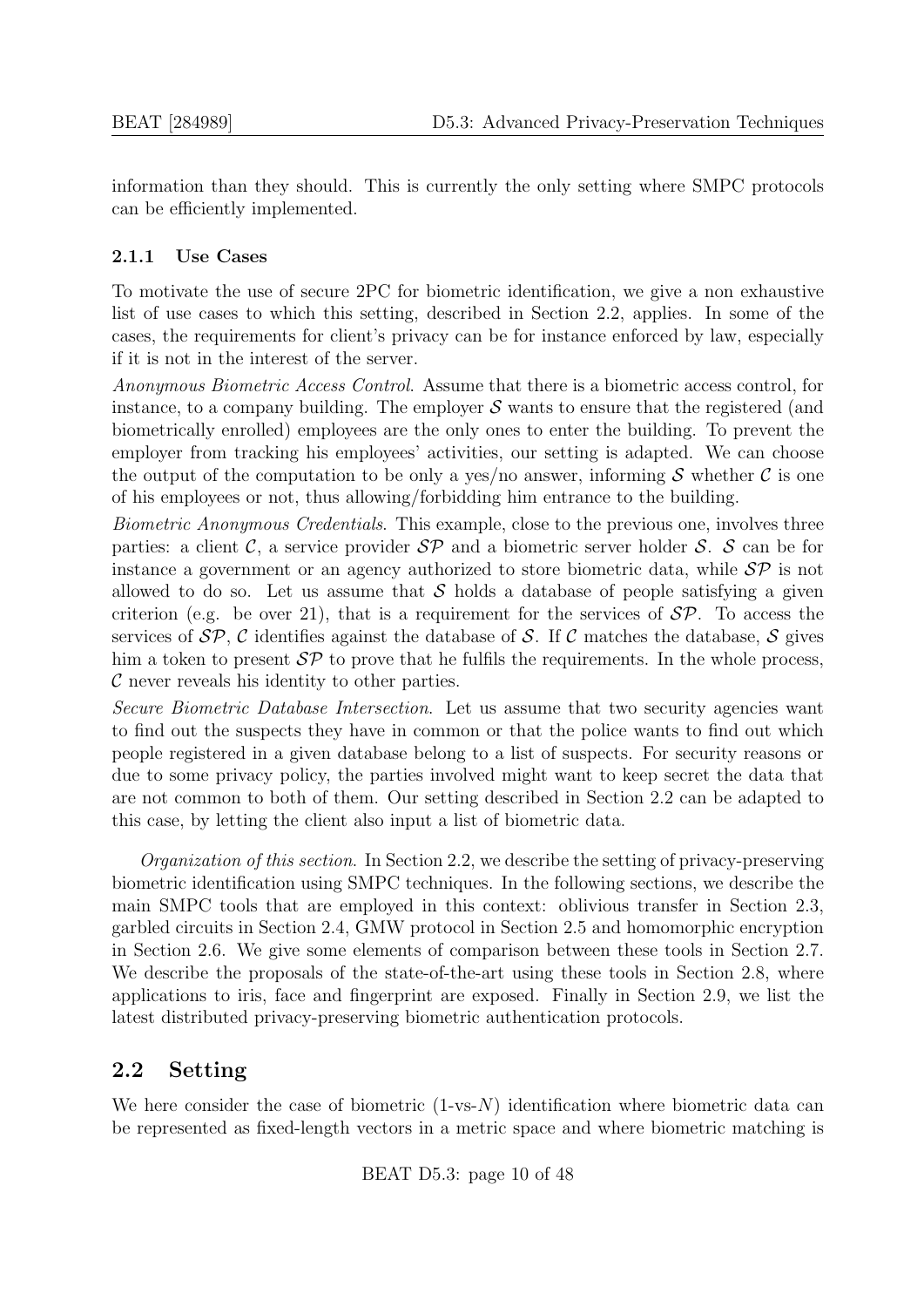done by computing distances between biometric data and comparing these distances to a threshold. Our setting is formalized in Figure [1.](#page-10-1) The server  $S$  inputs a list of biometric templates  $x^1, \ldots, x^N \in \{0,1\}^n$  while the client C inputs one fresh biometric acquisition  $y \in \{0,1\}^n$ . All distances  $d(x^j, y)$  are computed, for  $j = 1, \ldots, N$  and are compared to a threshold t (or to several thresholds  $t_1, \ldots, t_N$ ). Several options for the output are described in Figure [1](#page-10-1) depending on the functionality one wants to offer. For the examples given in Section [2.1.1,](#page-9-0) one possible solution is the output option [5](#page-10-2) of Figure [1,](#page-10-1) where only one bit is given as output.

### Inputs

- $S: x^1, \ldots, x^N \in \{0, 1\}^n$
- $C: y \in \{0,1\}^n$
- Common inputs:
	- the distance operation  $d: \{0,1\}^n \times \{0,1\}^n \to \{0,1\}^k$ ;
	- a threshold  $t \in \{0,1\}^k$  or several thresholds  $(t_i)_{i \in [1,N]}$  ∈  $(\{0,1\}^k)^N$ (they can also be private inputs of  $\mathcal{S}$ ).

#### **Outputs**

Several output options are possible. One party (usually server  $\mathcal{S}$ ), or both, is given the output.

- <span id="page-10-1"></span>1.  $(d(x^j, y))_{j \in [1, N]}$ : the set of distances;
- 2.  $(d(x^j, y) \stackrel{?}{\leq} t)_{j \in [1, N]}$ : the matching elements in the database;
- 3.  $j^* = arg min$ j  $(d(x^j, y))$ : the closest match;

4. 
$$
\begin{cases} j^* = \arg\min_j \left( d(x^j, y) \right) & \text{if } d(x^{j^*}, y) < t \\ \epsilon & \text{otherwise} \end{cases}
$$
: the closest match, if the distance is below the threshold;

<span id="page-10-2"></span>5. 1 if  $\exists j : d(x^j, y) < t$ ; a bit denoting if there is a match or not; 0 otherwise

Figure 1: The privacy-preserving biometric identification setting.

## <span id="page-10-0"></span>2.3 Oblivious Transfers

1-out-of-N oblivious transfer, denoted by  $OT_1^N$ , is an elementary secure 2PC protocol enabling one party, the sender S, to send one element out of N bit-strings  $(x_0, \ldots, x_{N-1})$ 

BEAT D5.3: page 11 of [48](#page-39-0)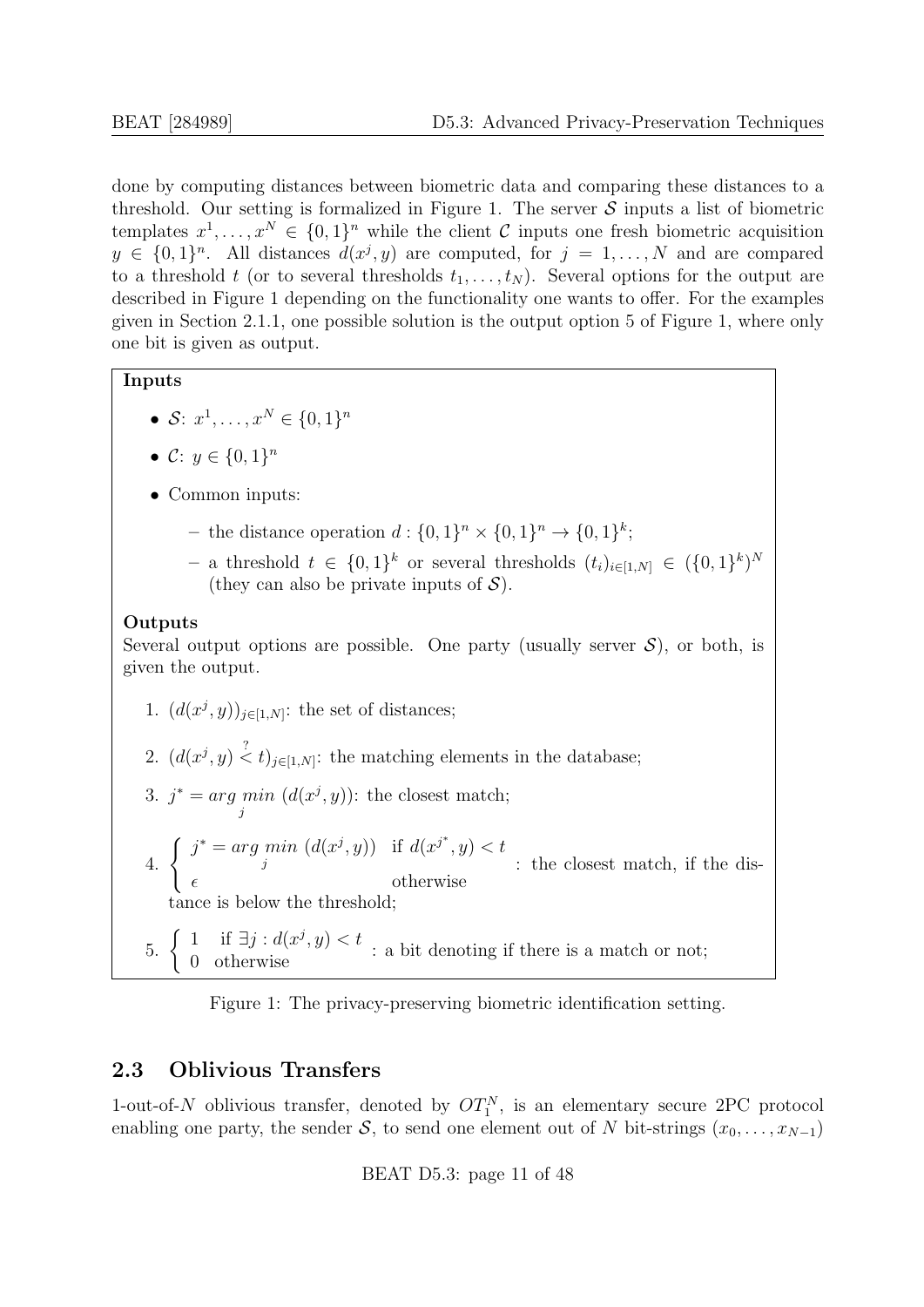in his possession to a second party, the receiver  $\mathcal{R}$ . The receiver  $\mathcal{R}$  chooses the index  $i \in [0, N-1]$  of the element that he would like to get. At the end of the protocol,  $\mathcal{R}$  should get  $x_i$ , but no information about  $(x_j)_{j\neq i}$ , while S should get no information about i. We can write this as:

$$
OT_1^N: ((x_0, \ldots, x_{N-1}); i) \mapsto (\epsilon; x_i).
$$

In the following, we mostly focus on 1-out-of-2 oblivious transfer:

$$
OT_1^2: ((x_0, x_1); i) \in (\{0, 1\}^*)^2 \times \{0, 1\} \mapsto (\epsilon; x_i)
$$

and parallel execution of  $n$   $OT_1^2$  on  $\lambda$ -bit strings, that we denote by:

$$
{}_{n}^{\lambda}OT_{1}^{2}:((x_{0}^{1}, x_{1}^{1}), \ldots, (x_{0}^{n}, x_{1}^{n})); (i_{1}, \ldots, i_{n})) \in (\{0, 1\}^{\lambda})^{2n} \times \{0, 1\}^{n} \mapsto (\epsilon; (x_{i_{1}}^{1}, \ldots, x_{i_{n}}^{n})).
$$

Oblivious transfer was introduced, in a slightly different form, by Rabin [\[81\]](#page-45-3), while a protocol computing the actual  $OT_1^2$  functionality first appeared in [\[36\]](#page-42-5). Lots of works have focused on possible instantiations of the  $OT_1^2$  and  ${}_{n}^{\lambda}OT_1^2$  protocols and on optimizations to make them efficient. The Naor-Pinkas protocol [\[72\]](#page-45-4), secure in the random oracle model, is often used in implementations. It relies on the decisional Diffie-Hellman assumption and can be implemented either on sub-groups of prime order of the unit group of a large prime field, or on elliptic curves. Most  ${}_{n}^{\lambda}OT_{1}^{2}$  protocols, as [\[72\]](#page-45-4), require to compute one or several public-key operations that are computationally expensive. Therefore, Ishai et al. [\[47\]](#page-43-7) proposed an extension that makes the number of public-key operations independent of n, for large enough n. The cost is reduced to k "real" oblivious transfers on k-bit values (where k is a security parameter, equal, e.g., to 80 or 128), while there are  $\mathcal{O}(n)$ evaluations of cryptographic hash functions, whose cost is substantially cheaper than the cost of public-key operations, this optimization still requires a communication of  $2n(\lambda + k)$ bits. Another extension, due to Beaver [\[8\]](#page-39-5), enables to delegate most of the computational workload of oblivious transfers to a pre-computation phase<sup>[1](#page-11-1)</sup>. It roughly consists of running OTs on random inputs and using the results as masks for the online phase. The online phase, then, mostly consists of sending data  $(2n(\lambda + 1)$  bits) from the sender S to the receiver  $\mathcal R$  for a negligible computational cost (XOR evaluations) on both sides.

## <span id="page-11-0"></span>2.4 Garbled Circuits

In his seminal paper on Secure Multi-Party Computations [\[100\]](#page-47-2), Yao describes a protocol that enables to securely compute (in the semi-honest 2PC setting) any function that can be expressed as a binary circuit. Yao's protocol has been later more formalized and proven secure in [\[65,](#page-44-4) [66\]](#page-44-6). This protocol is based on oblivious transfer and *garbled circuits*. Let us describe the latter technique.

A garbled circuit (GC) is an encryption of a binary circuit  $C_f$  representing the function f to be evaluated. We assume that all gates of the binary circuit have two input wires and one output wire, which is non restrictive.

<span id="page-11-1"></span><sup>&</sup>lt;sup>1</sup>The preprocessing phase is sometimes called the *offline* phase in SMPC papers. However, this precomputation phase requires communication between the parties and is not off-line in a strict sense.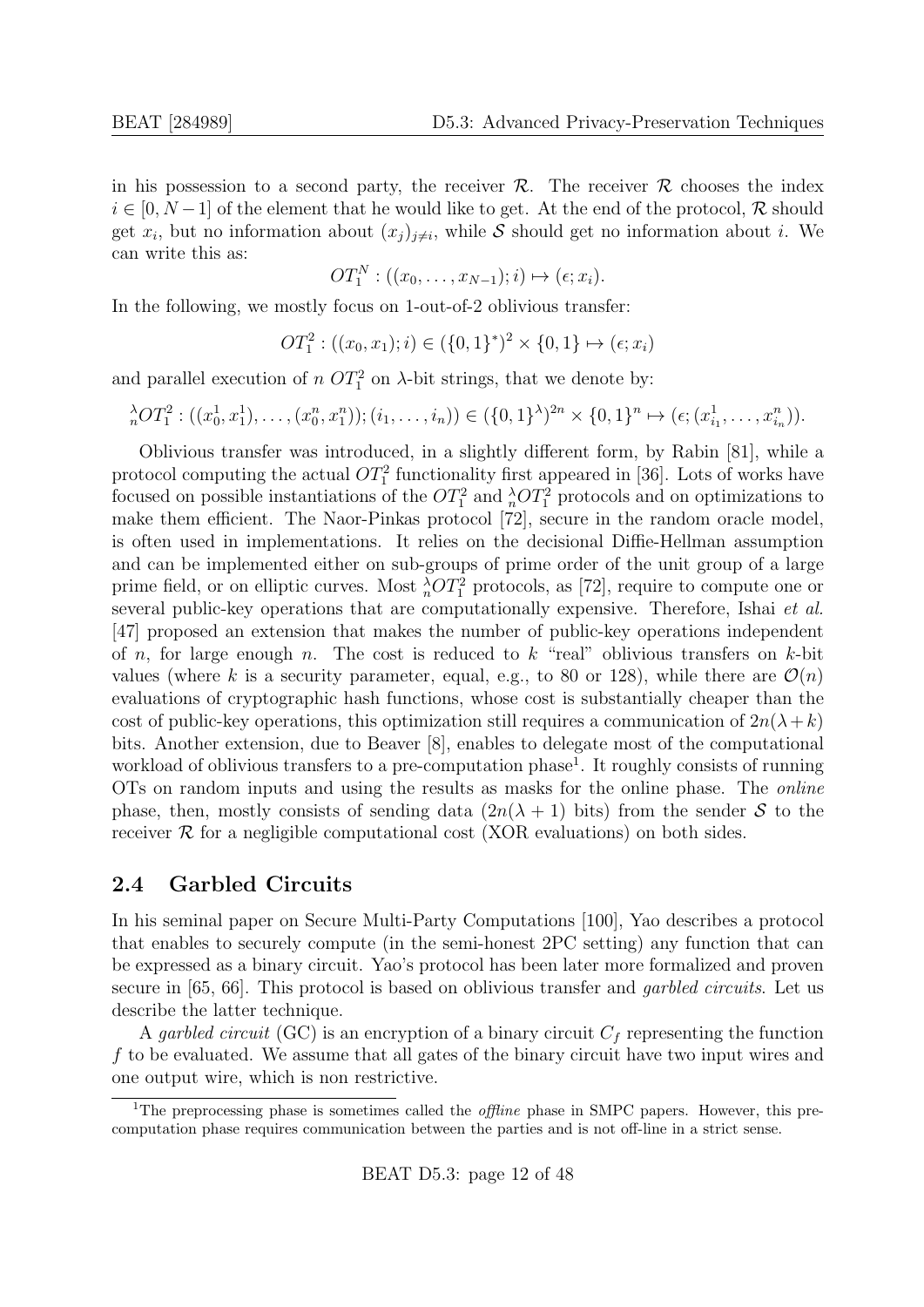**Garbled Values**. To each wire u of the circuit, we associate a pair of keys  $(k_i^0, k_i^1) \in$  $({0,1}^k)^2$ . Each of the keys corresponds to a possible binary value of the wire  $(0 \text{ or } 1)$ . Computation will be done on these keys, instead of actual bits, therefore we have to redefine binary gates of the circuit.

**Garbled Tables**. Let G be a gate of  $C_f$  with input wires  $u, v$  and output wire w. For example, let  $G$  be an AND gate. We see  $G$  as a truth table and translate this truth table to a truth table with garbled values, replacing bit values by associated keys. For example, with an AND gate:



For Yao's protocol, we need to go one step further. The output wire keys are encrypted using the corresponding input keys, then the rows are permuted. In our example, a possible final garbled table is:

| $\kappa^1_w$<br>$\omega_{k_\varepsilon}$<br>$k^1$ |
|---------------------------------------------------|
| $(k^{\mathsf{u}}_w)$<br>$E^s_{k_u^1,k_v^0}$       |
| $k^0$<br>$\mathbb{E}_{k_{u_2}^0}$<br>$k^0$        |
|                                                   |

where  $E_{k_1,k_2}(k_3)$  is an encryption scheme taking as inputs 2 keys  $k_1, k_2$ , a message  $k_3$  and an additional information  $s$  (that is a unique identifier for gate  $G$ ).

This way, one can decrypt a row of the garbled gate if one has one key per input wire. Conversely, if one has one key only per input wire, one gets one key only for the output wire. Furthermore, the permutation of the rows prevents the garbled gate evaluator to know the actual bits corresponding to the keys that are manipulated. A garbled circuit is then a set of garbled tables, one per binary gate of the circuit, constructed using the same set of garbled values.

**Yao's Protocol**. Yao's protocol implements the functionality  $(x; y) \mapsto (f(x, y); f(x, y))$ for any deterministic function f that can be described using a binary circuit  $C_f$ . Party  $P_1$ acts as the *creator* of the garbled circuit and party  $P_2$  as the *evaluator*. The protocol runs as follows.

1. Creating and sending the garbled circuit. Party  $P_1$  selects a set of garbled values for all the wires of the circuit  $C_f$  and then computes the garbled tables that are compatible with these garbled values, for all binary gates of the circuit. The resulting set of garbled tables is a garbled circuit  $\tilde{C}_f$ . Then  $P_1$  sends  $\tilde{C}_f$  to  $P_2$ .

Furthermore,  $P_1$  needs to send *output mapping tables* for the output wire keys that will enable  $P_2$  to know the actual bits of  $f(x, y)$  that are associated with the output keys that he will output at the end of the evaluation.

BEAT D5.3: page 13 of [48](#page-39-0)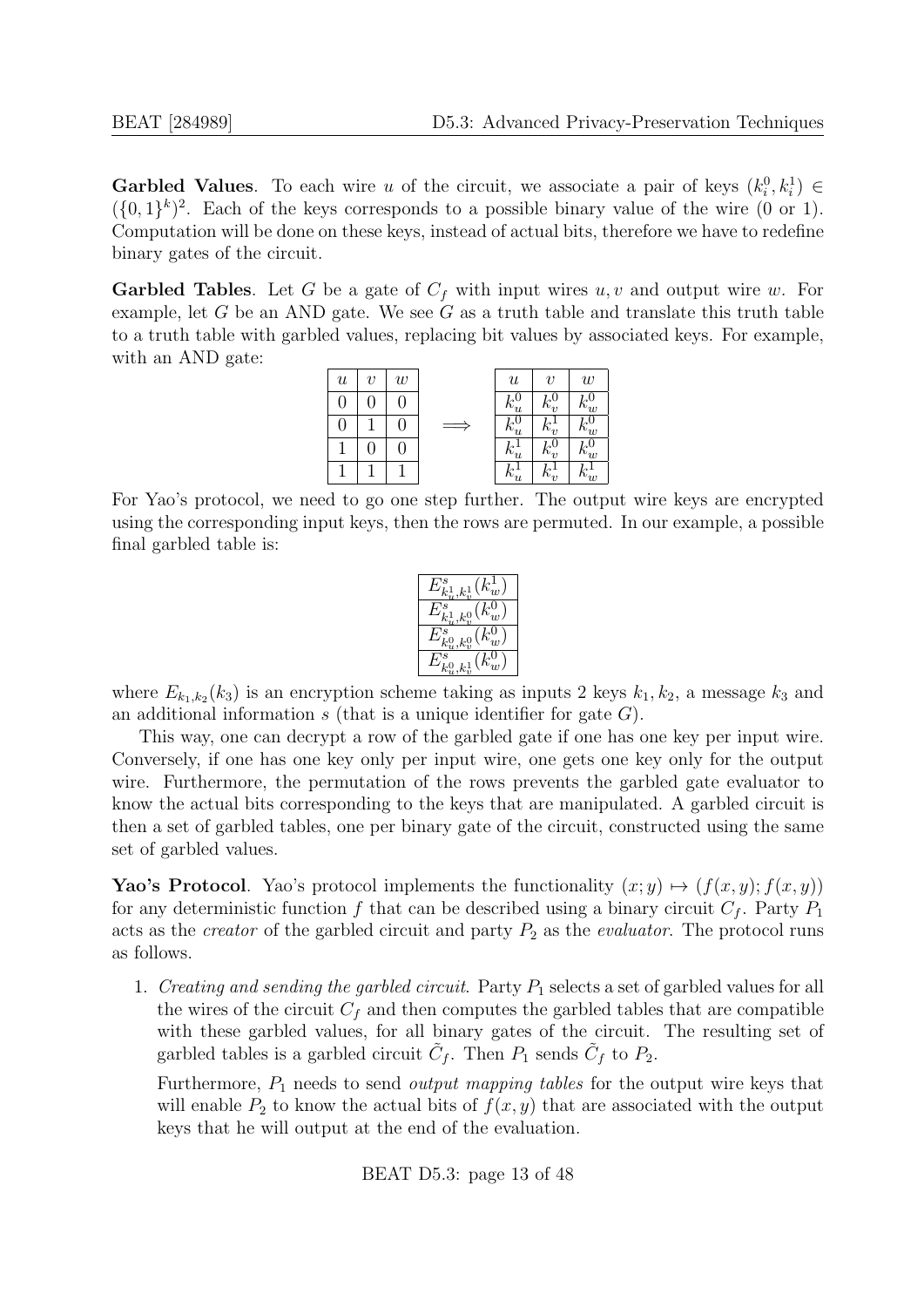2. Sending garbled values. In order to allow party  $P_2$  to evaluate garbled circuit  $\tilde{C}_f$ ,  $P_1$  needs to send  $P_2$  one key per input wire of the circuit. These keys should be the keys corresponding to the actual bits of x and y. We denote by  $(u_i)_{i=1,\dots,n}$  the wires corresponding to the bits of x and by  $(u_j)_{j=1,\dots,n}$  the wires corresponding to the bits of y. The party  $P_1$  knows x and can thus directly send to  $P_2$  the keys  $k_{u_i}^{x_i}$ , for  $i=1,\ldots,n$ .

Sending the keys associated with  $P_2$ 's inputs is trickier. In order to preserve privacy,  $P_2$  can not give his input y to P1. Conversely,  $P_1$  cannot give both keys for each input wire, which would enable  $P_2$  to evaluate  $\tilde{C}_f$  on several inputs, and thus learn more information about x than he should. Consequently,  $P_1$  and  $P_2$  have to run oblivious transfers, more precisely, if  $n$  is the bit-size of  $y$  and  $k$  is the security parameter for the protocol, then  $P_1$  and  $P_2$  have to run a  ${}_{n}^{k}OT_1^2$  protocol, where  $P_1$  inputs all key pairs for wires  $u_j$  and  $P_2$  inputs the bits  $y_j$  of y.

3. Evaluating the garbled circuit. Now that  $P_2$  has the garbled circuit, one key per input wire and the output mapping table, he is fully able to evaluate  $\tilde{C}_f$ . Party  $P_2$ thus obtains  $f(x, y)$  and sends it to  $P_1$  so that both parties learn the result. (Recall that we are in the semi-honest model and that the parties are assumed to follow the protocol, in particular it means that  $P_2$  provides  $P_1$  with  $f(x, y)$  even if this result does not suit him.)

This protocol is summed up in Figure [2.](#page-14-0)

Remark 1. A garbled circuit can only be used once. Indeed, if one plays Yao's protocol on the same garbled circuit using different inputs, one could decrypt more garbled table rows than expected and learn information about the other party's input that should not have been learned. Therefore, a new set of garbled values and, thus, a new set of garbled tables have to be used if  $P_1$  and  $P_2$  wish to securely evaluate f again, on different inputs.

Optimizations. During the last decade, several optimizations have been proposed to make Yao's protocol practical. Moreover, the OT optimizations described above can of course be applied to an implementation of Yao's protocol. For more details about these optimizations, we refer the reader to [\[43,](#page-42-6) [79,](#page-45-5) [91\]](#page-46-7).

An efficient encryption construction for the garbled tables components has been proposed in [\[67,](#page-44-7) [79\]](#page-45-5), based on cryptographic hash functions. Encryption can roughly be instantiated as follows:

$$
E_{k_1,k_2}^s(k_3) = k_3 \oplus \mathcal{H}(k_1||k_2||s),
$$

where s is a unique identifier for the gate and  $\mathcal H$  is a cryptographic hash function. This construction is secure in the random oracle model.

The point-and-permute technique [\[73\]](#page-45-6) enables the evaluator of the garbled circuit to know which entry of the garbled table he has to decrypt, without impacting privacy, thus reducing the evaluator's workload to one hash function evaluation per garbled gate. To do so, each garbled value includes one bit of permutation, in addition to the wire key.

BEAT D5.3: page 14 of [48](#page-39-0)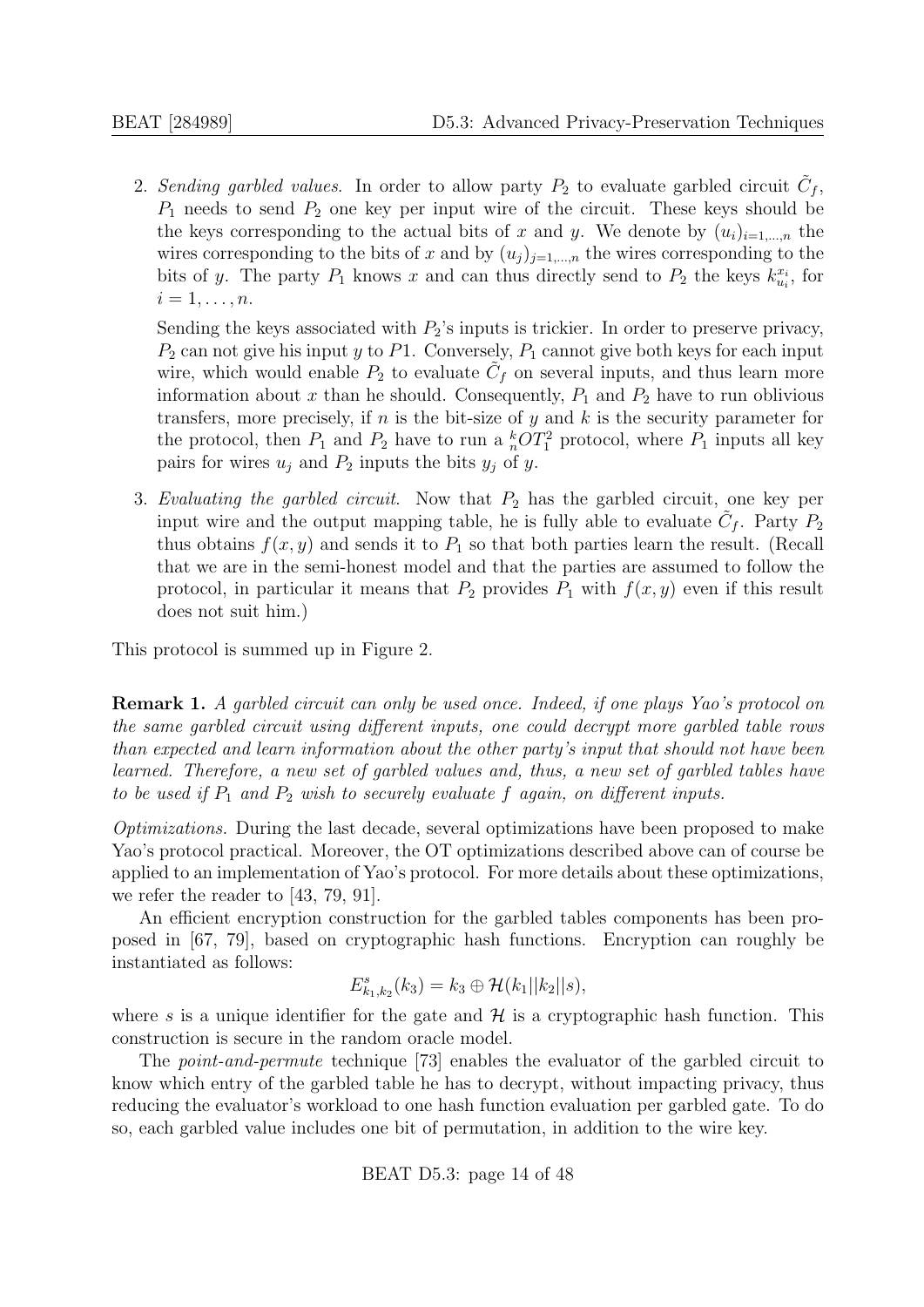Inputs

- $P_1: x \in \{0,1\}^n$
- $P_2: y \in \{0,1\}^n$
- Common input:  $C_f$ , a binary circuit describing  $f$

#### Output

•  $P_1$  and  $P_2$ :  $f(x, y)$ 

## Protocol

 $P_1$  picks garbled values  $(k_u^0, k_u^1)$ ,

- for all wires u of  $C_f$ .
- $P_1$  creates a garbled circuit  $\tilde{C}_f$
- for  $f$ , using these garbled values.

$$
\underbrace{\tilde{C}_f, (k_{u_i}^{x_i})_{i \in [1,n]}}_{\textcolor{red}{\rightarrow}}
$$

$$
\xrightarrow{[{}^k_0 O T^2_1] \quad (k_{u_j}^{y_j})_{j \in [1,n]}} \xrightarrow{[k]^{k}
$$

<span id="page-14-0"></span> $P_2$  evaluates  $\tilde{C}_f$  using  $(k_{u_i}^{y_i})_{i \in [1,n]}$  and  $(k_{u_j}^{y_j})_{j \in [1,n]}$  $P_2$  obtains  $f(x, y)$  using the output mapping table

$$
\underleftarrow{f(x,y)}
$$

Figure 2: Yao's protocol

The Free XOR optimization [\[59\]](#page-44-8) enables to garble XOR gates "for free". Using this technique, the XOR gates of the original circuits are not garbled, which means that the time spent on encrypting, sending and evaluating these gates can be avoided. It is accomplished by fixing a specific difference between the two garbled values of each garbled wire, i.e. for a given garbled circuit, we fix  $\Delta \in \{0,1\}^k$  and enforce  $k_u^1 = k_u^0 \oplus \Delta$ , for each wire u. (Notice that  $\Delta$  should not be learned by the evaluator.) Moreover, the garbled values of the output wire w of a XOR gate whose input wires are u and v are not randomly picked but computed this way:

$$
k_w^0 = k_u^0 \oplus k_v^0 \quad ; \quad k_w^1 = k_w^0 \oplus \Delta.
$$

One can then easily be convinced that, for any pair of bits  $(a, b) \in \{0, 1\}^2$ ,  $k_w^{a \oplus b} = k_u^a \oplus k_v^b$  $k_v^b$ , which is precisely what the evaluator of the garbled circuit will compute instead of evaluating a "real" garbled gate. This optimization is very important and has an impact on the circuit representation. When designing a circuit for integration in Yao's protocol, one should not optimize the total number of gates of the circuit but the number of non-XOR

### BEAT D5.3: page 15 of [48](#page-39-0)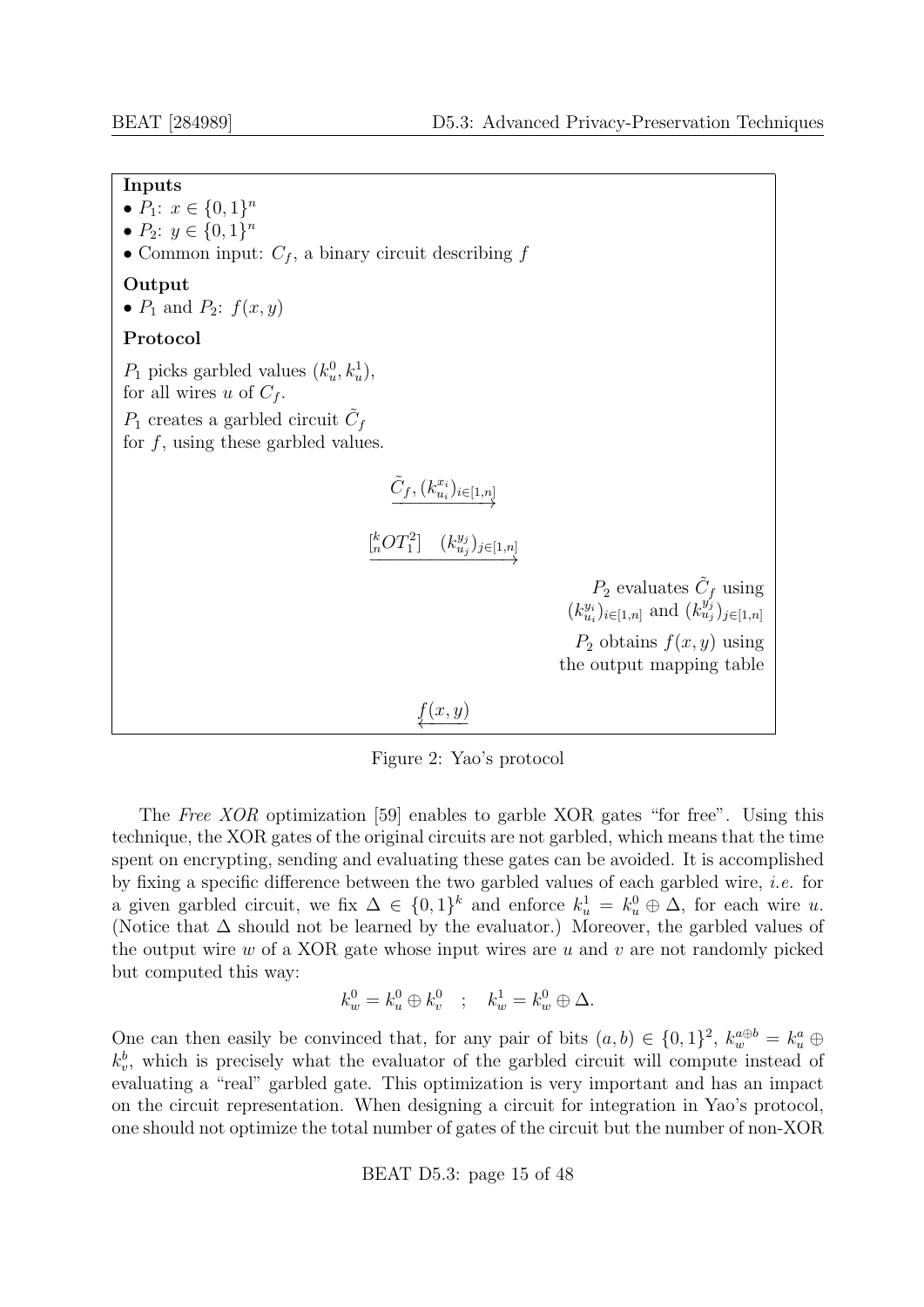gates, even by adding more XOR gates, since their impact on the overall execution time is negligible. We refer the reader to [\[58,](#page-43-8) [59\]](#page-44-8) for a description of circuits minimizing the number of non-XOR gates for basic functionalities (addition, subtraction, comparison, multiplexer, minimum, multiplication,  $\dots$ ). For example, addition, comparison or subtraction on *n*-bit inputs requires n non-free XOR gates only.

The Garbled Row Reduction technique [\[72,](#page-45-4) [79\]](#page-45-5) enables to reduce the size of a garbled table to 3 elements<sup>[2](#page-15-1)</sup>, instead of 4, by appropriately picking the garbled values, see  $[79,$ Section 4 for more details. For instance, for a security parameter equal to 80 (resp. 128), a garbled non-XOR gate is 240-bit (resp. 384) long. This optimization substantially reduces bandwidth consumption, which is often a bottleneck when deploying 2PC protocols. However, the workload of the creator does not change (4 encryptions).

Finally, the *Pipelined Circuit Execution* technique [\[43\]](#page-42-6) aims at reducing the computation time during an execution of Yao's protocol. When using pipelined execution, the creator does not wait for encrypting the whole circuit before sending it. Reciprocally, the evaluator does not wait for getting the whole garbled circuit before starting to evaluate it. This does not save communication complexity but it reduces overall computation time and can save memory space on both parties' devices.

## <span id="page-15-0"></span>2.5 GMW Protocol

GMW protocol [\[40\]](#page-42-2) was introduced shortly after Yao's protocol. It is not specific to 2PC but can be used with any number of parties. We here sum up the 2PC version. This protocol also considers a function f expressed as a binary circuit. Parties  $P_1$  and  $P_2$  share their input bits between both of them. For example, if  $x_i$  is an input bit of  $P_1$ , then  $P_1$ picks a random bit  $r_i$ , sends  $r_i$  to  $P_2$  and holds  $x_i \oplus r_i$  as his secret share of  $x_i$ . Once all inputs are shared, the circuit is evaluated on the shares. When evaluating a gate, each party owns a share of both inputs and learns a share of the output. Let us respectively denote by  $(u, v)$  and w the inputs and output of a gate G. Party  $P_1$  holds shares  $u_1$  and  $v_1$ of u and v, party  $P_2$  holds shares  $u_2$  and  $v_2$  of u and v (i.e.  $u = u_1 \oplus u_2$  and  $v = v_1 \oplus v_2$ ); they interactively obtain shares of  $w$  as follows:

- *XOR gates.* Each party  $P_i$  locally computes  $w_i = u_i \oplus v_i$ .
- AND gates. Parties  $P_1$  and  $P_2$  run an  $OT_1^4$  where, say,  $P_1$  is the sender and  $P_2$  is the receiver. P<sub>1</sub> picks a random bit w<sub>1</sub> as his share of  $w = u \wedge v$ . Party P<sub>1</sub> pre-computes all possible shares of w, depending on the values of  $u_2$  and  $v_2$ . More precisely, the OT input at position  $(a, b) \in \{0, 1\}^2$  is  $w_2 = w_1 \oplus ((u_1 \oplus a) \wedge (v_1 \oplus b))$ . Thus, on input  $(u_2, v_2)$ ,  $P_2$  obtains  $w_2 = w_1 \oplus ((u_1 \oplus u_2) \wedge (v_1 \oplus v_2)) = w_1 \oplus w_2$ , which ensures the correctness.

At the end of the evaluation,  $P_1$  and  $P_2$  exchange their shares of the output bits, and thus obtain the output  $f(x, y)$ .

<span id="page-15-1"></span><sup>&</sup>lt;sup>2</sup>This number can even be reduced to 2, if one does not want to use the free XOR technique.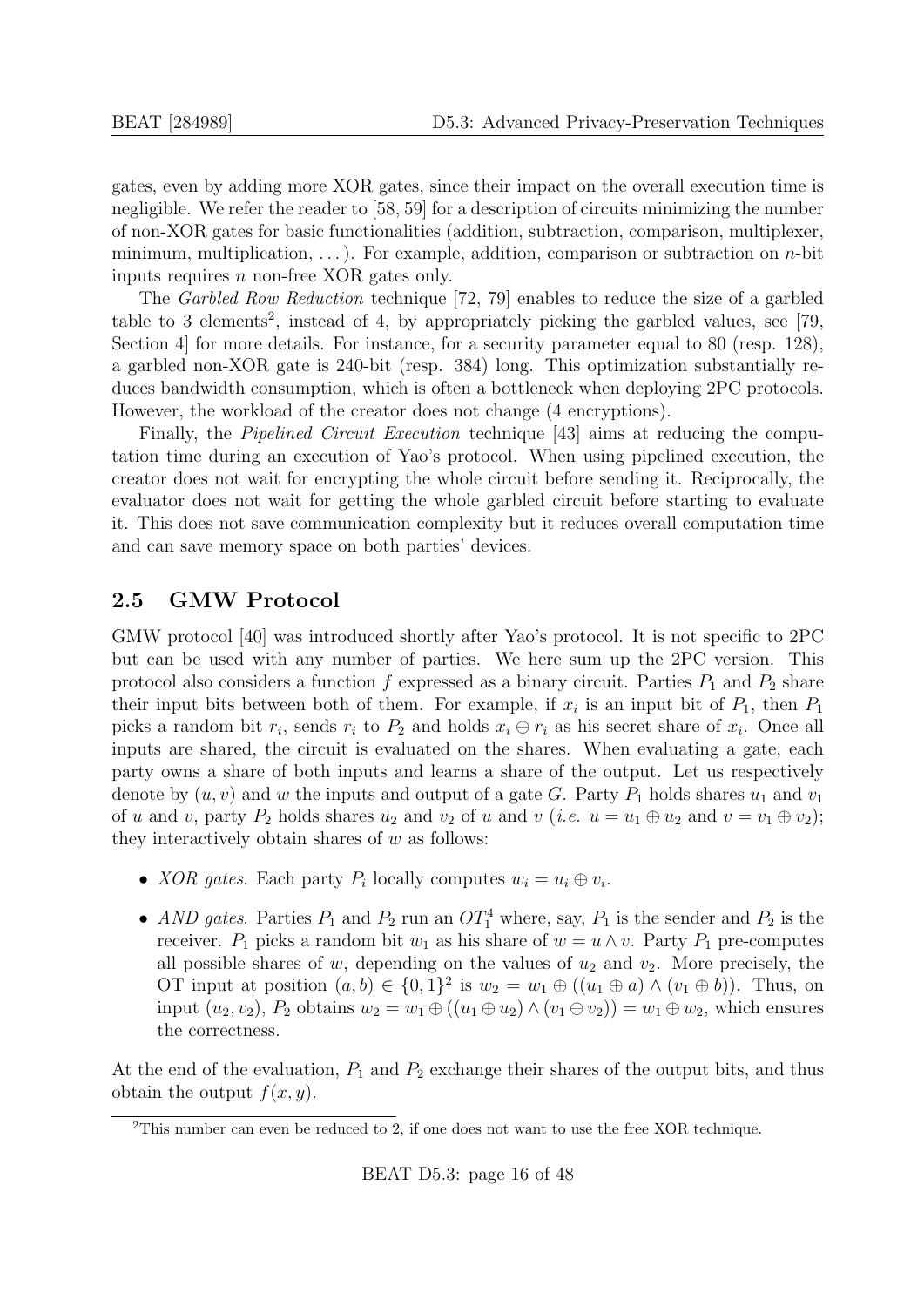Recently, GMW protocol has been implemented with new optimizations that help make it more efficient (see [\[3,](#page-39-6) [92\]](#page-46-6) for more details). The performances in the case of secure evaluation of distances or of biometric identification computation are given in Section [2.8.](#page-19-0)

## <span id="page-16-0"></span>2.6 Homomorphic Encryption

Homomorphic cryptosystems [\[85\]](#page-46-8) are cryptosystems that enable to "compute over encrypted data". More precisely, a cryptosystem E is homomorphic for operation  $\boxplus$  (on plaintexts) if there exists an efficiently computable operation  $\boxtimes$  (on ciphertexts) such that one can compute an encryption of  $m_1 \boxplus m_2$  from encryptions of  $m_1$  and  $m_2$  as

$$
E(m_1 \boxplus m_2) = E(m_1) \boxtimes E(m_2),
$$

without the knowledge of the secret key. Textbook RSA [\[86\]](#page-46-9) and ElGamal [\[38\]](#page-42-7) cryptosystems are homomorphic for the multiplication operation on plaintexts, they are called multiplicatively homomorphic. Constructing a cryptosystem that is homomorphic for any operation on plaintexts (called fully homomorphic) has been a challenge for a long time, that has only been solved in 2009 by Gentry [\[39\]](#page-42-8). Unfortunately, these schemes are for now rather inefficient and cannot be deployed for practical applications.

If the homomorphic properties of the cryptosystem enable to compute  $E_{pk}(f(x, y))$  from  $E_{pk}(x)$  and y, without knowing the secret key, then one can design a simple 2PC protocol for securely evaluating  $f$ , as described in Figure [3.](#page-17-0)

In the following, we focus on *additively homomorphic* schemes, *i.e.* schemes that are homomorphic for addition on plaintexts. We denote, respectively, by  $pk, sk, E_{pk}, D_{sk}$  the public key, secret key, encryption algorithm and decryption algorithm of such schemes. The homomorphic operation on ciphertexts corresponding to additions is denoted multiplicatively, *i.e.*  $E_{pk}(m_1+m_2) = E_{pk}(m_1) \cdot E_{pk}(m_2)$ , for any messages  $m_1, m_2$ . Notice that, by induction, one can also obtain  $E_{pk}(n \cdot m)$ , from  $E_{pk}(m)$  and  $n \in \mathbb{Z}$ , as  $E_{pk}(n \cdot m) = (E_{pk}(m))^{n}$ . This means, if we see  $n$  as an input to the computation, that one can compute multiplications with an additively homomorphic cryptosystem, without interaction, as long as one of the operands is in the clear. This will be useful for secure biometric matching. Some variants might be applied to the generic protocol described in Figure [3,](#page-17-0) in order to broaden the set of functions that can be securely evaluated using additively homomorphic encryption.

Interactively computing multiplications. If at some point of the protocol, party  $P_2$  owns two ciphertexts  $E_{pk}(u)$  and  $E_{pk}(v)$  (while  $P_1$  holds decryption key sk) and needs to compute  $E_{pk}(u \cdot v)$ , then  $P_1$  and  $P_2$  can proceed as follows:

- 1.  $P_1$  picks two random numbers r and r', according to the uniform distribution over the plaintext space, and computes  $c_1 = E_{pk}(u + r)$  and  $c_2 = E_{pk}(v + r')$  using homomorphic properties of E.
- 2.  $P_2$  sends  $c_1$  and  $c_2$  to  $P_1$ .

BEAT D5.3: page 17 of [48](#page-39-0)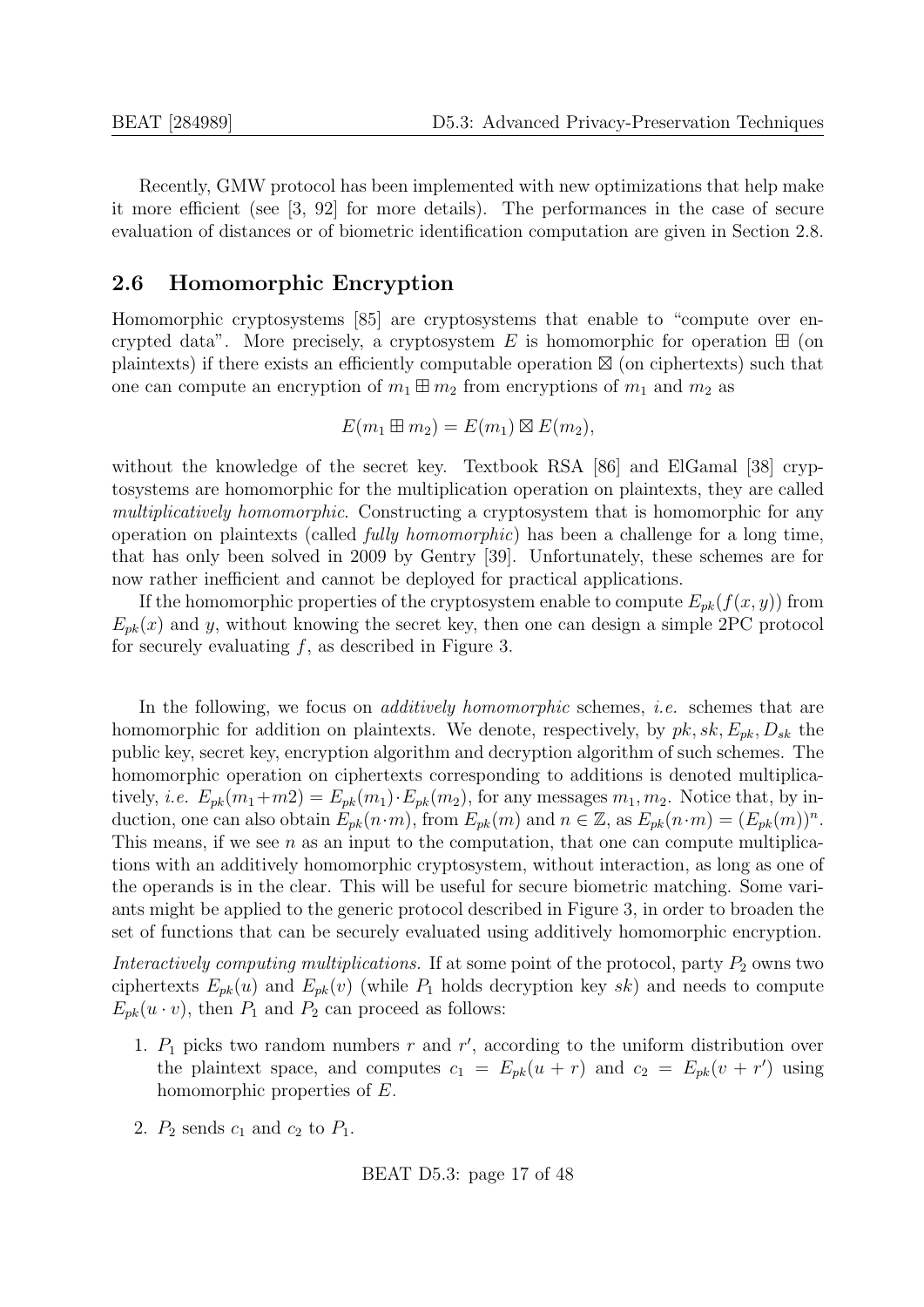#### Inputs

- $P_1: x \in \{0,1\}^n$
- $P_2: y \in \{0,1\}^n$

• Common inputs: a homomorphic cryptosystem  $E$ ; a function  $f$ , such that  $(E_{pk}(u), v) \mapsto E_{pk}(f(u, v))$  can be computed without the knowledge of sk, for any  $u, v \in \{0, 1\}^n$ .

#### Output

•  $P_1$  and  $P_2$ :  $f(x, y)$ 

## Protocol

 $P_1$  computes a key pair  $(sk, pk)$  for E.

 $P_1$  computes  $c = E_{pk}(x)$ .

$$
\xrightarrow{c, pk}
$$

<span id="page-17-0"></span> $P_2$  computes  $c' = E_{pk}(f(x, y))$ using homomorphic properties.

$$
P_1 \text{ decrypts } c' \text{ and obtains } D_{sk}(c') = f(x,y)
$$

 $f(x, y)$  $\longrightarrow$ 

Figure 3: Secure 2PC using homomorphic encryption

- 3.  $P_1$  decrypts  $u' = D_{sk}(c_1)$  and  $v' = D_{sk}(c_2)$ , then computes  $c_3 = E_{pk}(u' \cdot v')$ .
- 4.  $P_1$  sends  $c_3$  to  $P_2$ .
- 5.  $P_2$  computes  $c_4 = (E_{pk}(u))^{-r'} = E_{pk}(-u \cdot r'), c_5 = (E_{pk}(v))^{-r} = E_{pk}(-r.v)$  and  $c_6 = E_{pk}(-r \cdot r').$
- 6.  $P_2$  computes  $c_7 = c_3 \cdot c_4 \cdot c_5 \cdot c_6$ , which is an encryption of  $u \cdot v$ .

The last line is justified using homomorphic properties of E:

$$
c_3 \cdot c_4 \cdot c_5 \cdot c_6 = E_{pk}((u+r) \cdot (v+r')) \cdot E_{pk}(-u \cdot r') \cdot E_{pk}(-v \cdot r) \cdot E_{pk}(-r \cdot r')
$$
  
=  $E_{pk}((u+r) \cdot (v+r') - u \cdot r' - v \cdot r - r \cdot r')$   
=  $E_{pk}(u \cdot v)$ .

Packing. It can be useful to encrypt several messages in the same ciphertext, in order to save bandwidth when ciphertexts are sent from one party to the other. Indeed, the plaintext space is often very large compared to the actual size of data on which we would

BEAT D5.3: page 18 of [48](#page-39-0)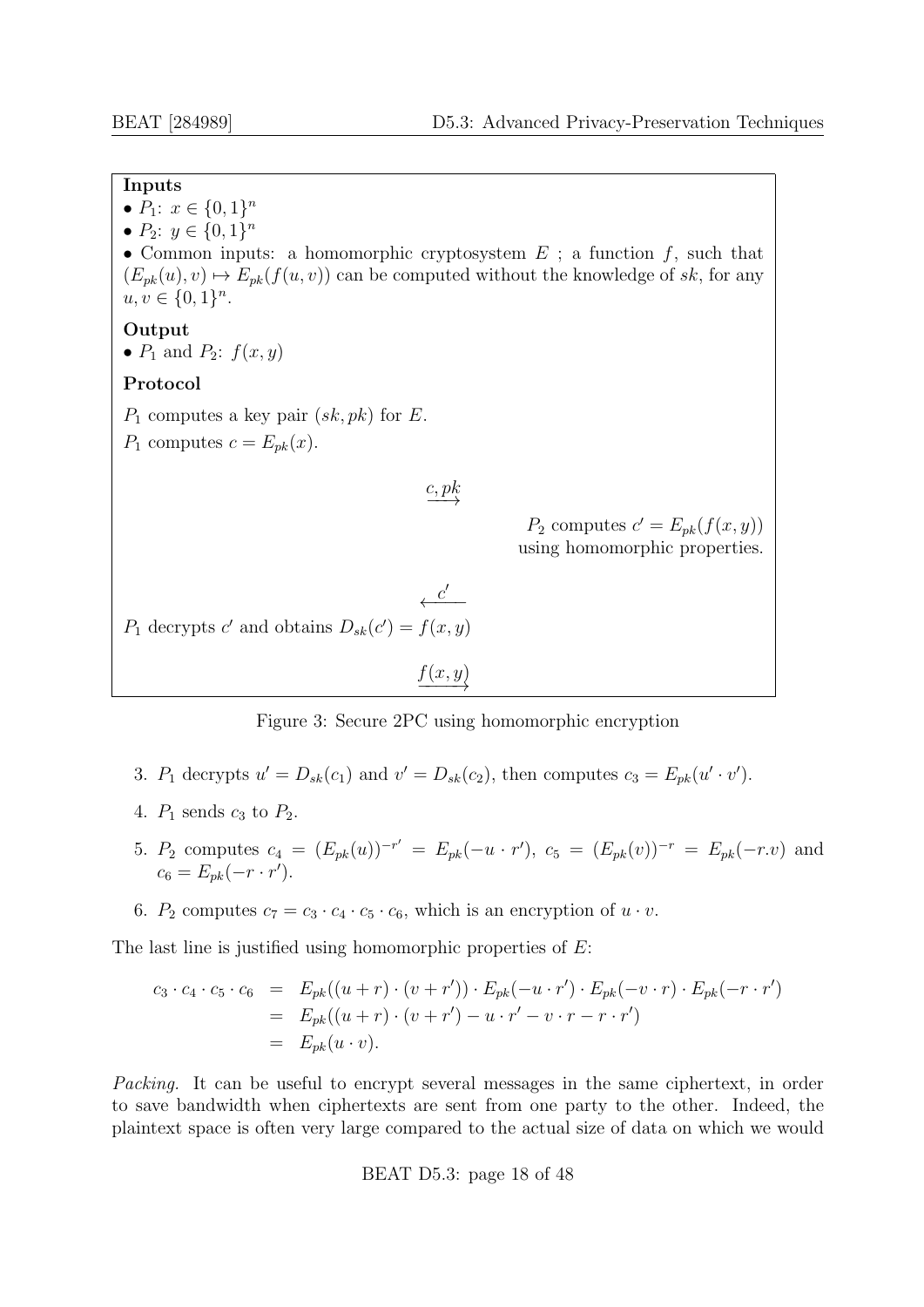like to compute (see description of Paillier encryption below). The idea to deal with this problem is to *pack* several messages into one ciphertext. Let  $m_1, \ldots, m_k \in \{0,1\}^{\ell}$  be such messages, such that  $k \times \ell \leq N$ , where N is the bit-size of plaintexts of E. Then one can encrypt  $m_1, \ldots, m_k$  in the same ciphertext by setting the plaintext to  $m = \sum_{k=1}^{k}$  $i=1$  $m_i 2^{\ell \cdot (i-1)},$ which is equivalent to encrypting  $m_k||\cdots||m_1$ , where  $||$  denotes concatenation. Packing enables to batch homomorphic additions. (Unfortunately, one cannot batch homomorphic multiplication with several operands in the clear).

Re-randomizing ciphertexts. It can be useful for privacy to re-randomize ciphertexts. (Notice that homomorphic schemes used for secure 2PC have a randomized encryption algorithm, in order to satisfy ciphertext-indistinguishability requirements, see below.) Given a ciphertext  $c = E_{pk}(m)$ , it suffices to compute  $c' = c \cdot E_{pk}(0)$ , which is also an encryption of  $m$ , thanks to the additively homomorphic property of  $E$ .

Two main additively homomorphic schemes are usually employed in implementations of secure biometric identification: Paillier cryptosystem [\[77\]](#page-45-7) and DGK cryptosystem [\[24–](#page-41-2)[26\]](#page-41-3). We give some details on these schemes below. Notice that lifted ElGamal [\[38\]](#page-42-7) can also be used if the messages that are decrypted lie in a small set, since decryption ends with a search for a discrete logarithm.

Paillier cryptosystem. Paillier cryptosystem [\[77\]](#page-45-7) is an additively homomorphic cryptosystem, whose security is based on the decisional composite residuosity problem. The public key consists of a  $\kappa$ -bit RSA number  $N = pq$ , where p and q are prime, and  $q \in \mathbb{Z}_{N^2}$  of order a multiple of N in  $\mathbb{Z}_{N^2}^*$ , for instance  $g = N+1$  [\[27\]](#page-41-4). The private key consists of p and q. The plaintext space is  $\mathbb{Z}_N$  and the ciphertext space is  $\mathbb{Z}_{N^2}$ . To encrypt a message  $m \in \mathbb{Z}_N$ , one selects a random number  $r \stackrel{s}{\leftarrow} \mathbb{Z}_N$  and computes a ciphertext  $c = E_{pk}(m) = g^m \cdot r^N \in \mathbb{Z}_{N^2}$ .

As for RSA encryption, one should use 1024-bit N moduli for 80-bit security and 3072bit moduli for 128-bit security. Notice that the ciphertext space is  $\mathbb{Z}_{N^2}$ , thus the ciphertexts have twice the size of the plaintexts. In particular, even the encryption of one bit requires at least 2048 bits for a reasonable level of security, which motivates the use of another scheme when manipulating small plaintexts.

DGK cryptosystem. DGK encryption [\[24–](#page-41-2)[26\]](#page-41-3) answers to this problem. The public key still includes a  $\kappa$ -bit RSA modulus  $N = pq$ , in addition to a small integer u, and two elements  $g, h \in \mathbb{Z}_N^*$  (with restrictions about their order, linked to u, p and q). Plaintext space is now  $\mathbb{Z}_u$ , while ciphertext space is  $\mathbb{Z}_N$  (instead of  $\mathbb{Z}_{N^2}$  for Paillier encryption). Encryption of a message  $m \in \mathbb{Z}_u$  is performed by picking a random integer r and computing  $c = E_{pk}(m) = g^m \cdot h^r \in \mathbb{Z}_N$ .

## <span id="page-18-0"></span>2.7 Elements of Comparison

There is no absolute best solution for securely evaluating a given function f. It can depend for instance on the computational capabilities of the parties, the latency of the network. We can however give some elements of comparison.

BEAT D5.3: page 19 of [48](#page-39-0)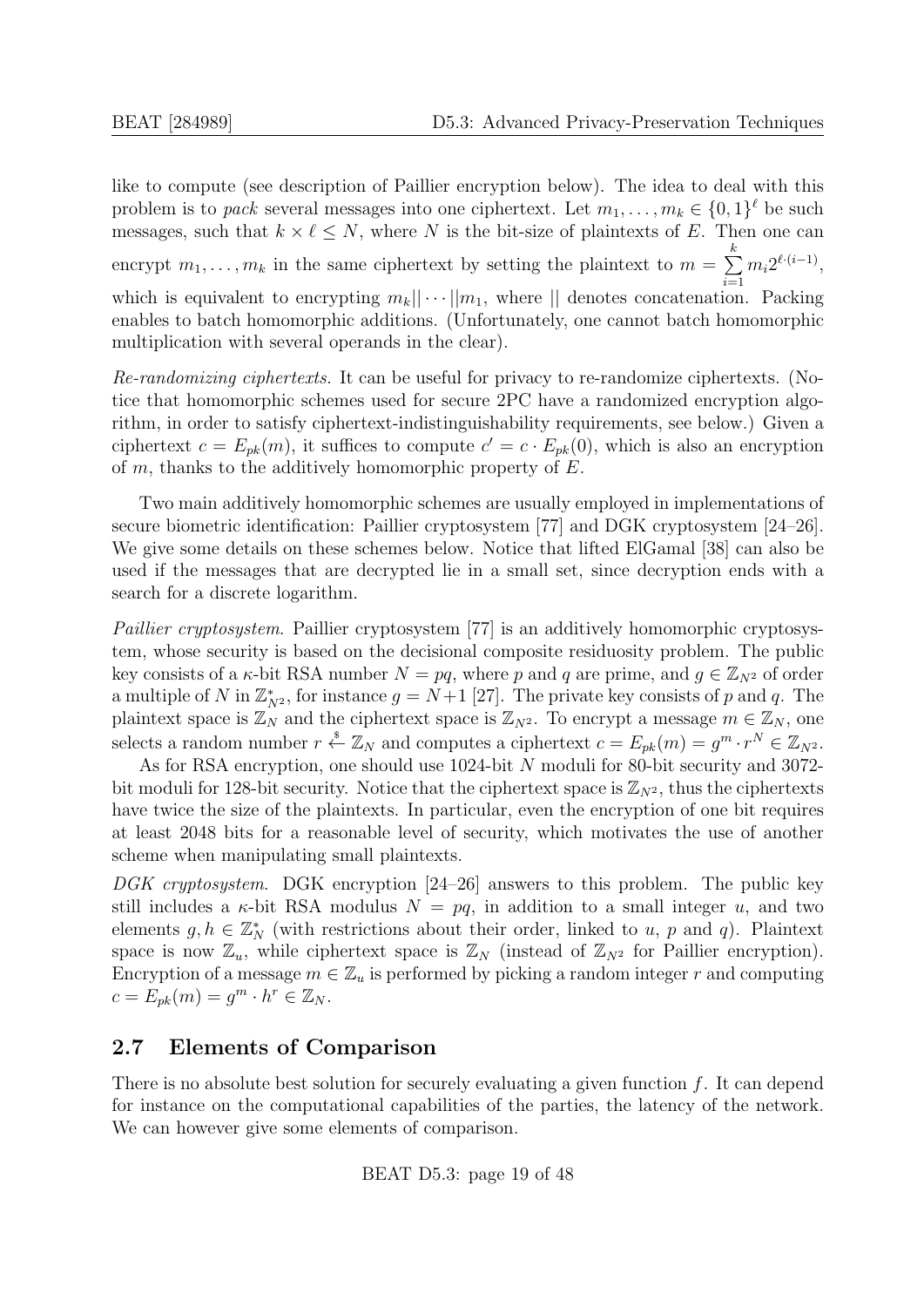Yao's protocol is more dedicated to functions that have an efficient representation as a binary circuit. It enjoys many optimizations that reduce its cost to few public-key operations and mostly symmetric operations. Moreover, it is a 1-round protocol, which can be useful when suffering from low network latency. The drawbacks are that a garbled circuit can only be used once and that sending garbled circuit and garbled values leads to significant communication costs.

GMW protocol is also more dedicated to binary functions and enjoys optimizations on oblivious transfer. Moreover, compared to Yao's protocol, the cost of sending garbled circuit is removed. However, the number of rounds depends on the depth (not taking XORs into consideration) of the binary circuits.

The solution employing homomorphic encryption is more suited for arithmetic functions on integer inputs. Homomorphic ciphertexts also have the advantage that they can be used for several secure evaluations. The communication cost depends on the size of the inputs and on the multiplicative depth of the function. In particular, encrypting small values with homomorphic ciphertexts can lead to large communication overheads. The number of rounds also depends on the multiplicative depth. The major drawback is that encryption, decryption and homomorphic operations are arithmetic operations (products, exponentiations) on large moduli, which could lead to a significant computational cost.

It is possible to design hybrid protocols that use several tools for different parts of a secure computation. Notice that one should pay attention to the way tools are sequentially combined. In particular, intermediary results should not be output in the clear. Often, a masked output is obtained by one party while the other party holds the mask, which prevents either party from learning information about intermediary outputs.

## <span id="page-19-0"></span>2.8 State of the Art

In this section, we describe existing protocols for privacy-preserving biometric identification, using 2PC techniques. They make use of the techniques exposed in previous sections using different combinations. We report implementation results exposed in the associated publications.

#### <span id="page-19-1"></span>2.8.1 Fingercodes

The FingerCode representation of fingerprints was introduced by Jain *et al.* in [\[49\]](#page-43-9). Although fingerprint representations are usually based on local reference points called minutiae, this representation does not take them into consideration in order to achieve a much simpler comparison algorithm. In a few words, in order to encode the image, one first locates a central reference point and, preferably, a direction in order to define a disk of analysis. Each sector of the disk is filtered using a bank of Gabor filters. For each sector, one computes the standard deviation of the Gabor phases to obtain the FingerCode. The matching operation between two FingerCodes is an Euclidean distance. In proposals described below, experiments were conducted on FingerCodes made of vectors of 16 coordinates, each coordinate being a 7-bit integer.

BEAT D5.3: page 20 of [48](#page-39-0)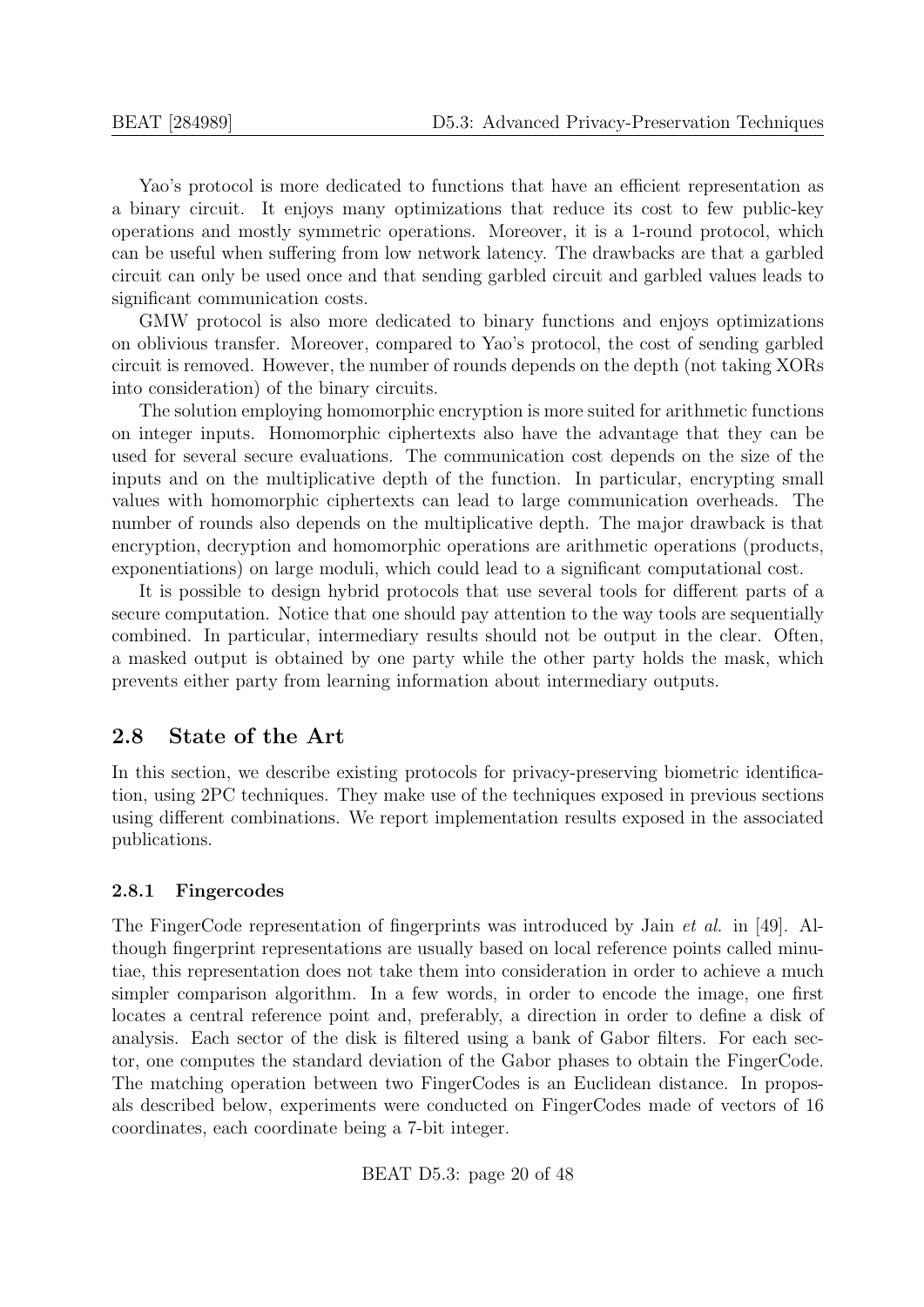Using Paillier and ElGamal cryptosystems. Barni et al. [\[6\]](#page-39-4) describe a scheme based on homomorphic encryption (Paillier [\[77\]](#page-45-7) and additive ElGamal [\[38\]](#page-42-7) over elliptic curves). Euclidean distance comparison follows the methodology of Figure [3](#page-17-0) and uses Paillier encryption. Once server S holds all encrypted distances between client  $\mathcal{C}$ 's input and every database element, they run a comparison protocol based on homomorphic encryption, adapting the DGK method [\[24](#page-41-2)[–26\]](#page-41-3) to the EC-ElGamal cryptosystem [\[38\]](#page-42-7), in order to save bandwidth.

On a database of 900 individuals, with 5 fingercodes for each identity, *i.e.*  $N = 4500$ , the overall bandwidth usage is 10 MB for a security level  $k = 80$  and 21 MB for a security level  $k = 128$ . As for timings, performances were evaluated on a database of 64 individuals, with 4 fingercodes each, thus reaching  $N = 320$ . For a security level  $k = 80$ , time needed to perform an identification is about 16 seconds on a single PC (i.e. not including communication time) and after preprocessing.

Using DGK cryptosystem and Yao's Protocol. Blanton and Gasti [\[10\]](#page-40-4) described a proposal that uses DGK encryption [\[24–](#page-41-2)[26\]](#page-41-3) for euclidean distance computation and Yao's protocol for comparison of the distances to a threshold. Performances of the [\[10\]](#page-40-4) protocol are summed up in the following table:

|               | Pre-processing      | Online phase       |
|---------------|---------------------|--------------------|
| Server        | $1451.6 + 4.3 N$ ms | $0.22 + 1.42 N$ ms |
| Client        | $1086 + 0.15$ N ms  | $4.7 + 1.08N$ ms   |
| Communication | $11.6 + 1.26$ N KB  | $2.12 + 0.86$ N KB |

In another proposal, Huang et al. [\[44\]](#page-42-4) also propose a hybrid protocol. It uses Paillier encryption for Euclidean distance computation, with an optimization using packing techniques. Yao's protocol, and a spectific backtracking protocol are used for retrieving the index of the closest match. Their implementation considers  $640 \times 8$ -bit vectors.

*Comparison.* For a comparison between the above schemes, for  $N = 4500$ , Barni *et al.* 's solution requires 10 MB of communication, while Blanton and Gasti's requires 3.8 MB of online communication (9.3MB overall).

For  $N = 320$ , the first solution requires 16 seconds online time, while the second solution's online phase requires 455 ms on the server's side and 350 ms on client's side (resp. 3.3 s and 1.5 s overall). With close parameters, Huang et al. claim to take 3.47s computation time and 3.76 MB communication.

## <span id="page-20-0"></span>2.8.2 Eigenfaces

In 1991, Turk and Pentland introduced a new approach to human face recognition known as Eigenfaces [\[97\]](#page-47-3). Using this representation, face images in a high-dimensional vector space are transformed into feature vectors in a low-dimensional vector space whose basis is composed of eigenfaces. Such a basis is obtained through Principal Component Analysis from a set of training images. We do not detail this process here and only focus on the projection and matching algorithms.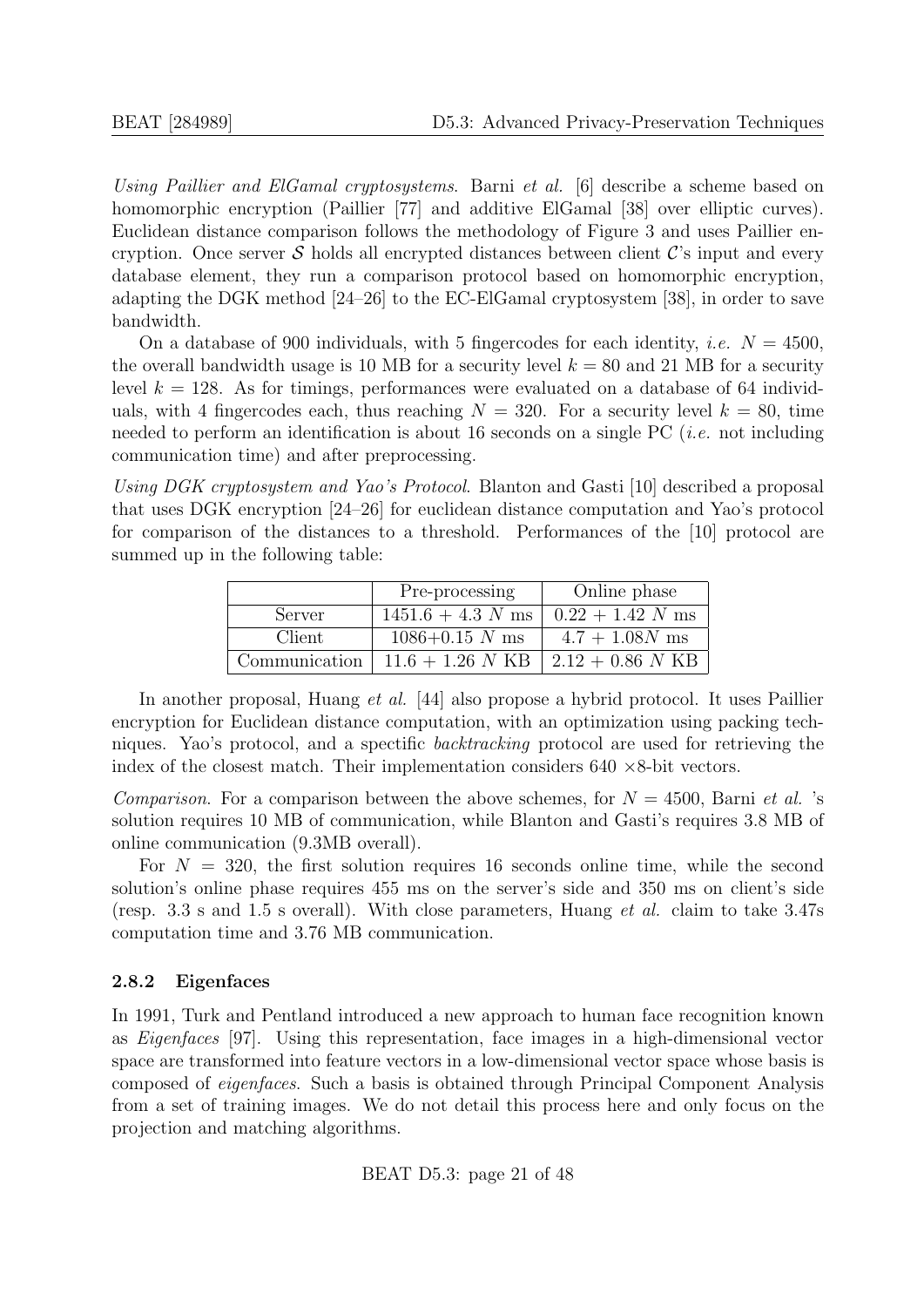We assume that face images are represented by vectors of length  $n$ , and that a set of eigenfaces  $u_1, \ldots, u_K$  forming a basis for the low dimensional space has already been set up. Notice that  $K < n$ . We also need the vector  $\Psi$  representing the average of the training images used to compute the  $u_i$ 's.

Let  $X$  be a new face image. We obtain its feature vector representation as follows:

- 1. Compute  $\Phi = X \Psi = (\Phi_1, \dots, \Phi_n);$
- 2. For each  $i = 1, ..., K$ , compute  $\omega_i = \Phi_1.(u_i)_1 + \cdots + \Phi_n.(u_i)_n;$
- 3. The feature vector associated to X is  $\Omega = (\omega_1, \ldots, \omega_K)$ .

The distance between two feature vectors  $\Omega$  and  $\Omega'$  can then be defined (in the simplified version that we consider) as the squared euclidean distance  $D(\Omega, \Omega') = ||\Omega - \Omega'||^2 =$  $(\omega_1 - \omega'_1)^2 + \cdots + (\omega_K - \omega'_K)^2$ .

In the secure versions of this protocol, in addition to the feature vectors in the database, the eigenfaces  $u_1, \ldots, u_K$  and the average vector  $\Psi$  are also assumed to be private inputs of S. Implementations use  $192 \times 112$ -pixel images as inputs, where pixels are 8-bit values, and  $K = 12$  eigenfaces. The distances are 50-bit long.

Using homomorphic encryption only. Erkin et al. [\[34\]](#page-42-3) proposed to follow the homomorphic encryption approach. Client  $\mathcal C$  sends a ciphertext per coordinate of his input image. Then, projection can be homomorphically computed by  $\mathcal S$  without interactions. However, one round of interaction is required for distance computation since a squaring operation has to be homomorphically performed (contrary to the case of Fingercodes where  $\mathcal C$  can directly send the sum of the squared coordinates of his input). Projection and distance use Paillier encryption while comparison is done using DGK encryption and DGK comparison protocol [\[24–](#page-41-2)[26\]](#page-41-3).

Using hybrid solutions. Hanecka et al.  $[42]$  suggest to still use (Paillier) homomorphic encryption for the projection and distance phases, but to use Yao's protocol for comparison/minimum phases. Their implementation uses the generic TASTY tool [\[42\]](#page-42-9) and consequently does not contain all possible optimizations. Sadeghi et al. [\[88\]](#page-46-5) propose a more dedicated and thus more efficient implementation using the same hybrid approach.

Using GMW Protocol. Schneider and Zohner [\[92\]](#page-46-6) implemented a GMW version of the Eigenfaces recognition protocol, reaching very good timing performances, especially for the online phase.

Comparison. We sum up in Table [1](#page-22-1) the performances of the protocols exposed in [\[34,](#page-42-3) [42,](#page-42-9) [88,](#page-46-5) [92\]](#page-46-6). Dashes indicate when information is not explicitly available (this does not mean that value is zero). HE denotes homomorphic encryption and GC denotes garbled circuits. Notice that some experiments were run on a single computer, other on two computers in a LAN setting. We refer the reader to the associated publications for more details.

BEAT D5.3: page 22 of [48](#page-39-0)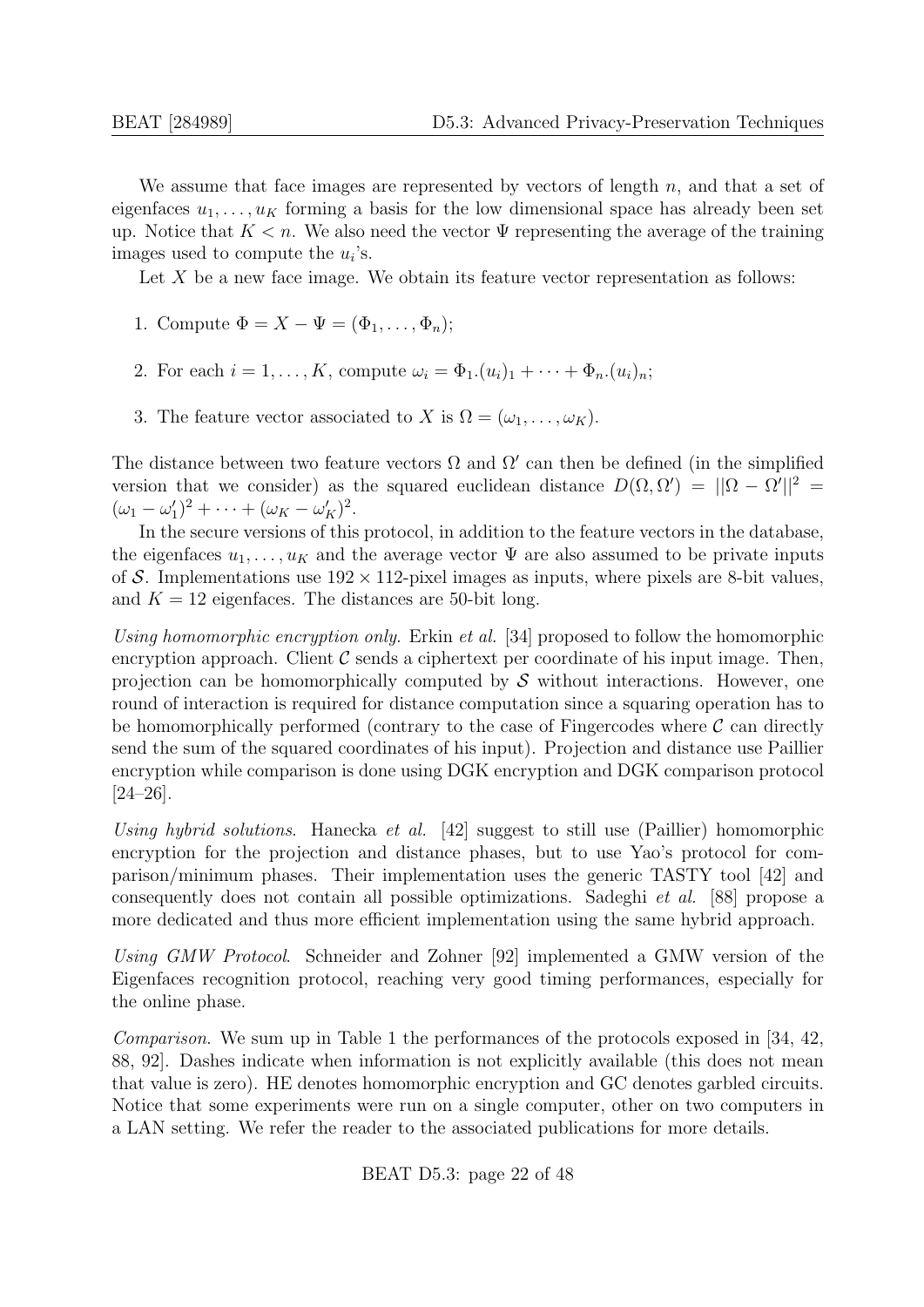|                    |      |         | $N = 320$ | $N = 1000$ |         |         |                    |  |
|--------------------|------|---------|-----------|------------|---------|---------|--------------------|--|
| Protocol           | [34] | [88]    | 42        | [92]       | [88]    | 421     | $\left[ 92\right]$ |  |
| (Tools)            | HE)  | $HE+GC$ | $HE+GC$ ) | (GMW)      | $HE+GC$ | $HE+GC$ | (GMW               |  |
| Preproc.<br>(sec.) | 22   |         | 38.1      | 15.7       |         | 83.4    | 24                 |  |
| Online (sec.)      | 18   | 8.4     | 41.5      | $1.1\,$    | 13      | 56.2    | 1.3                |  |
| Total (sec.)       | 40   |         | 76.9      | 17.7       |         | 139.6   | 26.3               |  |
| (MB)<br>Preproc.   |      |         | 3.3       |            |         | 10.2    |                    |  |
| Online (MB)        |      | 2.8     | 5.9       |            | 3.5     | 6.8     |                    |  |
| Total (MB)         | 7.3  |         | 9.2       |            |         | 17      |                    |  |

<span id="page-22-1"></span>Table 1: Performances of privacy-preserving Eigenfaces identification protocols

## <span id="page-22-0"></span>2.8.3 SCiFI (Face)

The SciFI project [\[50,](#page-43-10) [74,](#page-45-8) [75\]](#page-45-2) is a project of the University of Haifa where a new face identification system is proposed. The main particularity of this system is that the biometric identification algorithm has been specifically designed for a more efficient usage in secure computation.

In their system, biometric templates are fixed-length vectors. In this representation a face is represented by p patches. A vocabulary of M words is processed for each patch. In the vectorial representation, there is an appearance component and a spatial component. The spatial component corresponds to the distance between each patch and the center of the face image, it is represented by 2 out of 10 possible distances for each patch. The appearance component is, for each patch, the set of  $m$  words, out of the  $M$  available in the vocabulary, that are the closest to the real patch of the face image.

The template is a  $p.(M + 10)$ -bit feature vector. For each patch, 10 bits are used for the spatial component and  $M$  for the appearance component. Among the first ten bits, the two bits that correspond to the indices representing the distance between the image and the center of the image are set to 1 and the others are set to 0. Identically for the M other bits, the m bits whose indices correspond to the appearance component are set to 1 and the others are set to 0.

For instance, with  $m = 2$  and  $M = 10$ , if the distance between a given patch and the center of the image is between 6 and 7, and if the closest words in the vocabulary are indexed by 2 and 9, the part of the feature vector corresponding to this patch will be:

|                           |  | Spatial component |  |  |  |  |  |  | Appearance component |  |  |
|---------------------------|--|-------------------|--|--|--|--|--|--|----------------------|--|--|
| B <sub>1</sub> t position |  |                   |  |  |  |  |  |  |                      |  |  |
| Feature vector            |  |                   |  |  |  |  |  |  |                      |  |  |

Consequently, the feature vectors have a constant Hamming weight equal to  $p.(2+m)$ . In the implementation of [\[75\]](#page-45-2),  $p = 30$ ,  $M = 20$  and  $m = 4$ , this results to 900-bit vectors, in which 180 bits are set to 1. The matching operation is an exclusive-OR between two feature vectors. Experiments described in [\[75\]](#page-45-2) show that ange of distances is [0, 180]. Using Homomorphic encryption. Osadchy et al. [\[75\]](#page-45-2) propose an implementation of the SCiFI identification protocol that employs homomorphic encryption for distance compu-

BEAT D5.3: page 23 of [48](#page-39-0)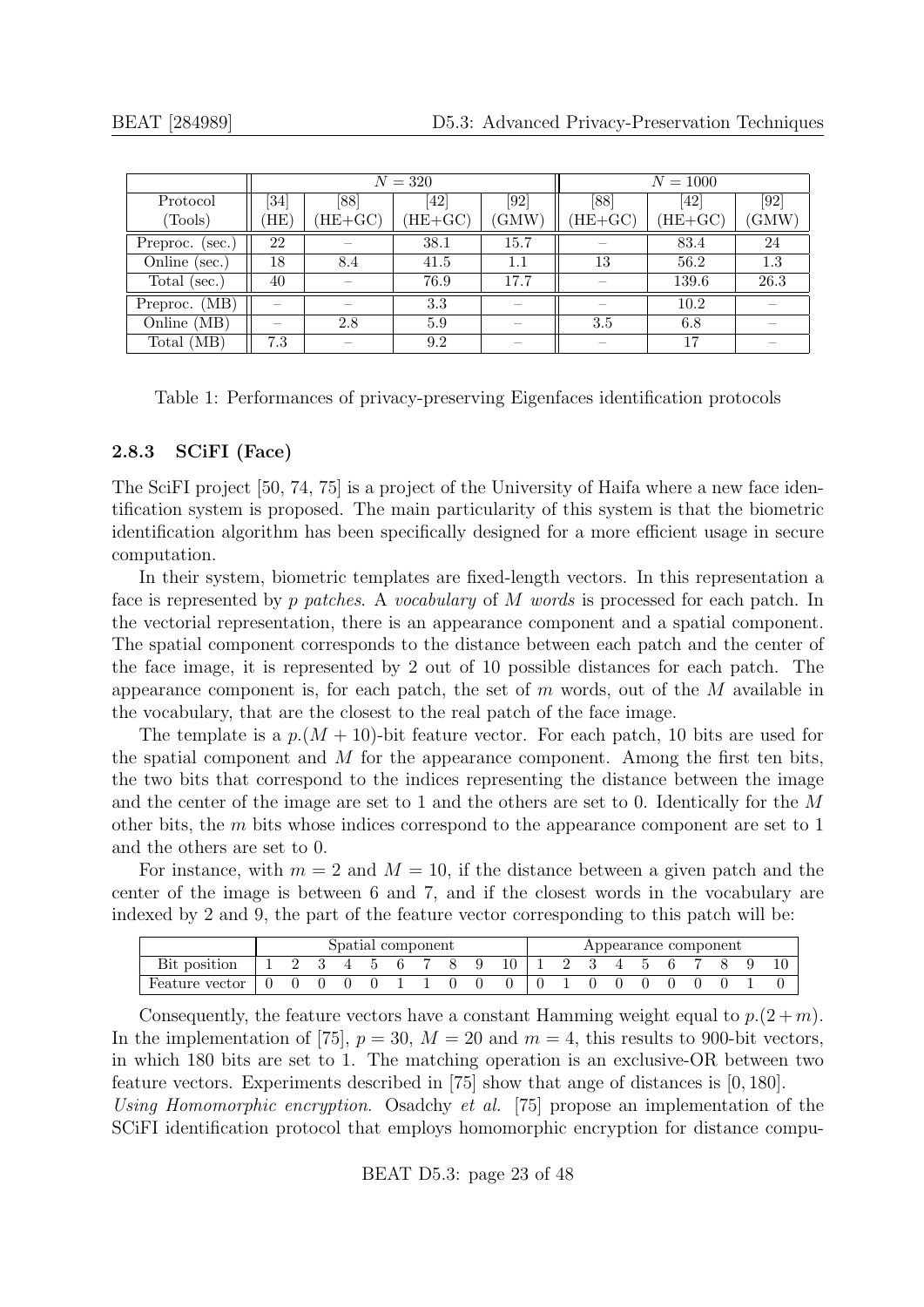|                 |                    | $N = 100$ |       |                              | $N=320$ | $N = 50,000$ |
|-----------------|--------------------|-----------|-------|------------------------------|---------|--------------|
| Protocol        | $\left[ 75\right]$ | [43]      | [92]  | [43]                         | [92]    | [92]         |
| (Tools)         | HE)                | 'GC)      | 'GMW  | $\left( \mathrm{GC} \right)$ | (GMW)   | (GMW)        |
| Preproc.        | 213                | 0.4       | 0.3   | 0.4                          | 0.49    | 44.85        |
| $(\sec.)$       |                    |           |       |                              |         |              |
| Online (sec.)   | 31                 | 1.75      | 0.006 | 5.14                         | 0.01    | 0.9          |
| Overall<br>sec. | 244                | 8.79      | 0.31  | 42.9                         | 0.51    | 45.98        |

<span id="page-23-1"></span>Table 2: Performances of privacy-preserving SCiFI identification protocols, in a LAN setting

tation and that uses oblivious transfer for comparison evaluation.

Using Yao's Protocol. Huang et al., in their paper [\[43\]](#page-42-6) aiming at showing the good performances of Yao's protocol (especially by introducing pipelining), describe an implementation of Hamming distance computation using this protocol.

Using SHADE. Bringer et al. [\[18\]](#page-40-5) propose the SHADE protocol that is dedicated to Hamming distance computation. The execution time is approximately divided by 4, compared to Yao's protocol using FastGC.

Using GMW Protocol. Schneider and Zohner [\[92\]](#page-46-6) show that using GMW protocol leads a very efficient identification protocol that deals in less than 1 second with 50,000 elements in the database.

Comparison. Comparisons of the aforementioned protocols are reported in Table [2.](#page-23-1) All timings include communication time over a local area network (LAN).

## <span id="page-23-0"></span>2.8.4 IrisCodes

In the case of iris recognition using IrisCodes [\[28\]](#page-41-5), biometric templates can be represented as binary vectors. A 256-byte (2048 bits) iris template, together with a 256-byte mask, is computed from an iris image using the algorithm reported in [\[28\]](#page-41-5); the mask filters out the unreliable bits, *i.e.* stores the erasures positions of the iris template. The resulting template is called IrisCode.

Given an image of the eye, the first step of the encoding algorithm is to find the part of the image that corresponds to the iris area between the pupil-iris and the iris-sclera boundaries. Upon isolating the iris, its texture is normalized using a rubber sheet model in which the iris image is remapped from a Cartesian coordinate system to a polar coordinate system regardless the iris size and the pupil dilation. After normalization, a set of Gabor filters is applied on every direction and location of the normalized and rectangular shaped iris image. Each computed Gabor phase value is then coded into 2 bits depending to its position on the trigonometric circle.

The classical way to compare two IrisCodes relies on a normalized Hamming distance (NH) computation between binary vectors: given  $X = (x_1, \ldots, x_{2048}), Y = (y_1, \ldots, y_{2048})$ two 2048-bit representations of irises and the associated masks  $M(X) = (m_1, \ldots, m_{2048})$ 

BEAT D5.3: page 24 of [48](#page-39-0)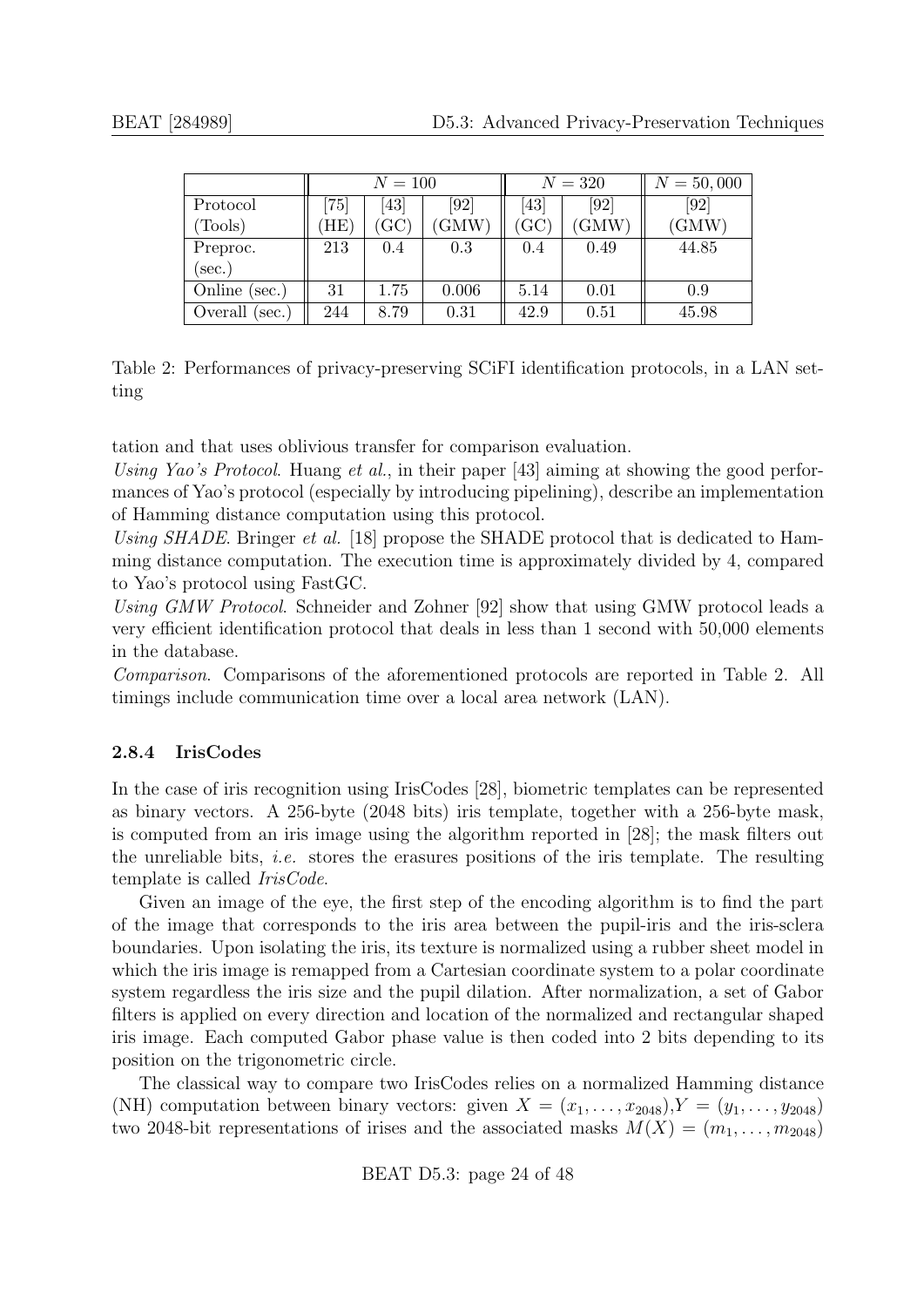and  $M(Y) = (m'_1, \ldots, m'_{2048})$ , compute

$$
d_{NH}(X,Y) = \frac{||(X \oplus Y) \cap M(X) \cap M(Y)||}{||M(X) \cap M(Y)||} = \frac{\sum_{i=1}^{2048} (x_i \oplus y_i) \cdot m_i \cdot m'_i}{\sum_{i=1}^{2048} m_i \cdot m'_i},
$$
(1)

for some rotations of the second template – to deal with the iris orientation's variation – and keep the lowest distance.

Using hybrid solutions. Blanton and Gasti [\[10\]](#page-40-4) propose to follow the homomorphic encryption approach for normalized Hamming distance evaluation. Comparison operations are done using Yao's protocol. Performances are reported in the following table.

|               | No rotation       |                | 11 rotations      |                 |  |  |  |  |
|---------------|-------------------|----------------|-------------------|-----------------|--|--|--|--|
|               | Pre-processing    | Online phase   | Pre-processing    | Online phase    |  |  |  |  |
| Server (ms)   | $2855 + 7.25 N$   | $89 + 13.71 N$ | $3178 + 79.5 N$   | $89 + 149.25 N$ |  |  |  |  |
| Client $(ms)$ | $12,990 + 0.34 N$ | 2.08N          | $13,620 + 3.39 N$ | 22.61 N         |  |  |  |  |
| Comm. $(KB)$  | $524 + 2 N$       | $0.5 + 1.8 N$  | $524 + 22.1N$     | $0.5 + 19.9 N$  |  |  |  |  |

Using Yao's Protocol. Bringer et al. [\[19\]](#page-40-6) suggested to use Yao's protocol instead of homomorphic encryption. The aim of Bringer *et al.* was more to introduce a protocol that takes filtering into account than to introduce a faster protocol for secure iris identification. Indeed, they report a performance of about 2.4 seconds per rotation per element in the database.

## <span id="page-24-0"></span>2.9 Distributed Systems

At a high level, a biometric authentication system consists of a client and a server. However, since the server often has to perform many tasks, his role can be divided to several parts. Therefore, we go further and subdivide a biometric authentication system into components where each component performs a specific task. Thus, we can have a distributed biometric authentication system which consists of five different entities: a user  $\mathcal{U}$ , a biometric sensor S, an authentication server  $\mathcal{AS}$ , a database  $\mathcal{DB}$  and a matcher M. Such a system works as follows. Let N be the number of users. Then in the enrolment phase, each user  $\mathcal{U}_i$ , where  $1 \leq i \leq N$ , submits his/her biometric data  $b_i$  to the database  $\mathcal{DB}$  to be stored. In the identification (or authentication) phase, the user  $U_i$ ,  $1 \leq i \leq N$  provides a fresh biometric data  $b'_i$  and his/her identity  $\mathsf{ID}_i$  to the sensor  $\mathcal{S}$ , which in turn forwards these data to the authentication server  $\mathcal{AS}$ . The  $\mathcal{AS}$  then asks the database  $\mathcal{DB}$  for  $U_i$ 's biometric data  $b_i$ that is already stored in  $\mathcal{DB}$ . After getting  $b_i$  from  $\mathcal{DB}$ ,  $\mathcal{AS}$  sends  $b_i$  and  $b'_i$  to the matcher  $\mathcal{M}$ , who checks whether  $b_i$  and  $b'_i$  matches and sends back the result of the comparison to AS. Finally, AS outputs to the user  $U_i$  either 1 or 0, depending on whether  $U_i$  is successfully authenticated or not. See Figure [4](#page-25-1) for an illustration of the whole process.

BEAT D5.3: page 25 of [48](#page-39-0)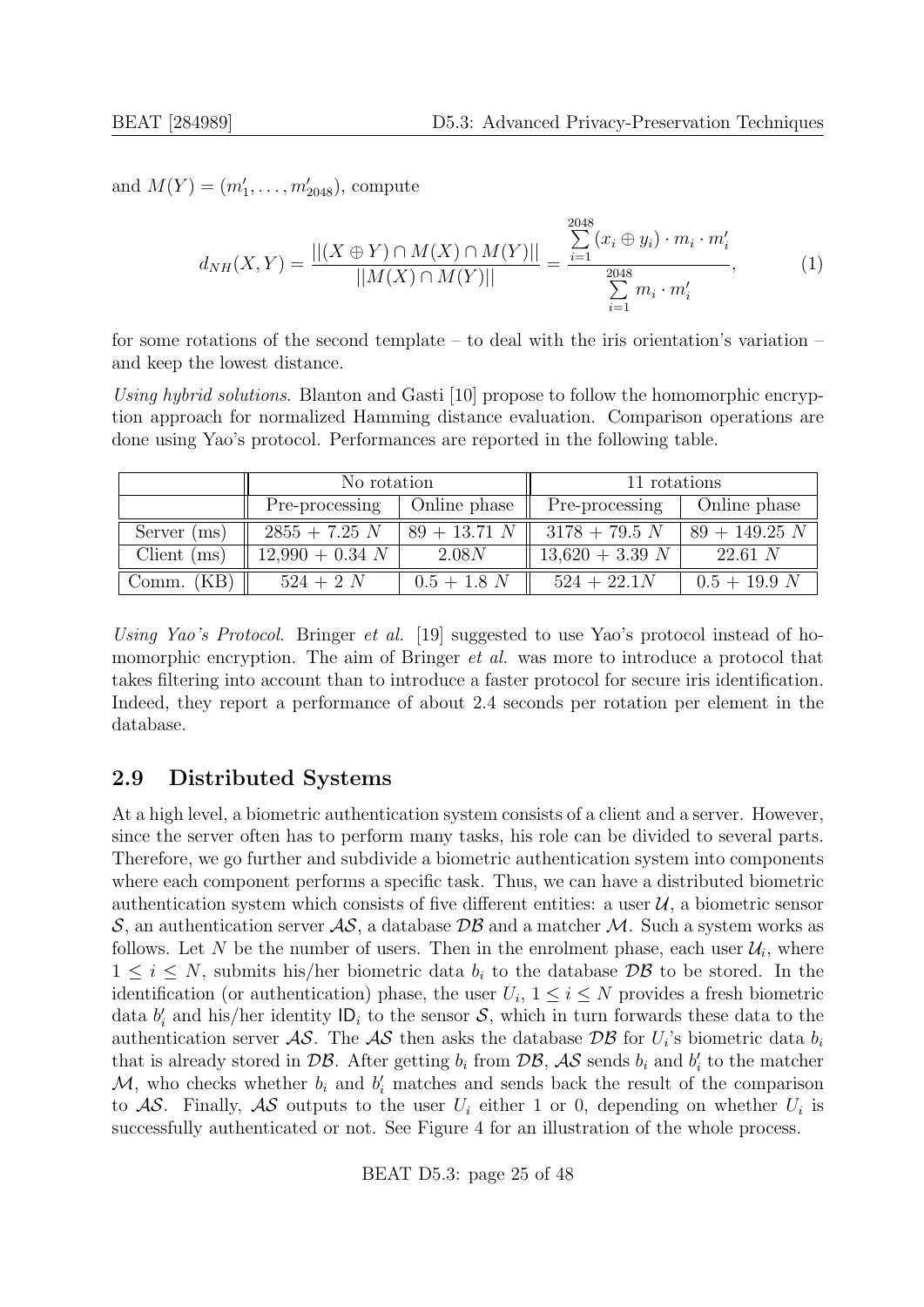

Figure 4: Description of a distributed biometric authentication system.

<span id="page-25-1"></span>Recently, some privacy-preserving biometric authentication protocols using, among others, homomorphic encryption have been proposed. Here we present three of them, namely, the protocols by Bringer et al. [\[17\]](#page-40-7), Barbosa et al. [\[4\]](#page-39-7) and Stoianov [\[95\]](#page-46-10).

#### <span id="page-25-0"></span>2.9.1 The Bringer et al. Protocol

In [\[17\]](#page-40-7), Bringer *et al.* proposed a biometric authentication scheme which follows the above described model using the Goldwasser-Micali cryptosystem [\[41\]](#page-42-10). In this protocol the matcher M generates a pair of public and secret keys  $(K_p, K_s)$ . The sensor S, the authentication server  $\mathcal{AS}$  and the database  $\mathcal{DB}$  store the public key  $K_p$  while the matcher  $\mathcal M$  stores the secret key  $K_s$ .

Let  $N$  be the total number of users in the system. Then the authentication server AS also stores the mapping  $(\mathsf{ID}_i, i)$  for  $i \in \{1, \ldots, N\}$  where i corresponds to user  $\mathcal{U}_i$ . In the enrollment step, the database  $\mathcal{DB}$  stores the reference biometric templates  $b_i$ , for  $i \in \{1, \dots, N\}$ , of all users. Let us denote by  $\mathsf{Enc}^{\mathsf{GM}}(b_i)$  the *bit-by-bit* encryption of each bit of the template  $b_i$ , i.e.  $\mathsf{Enc}^{\mathsf{GM}}(b_{i,1} \ldots b_{i,M}) = (\mathsf{Enc}^{\mathsf{GM}}(b_{i,1}), \ldots, \mathsf{Enc}^{\mathsf{GM}}(b_{i,M}))$ , where M is the bit length of the template. The encryption  $Enc^{GM}(\cdot)$  is such that  $Enc^{GM}(a)Enc^{GM}(b)$  $Enc^{GM}(a \oplus b)$  and  $Enc^{GM}(c.a) = Enc^{GM}(a)^c$ . For the sake of simplicity, let us use  $Enc(\cdot)$  to denote  $Enc^{GM}(\cdot)$  in the following detailed description of the protocol.

The authentication step of the Bringer *et al.* protocol can be divided into the following four phases:

- PHASE 1 COMMUNICATION  $\mathcal{U}_i \rightarrow \mathcal{S} \rightarrow \mathcal{AS}$ : In this phase:
	- 1.  $\mathcal{U}_i$  provides a fresh biometric trait  $b'_i$  and his identity  $\mathsf{ID}_i$  to  $\mathcal{S}$ .
	- 2. Then, S sends  $\textsf{Enc}(b_i')$ , the encryption of  $b_i'$  the public key  $K_p$ , as well as the claimed identity  $ID_i$  of  $U_i$  to  $AS$ .

BEAT D5.3: page 26 of [48](#page-39-0)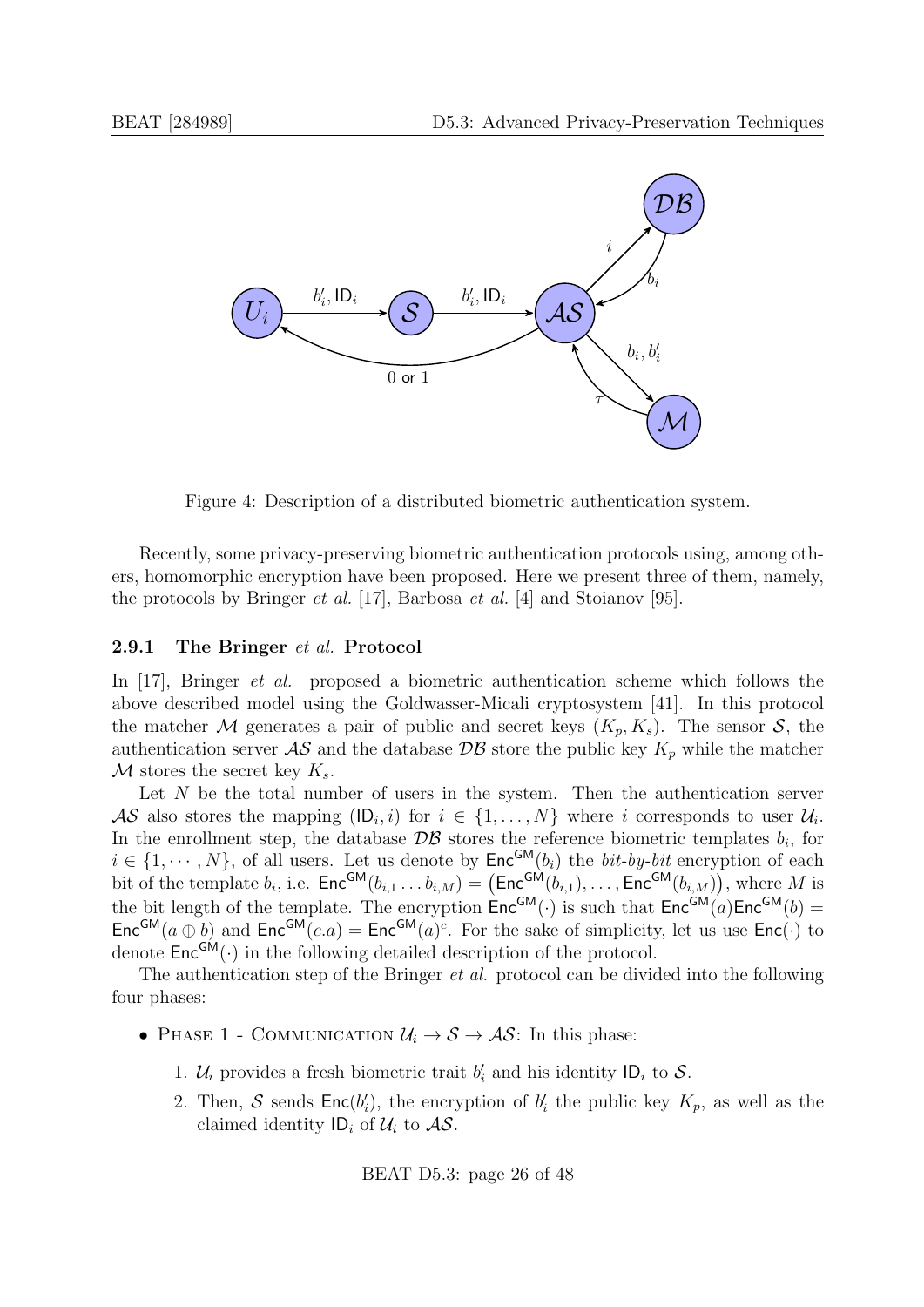- PHASE 2 COMMUNICATION  $AS \leftrightarrow DB$ : Here:
	- 1. AS performs the mapping from  $\mathsf{ID}_i$  to i and then using a *Private Information* Retrieval (PIR) mechanism sends the identity i of  $\mathcal{U}_i$  and requests the corresponding stored biometric template  $b_i$  from  $\mathcal{DB}$ . More precisely,  $\mathcal{AS}$  sends to DB the encrypted value  $\mathsf{Enc}(t_j)$ , where  $1 \leq j \leq N$  and  $t_j = 1$  if  $j = i, 0$ otherwise.
	- 2. DB computes  $\textsf{Enc}(b_{i,k}) = \prod_{j=1}^{N} \textsf{Enc}(t_j)^{b_{j,k}},$  where  $1 \leq k \leq M$ , and sends the result to AS.
- PHASE 3 COMMUNICATION  $AS \leftrightarrow \mathcal{M}$ : In this phase:
	- 1. AS computes  $v_k = \text{Enc}(b'_{i,k}) \text{Enc}(b_{i,k}) = \text{Enc}(b'_{i,k} \oplus b_{i,k}),$  where  $1 \leq k \leq M$ . Then,  $\mathcal{AS}$  permutes  $v_k$  and sends the permuted vector  $\lambda_k = v_{\pi(k)}, 1 \leq k \leq M$ , to M.
	- 2. M decrypts the permuted vector  $\lambda_k$  and checks whether the Hamming weight (HW) of the decrypted permuted vector is less than a defined threshold  $\tau$ . The result of this control is sent to  $\mathcal{AS}$ . (The Hamming weight is equal to the Hamming distance between  $b_i$  and  $b'_i$ .)
- PHASE 4 COMMUNICATION  $AS \rightarrow U_i$ : Finally, AS accepts or rejects the authentication request ( $\text{Out}_{AS} = 1$  or  $\text{Out}_{AS} = 0$  respectively) depending on the value returned by  $\mathcal{M}$ .

#### <span id="page-26-0"></span>2.9.2 The Barbosa et al. Protocol

In [\[4\]](#page-39-7), Barbosa et al. has proposed a protocol that is based on the same biometric authentication model as the Bringer *et al.* protocol composed of the four entities:  $S, AS$ ,  $\mathcal{DB}$  and M. The main differences are that in the Barbosa *et al.* protocol the decisions of the matcher  $M$  are not taken based on the Hamming distance ( $HD$ ) but based on the Support Vectors Machine (SVM) classifier [\[23\]](#page-41-6) and that this protocol employs the Paillier encryption scheme [\[77,](#page-45-7) [78\]](#page-45-9).

In this protocol, the sensor S captures a fresh biometric  $b'_i = v = \langle v_1, \ldots, v_M \rangle$ , which is represented as a vector of integers. The classifier SVM takes as input  $N$  classes ( $N$  is the number of users). For each class there are  $S$  samples (records). The SVM classifier determines the support vectors  $\mathsf{SV}_{i,j}$  and the weights  $\alpha_{i,j} \in \mathbb{N}$ , where  $1 \leq i \leq S$  and  $1 \leq j \leq N$ , and computes:

$$
cl_{\text{SVM}}^{(j)}(v) = v \cdot \left( \sum_{i=1}^{S} \alpha_{i,j} \cdot \text{SV}_{i,j} \right) = \sum_{i=1}^{S} \alpha_{i,j} \sum_{\ell=1}^{M} [v]_{\ell} \cdot [\text{SV}_{i,j}]_{\ell},
$$

where  $[\cdot]_\ell$  denotes the  $\ell$ -bit of a vector. After computing  $cl^j_{\text{SVM}}(v)$  the classifier is able to determine the class of the fresh biometric  $v$  or to reject it. More precisely, the decision is calculated by finding  $\arg \max_j (c_{\text{SVM}}^{(j)}(v))$ , where  $j = 1, ..., N$ .

#### BEAT D5.3: page 27 of [48](#page-39-0)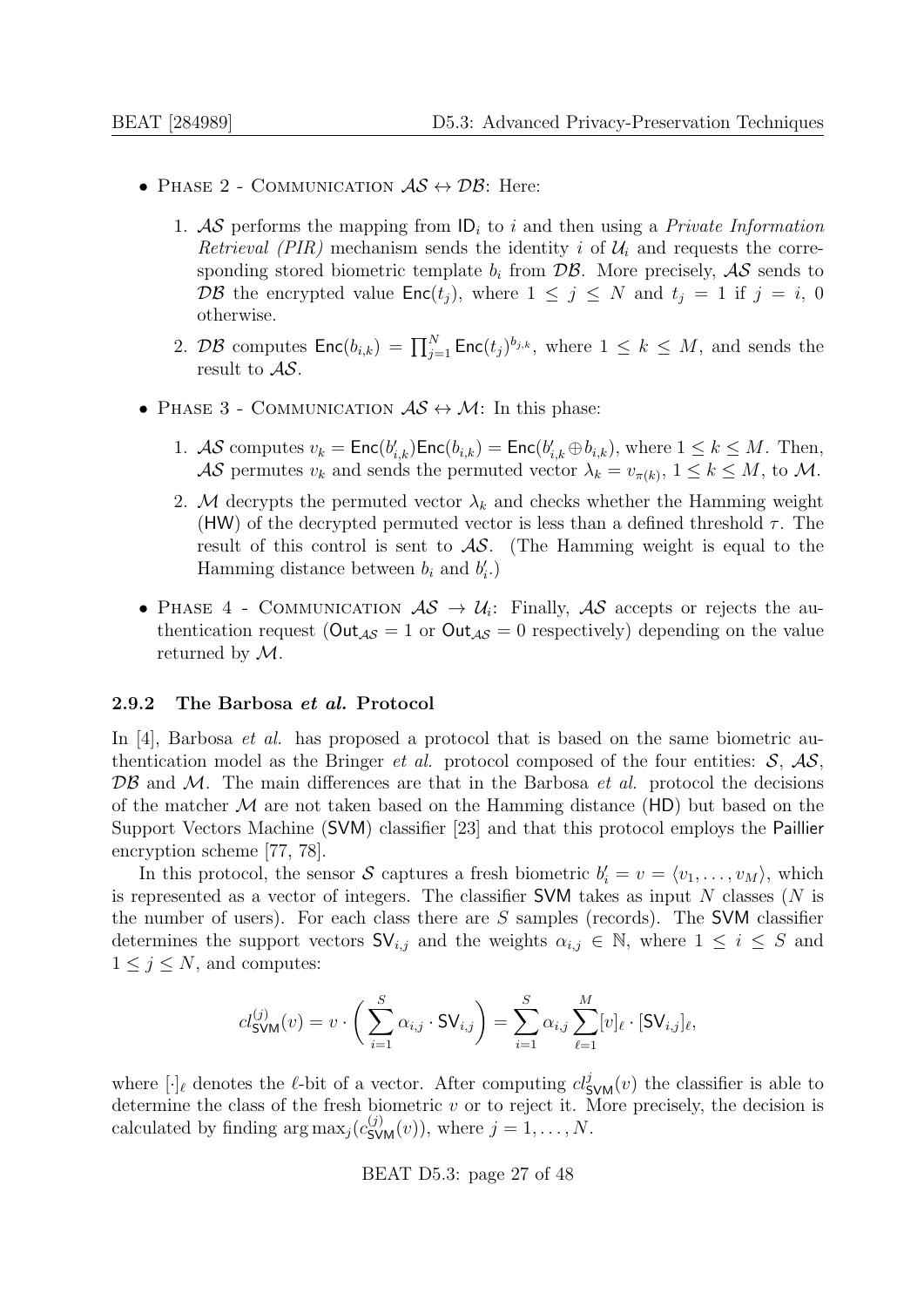In this protocol M generates a pair of public and secret keys  $(K_p, K_s)$  to be used in the Paillier encryption scheme. S stores the public key  $K_p$ , while M stores the secret key  $K_s$ . Here the public key  $K_p$  defines a modulus  $n > 0$  used in the scheme.  $\mathcal{DB}$  stores the support vectors  $\mathsf{SV}_{i,j}$  and the weights  $\alpha_{i,j}$ , where  $1 \leq i \leq S$  and  $1 \leq j \leq M$ . We denote by  $\textsf{Enc}^{\textsf{Paillier}}(v)$  the bit-by-bit encryption of the template v, i.e.  $\textsf{Enc}^{\textsf{Paillier}}(v_1 \ldots v_M)$  $(\textsf{Enc}^{\textsf{Paillier}}(v_1), \ldots, \textsf{Enc}^{\textsf{Paillier}}(v_M)).$  For this encryption function  $\textsf{Enc}^{\textsf{Paillier}}(\cdot)$  it holds that, for  $a, b \in \mathbb{Z}_n$ ,  $\mathsf{Enc}^{\mathsf{Paillier}}(a)\mathsf{Enc}^{\mathsf{Paillier}}(b) = \mathsf{Enc}^{\mathsf{Paillier}}(a+b)$  and  $\mathsf{Enc}^{\mathsf{Paillier}}(c.a) = \mathsf{Enc}^{\mathsf{Paillier}}(a)^c$ , for  $c \in \mathbb{Z}$ . Again for the sake of simplicity we use  $\mathsf{Enc}(\cdot)$  to denote  $\mathsf{Enc}^{\mathsf{Paillier}}(\cdot)$  in the following description of the protocol.

The protocol can be divided into the following phases:

- PHASE 1 COMMUNICATION  $\mathcal{U}_i \rightarrow \mathcal{S} \rightarrow \mathcal{AS}$ : In this phase the following takes place:
	- $-\mathcal{U}_i$  provides a fresh biometric trait  $b'_i = v = \langle v_1, \ldots, v_M \rangle$  to  $\mathcal{S}.$
	- Then, S sends  $w = \text{Enc}(v)$  to  $\mathcal{AS}$ .
- PHASE 2 COMMUNICATION  $AS \leftrightarrow DB$ : In this phase:
	- Upon receiving the encrypted fresh biometric w,  $\mathcal{AS}$  forwards it to  $\mathcal{DB}$ .
	- $\; \mathcal{DB} \text{ computes } c_j = \prod_{i=1}^S \big( \prod_{\ell=1}^M [w]_{\ell}^{[\mathsf{SV}_{i,j}]_{\ell}}$  $\binom{[\mathsf{SV}_{i,j}]_\ell}{\ell}^{\alpha_{i,j}}$ , where  $j = 1, \ldots, N$ , which actually corresponds to the encryption of  $cl_{\text{SVM}}^{(j)}$ . Then,  $\mathcal{DB}$  transmits  $c_j$  to  $\mathcal{AS}$ .
- PHASE 3 COMMUNICATION  $AS \leftrightarrow \mathcal{M}$ : This phase involves the following:
	- $\mathcal{AS}$  permutes and re-randomizes  $c_j$  (i.e.  $\lambda_j = c_{\sigma(j)}$ ) and transmits the resulting values to M.
	- $-$  M using the private key  $K_s$  decrypts  $\lambda_j$  and deduces  $cl_{\text{SVM}}^{(j)}(v) = \sum_{i=1}^S \alpha_{i,j} \sum_{\ell=1}^M [v]_{\ell}$ .  $[\mathsf{SV}_{i,j}]_\ell$ , in a permuted form, for all  $1 \leq j \leq N$ . Finally, M returns to  $\mathcal{AS}$  $j = \arg \max_j cl_{\text{SVM}}^{(j)}$ .
- PHASE 4 COMMUNICATION  $AS \rightarrow U_i$ : Given the value sent by the matcher M the authentication server  $\mathcal{AS}$  determines whether  $i = \sigma^{-1}(j)$ . If they equal, the user  $\mathcal{U}_i$  is authenticated him; otherwise, he is rejected.

#### <span id="page-27-0"></span>2.9.3 The Stoianov Protocol

There are several protocols proposed by Stoianov in [\[95\]](#page-46-10), but as an example here we select one of them. In this protocol there are three entities: a client  $\mathcal{C}$ , a service provider  $\mathcal{SP}$  and database  $\mathcal{DB}$ . This protocol employs the Blum-Goldwasser (BG) [\[11,](#page-40-8) [70\]](#page-45-10) encryption scheme and the Blum-Blum-Shub pseudo-random generator. In the Blum-Blum-Shub pseudo-random generator, from a seed  $x_0$  and a public key, a pseudo-random sequence S is generated and the state  $x_{t+1}$  of the generator is the encrypted value of the seed  $x_0$ , i.e.  $x_{t+1} = x_0^{2^{t+1}}$  $_0^{2^{t+1}}, S_i = \mathsf{lsb}(x_0^{2^i})$  $\binom{2^n}{0}$ , where  $i = 1, \ldots t$  and t is the length of the plaintext.

BEAT D5.3: page 28 of [48](#page-39-0)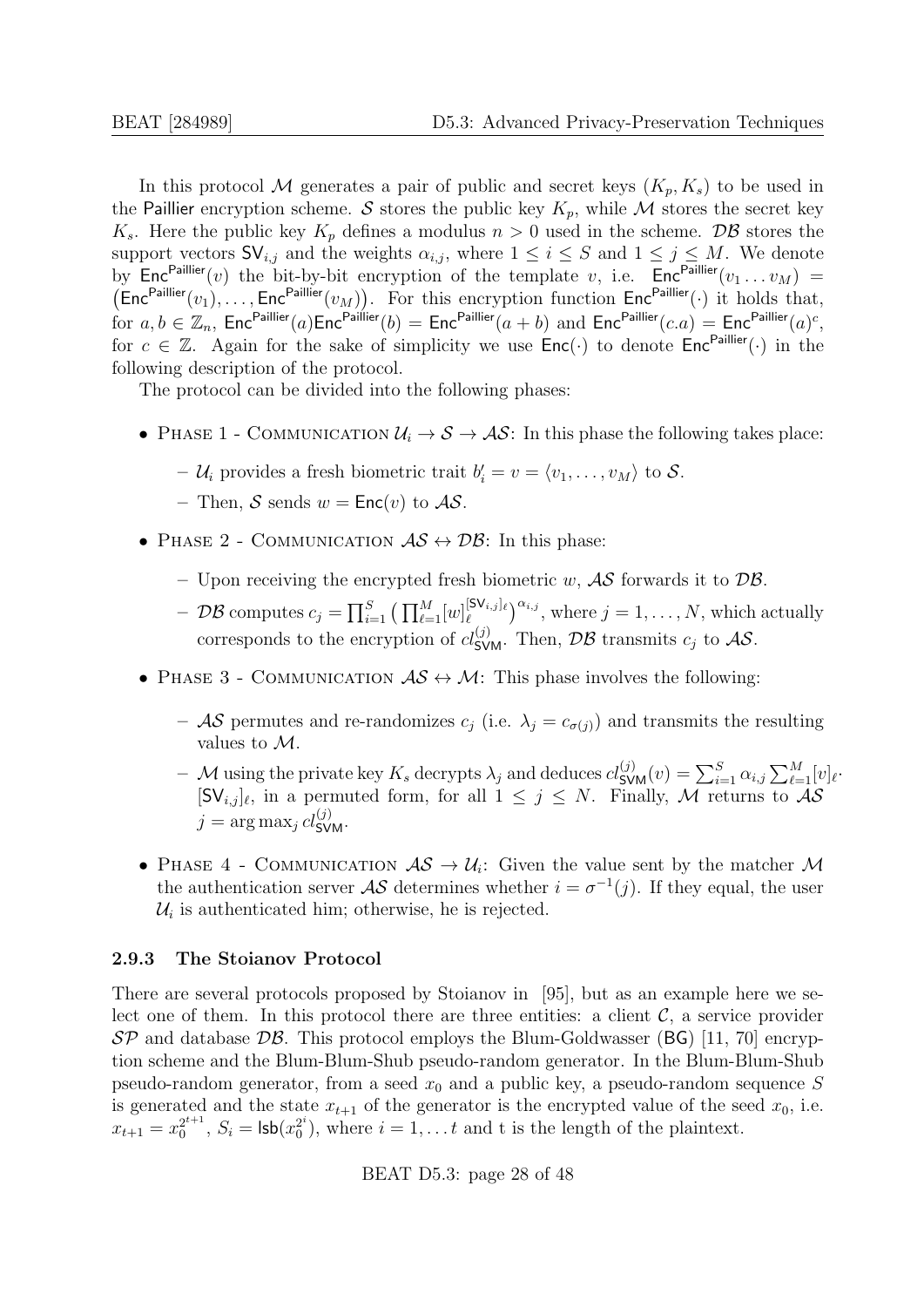In the Stoianov protocol, the  $\mathcal{SP}$  generates BG public and private keys  $(K_p, K_s)$  and sends  $K_p$  to C. In the *enrollment process,* C computes the BG-encrypted biometric template  $(b\oplus S\oplus c, x_{t+1})$ , where b is the biometric template captured, S is a pseudo-random sequence of the same length as b generated by the Blum-Blum-Shub pseudo-random generator with a random seed  $x_0$ , and  $x_{t+1}$  is the encrypted seed. In the *enrollment process*, C sends  $b \oplus S \oplus c$  to  $\mathcal{DB}$  for storage, while  $x_{t+1}$  and  $h(c)$  (hashed codeword) are sent to  $\mathcal{SP}$ .

The pseudorandom stream S stored in the database  $\mathcal{DB}$  and the matcher  $\mathcal{SP}$  are periodically updated by employing a stream cipher independent from the BG cryptosystem. At each attempt for biometric authentication the pseudorandom stream will be different denoted as  $\check{S}$  and the stored reference template will be  $\check{S} \oplus b \oplus c$ . It is assumed that the database  $\mathcal{DB}$  and the matcher  $\mathcal{SP}$  are synchronized. Thus, at each update the pseudorandom stream is also updated at the matcher  $\mathcal{SP}$ .

In the *authentication process*,  $C$  obtains a fresh biometric template b' and requests  $DB$ to send the enrolled BG-encrypted data  $b \oplus \check{S} \oplus c$  by claiming his identity. He generates a new keystream S' using a new seed  $x'_0$  and sends  $b' \oplus S' \oplus b \oplus \check{S} \oplus c$  and the new encrypted seed  $x'_{t+1}$  to  $\mathcal{SP}$ . The service provider  $\mathcal{SP}$  then using the private key and  $x'_{t+1}$  recovers  $S'$ , and XOR's the received value  $b' \oplus S' \oplus b \oplus \check{S} \oplus c$  first with S' and subsequently with the stored  $\check{S}$ . Thus,  $\mathcal{SP}$  recovers  $c \oplus b \oplus b'$ . Then,  $\mathcal{SP}$  runs an ECC decoder algorithm and obtains a codeword  $c'$ . If b and b' are close enough, then the original codeword c should be retrieved. Finally,  $\mathcal{SP}$  verifies this by checking if  $h(c) = h(c')$ .

# <span id="page-28-0"></span>3 Fuzzy Extractors

Basic fuzzy sketches (a.k.a. fuzzy commitment and fuzzy vault) [\[32,](#page-41-7) [33,](#page-41-8) [51,](#page-43-11) [52,](#page-43-1) [54\]](#page-43-12) and fuzzy extractors [\[32,](#page-41-7) [33\]](#page-41-8) were reviewed in D5.1 as important biometric cryptosystems for template protection and biometric based authentication and key agreement.

Informally speaking, a fuzzy sketch generates some public information P about its input  $ω$  such that P by itself does not reveal  $ω$ , yet it allows exact recovery of  $ω$  given another value  $\omega'$  which is close to  $\omega$ . A fuzzy extractor can produce a nearly uniform random value R from its input  $\omega$  in an error-tolerant manner; that is, even if the input changes to some other value  $\omega'$ , as far as  $\omega'$  is close to  $\omega$ , the same random value R can still be extracted. Considering the inputs  $(\omega)$  to fuzzy sketches and extractors as biometric data, one can utilize these schemes for template protection and biometric-enabled cryptographic applications. Formal definitions for fuzzy sketches and fuzzy extractors will be provided in the following subsections.

The basic security models for fuzzy sketches and extractors [\[32,](#page-41-7) [33\]](#page-41-8) and constructions providing security in such models, as reviewed in D5.1, have the following limitations:

Robustness problem. The basic security definitions for fuzzy sketches and fuzzy extractors [\[32,](#page-41-7) [33\]](#page-41-8) implicitly assume that attackers cannot modify the (public) helper data, P, associated with an initially enrolled template  $\omega_0$ . When adversaries can be active and tamper with the helper data during storage or communication, for

BEAT D5.3: page 29 of [48](#page-39-0)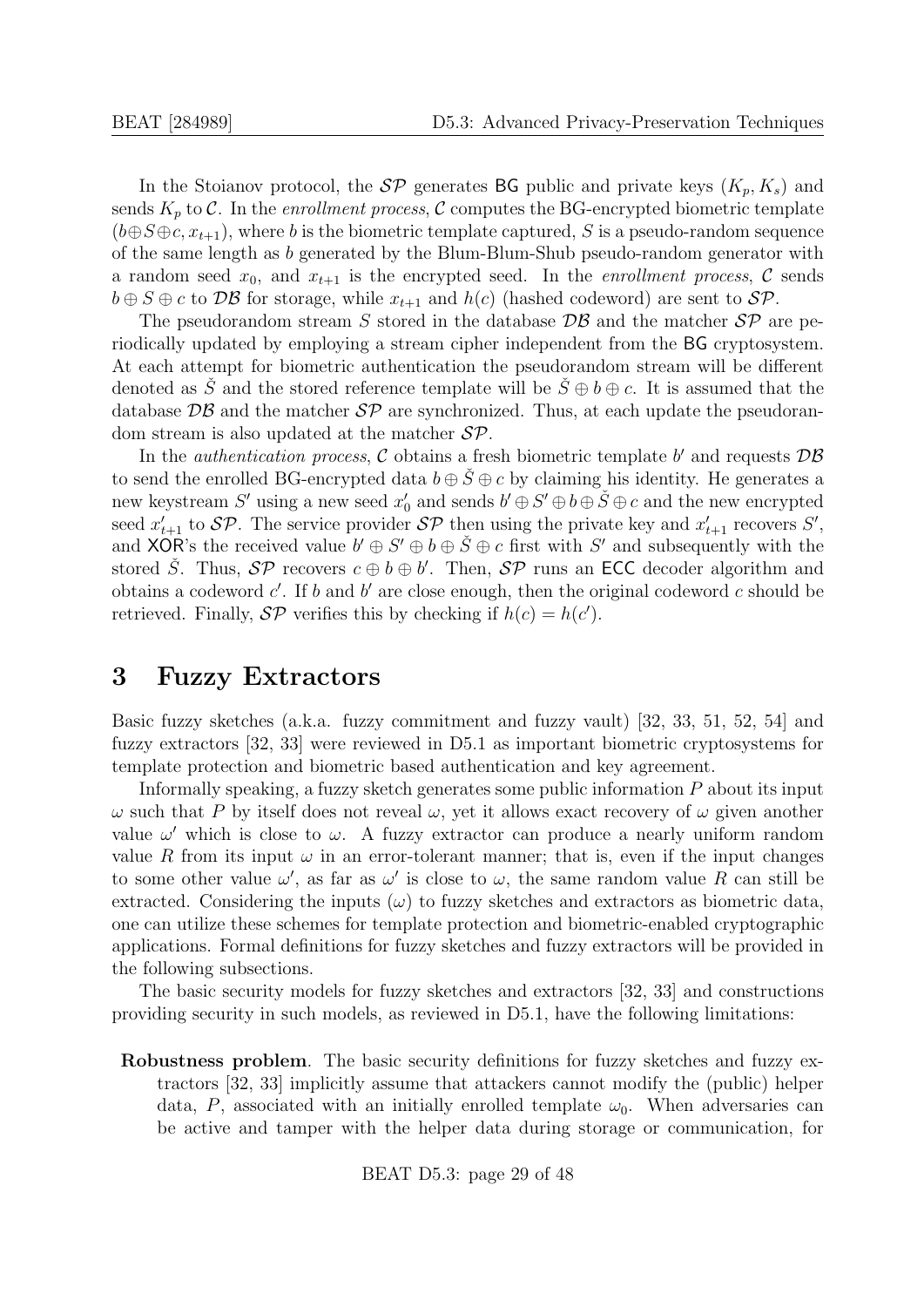instance, in applications such as biometric based remote authentication over insecure channels (where the helper data is sent by the server to the client over an adversarial controlled channel) then the basic known constructions for fuzzy sketches and extractors will fail to provide security in general. In such application environments with active adversaries, one should utilize stronger primitives called "robust" fuzzy sketches and robust fuzzy extractors, introduced by Boyen et al. [\[15\]](#page-40-9) and further investigated by Dodis et al. [\[30,](#page-41-9) [31\]](#page-41-10).

Reusability problem. Another issue with the basic definitions and constructions of fuzzy sketches and extractors is that they implicitly assume that a (secret) biometric template  $\omega_0$  is used only once to generate a sketch P (the helper data) and extract a random (cryptographic) key  $R$ . Although, repeated use of the recovery algorithm is allowed using the same P with different rescanned biometric samples  $\omega_i$  (for  $i \geq 1$ ), the secret template is assumed not to be used more than once to extract sketches and keys; otherwise, the basic constructions will not remain secure in general and may drastically lose their security for some specific instantiations of their underlying primitives. To guarantee secure reuse of the same biometric secret for different applications, Boyen [\[14\]](#page-40-10) strengthened the security models for fuzzy sketches and extractors, and introduced "reusable" fuzzy sketches and reusable fuzzy extractors.

Efficient constructions for robust fuzzy (sketches and) extractors and reusable fuzzy (sketches and) extractors are provided, respectively, in [\[15,](#page-40-9) [30\]](#page-41-9) and [\[14\]](#page-40-10).

In the following, we first review some preliminary mathematical notations and definition. Then we will review the formal definitions for fuzzy sketches and fuzzy extractors which will be needed when providing the formal definitions for robust and reusable variants of these schemes in the following subsections.

PRELIMINARY NOTATIONS AND DEFINITIONS. We let  ${0,1}^{\ell}$  denote the set of strings of length  $\ell$ ,  $\{0, 1\}^*$  denote the set of strings of arbitrary but finite length, and  $U_{\ell}$  denote the uniform distribution over  $\{0,1\}^{\ell}$ .

We consider metric spaces with integer-valued distance functions. A metric space  $(\mathcal{M}, \text{dis})$  is a finite set  $\mathcal M$  with a distance function dis:  $\mathcal M \times \mathcal M \to \mathbb Z^+ \cup \{0\}$  satisfying three properties: (1) dis $(x, y) = 0 \Leftrightarrow x = y$ , (2) dis $(x, y) = d(y, x)$ , (3) dis $(x, z) \le$  $d(x, y) + d(y, z).$ 

A widely used metric space is the Hamming metric where  $\mathcal{M} = \mathcal{F}^n$  for some alphabet F and  $dis(x, y)$  is the number of positions in which strings x and y differ (called the Hamming distance). For instance, representation techniques such as IrisCode [\[29\]](#page-41-11) convert images of irises into strings in the Hamming space. Other metric spaces, such as subsets of a large universe equipped with the "set difference metric" and finite length strings with the "edit metric" can also be considered depending on different representations of noisy data [\[32\]](#page-41-7). For example, the set difference metric can be used when inputs can be represented by a list of their features, e.g. "minutiae" in a fingerprint.

We assume all logarithms to be base 2. The min-entropy of a random variable X is defined as  $\mathbf{H}_{\infty}(X) = -\log(max_x \Pr[X = x])$ . This implies that the chance of success of

BEAT D5.3: page 30 of [48](#page-39-0)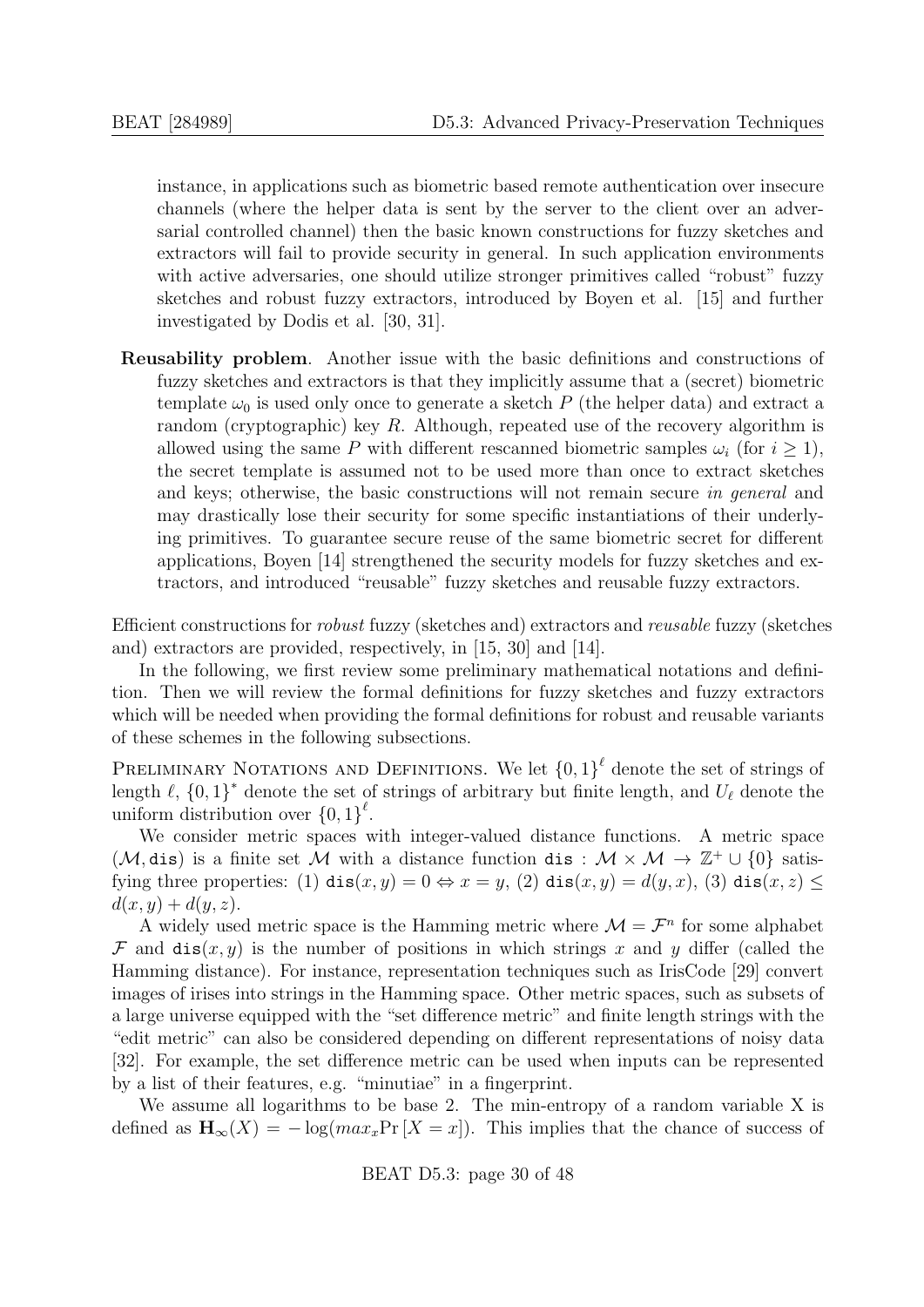an attacker in predicting the exact value of X is at most  $2^{-H_{\infty}(X)}$ .

Considering two, possibly correlated, random variables  $X$  and  $Y$ , the average min-entropy of X given Y is defined [\[32\]](#page-41-7) as:

$$
\widetilde{\mathbf{H}}_{\infty}(X|Y) \stackrel{def}{=} -\log \left( \mathbb{E}_{y \leftarrow Y} \left[ max_x \Pr\left[X = x | Y = y\right] \right] \right),
$$

where  $E$  denotes the expected value. It is worth noticing that the average is taken over values of Y (which is assumed to be known but not controlled by the adversary) while the maximum (worst case) is taken over values of  $X$  because prediction of  $X$  is adversarial given the value of  $Y$ . This implies that, on average, the chance of success of an adversary in predicting the exact value of X given the value of Y is at most  $2^{-H_{\infty}(X|Y)}$ .

Let X and Y be two probability distributions over  $\mathcal{S}$ . The statistical distance between them is defined as  $SD(X, Y) = \frac{1}{2} \sum_{s \in S} |Pr(X = s] - Pr(Y = s]|.$ 

<span id="page-30-0"></span>**Definition 1** (Fuzzy Sketch). An  $(m, \widetilde{m}, t)$ -fuzzy sketch over a metric space  $(\mathcal{M}, d)$ comprises a pair of efficient randomized procedures (Fsk, Rec). The fuzzy sketching algorithm Fsk, on input  $\omega \in \mathcal{M}$ , outputs a sketch or helper data  $P \in \{0,1\}^*$ . The recovery (correction) procedure Rec takes an element  $\omega' \in \mathcal{M}$  and a helper string  $P \in \{0,1\}^*$  as inputs and outputs a string  $\omega''$  such that the following two properties are satisfied:

- (Security) For any random variable W over M with min-entropy  $\mathbf{H}_{\infty}(W) \geq m$ , the average min-entropy of W given the helper value P is  $H_{\infty}(W|P) > \tilde{m}$ . (I.e., on average, the attacker's chance of success in predicting the secret value of a template giving its associate helper data is at most  $2^{-\tilde{m}}$ . The value  $m-\tilde{m}$  is called the entropy<br>loss of the sketch: the less this loss is, the more secure the sketch will be loss of the sketch; the less this loss is, the more secure the sketch will be.)
- $(Error\text{-}tolerance)$  If  $dis(\omega, \omega') \leq t$  and  $Fsk(\omega) \to P$ , then  $Rec(\omega', P) = \omega'' = \omega$ . (I.e., the exact value of the original template  $\omega$  is recoverable as far as the presented sample  $\omega'$  is close to the original one.)

**Definition 2** (Fuzzy Extractor). An  $(m, \ell, t, \epsilon)$ -fuzzy extractor over a metric space  $(\mathcal{M}, d)$  comprises a pair of efficient randomized procedures (Gen, Rep). The generation algorithm Gen, on input  $\omega \in \mathcal{M}$ , outputs an extracted string  $R \in \{0,1\}^{\ell}$  and a helper string  $P \in \{0,1\}^*$ . The reproduction procedure **Rep** takes an element  $\omega' \in \mathcal{M}$  and a helper string  $P \in \{0,1\}^*$  as inputs and outputs a string R', such that the following two properties are satisfied:

(Security) For any distribution W over M with min-entropy m, the string R is statistically indistinguishable from a uniformly random string even conditioned on the value of P. That is, if  $H_{\infty}(W) \geq m$  and  $Gen(W) \rightarrow (R, P)$ , then we have

$$
\mathbf{SD}((R, P), (U_{\ell}, P)) \le \epsilon.
$$

**(Error-tolerance)** If  $dis(\omega, \omega') \leq t$  and  $Gen(\omega) \rightarrow (R, P)$ , then  $Rep(\omega', P) = R' = R$ . (I.e., the exact value of the (secret) random string R can be reproduced using the helper data P and any new sample  $\omega'$  which is close to the originally sampled template  $\omega$  from which R and P were generated.)

BEAT D5.3: page 31 of [48](#page-39-0)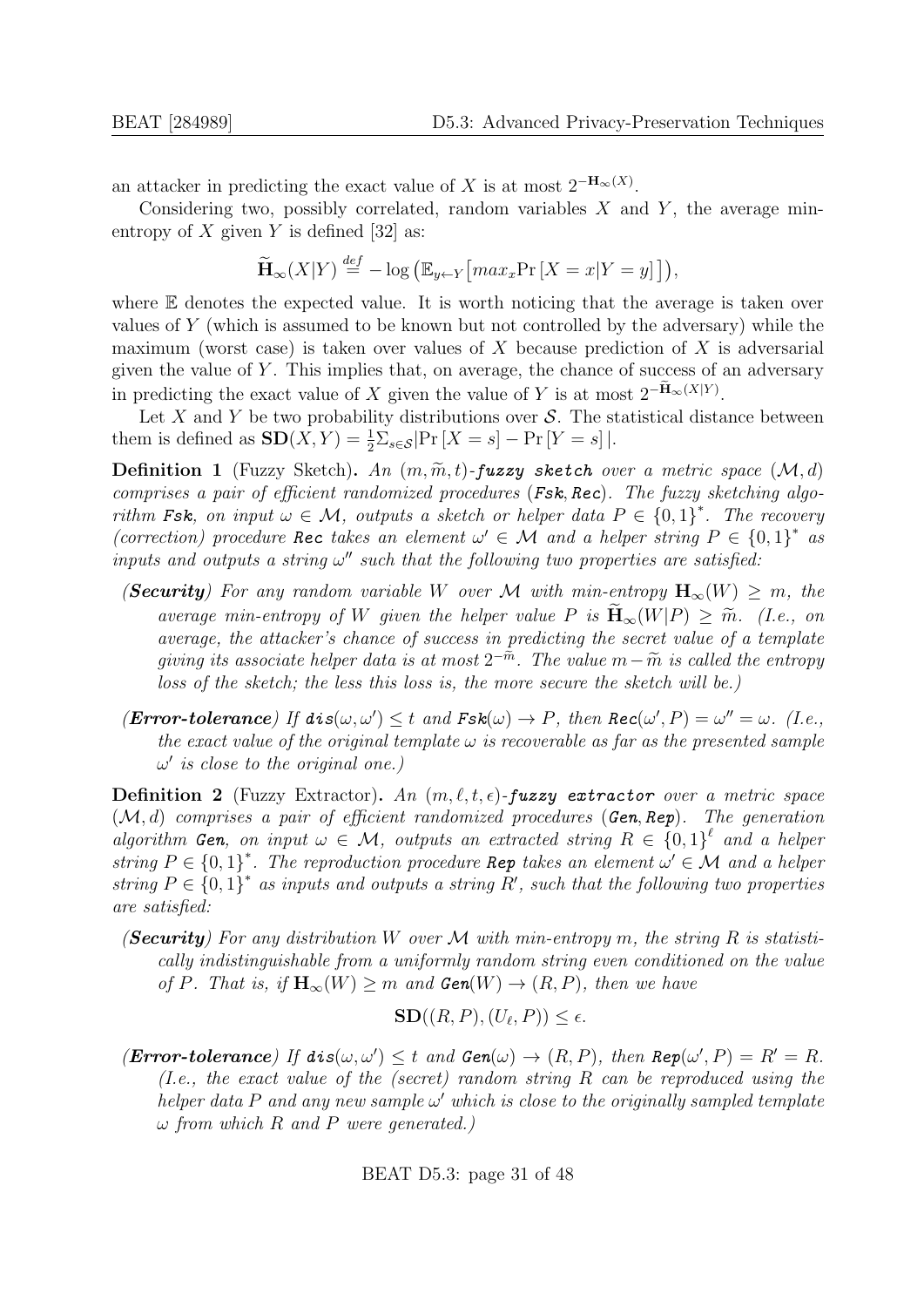## <span id="page-31-0"></span>3.1 Robust Fuzzy Extractors

Note that the aforementioned definitions for fuzzy sketches and extractors do not say anything about the case that an adversary may modify the helper string P to another string P'; that is, there is no guarantee about the output of  $\text{Rec}(\omega', P')$  and  $\text{Rep}(\omega', P')$ when  $P' \neq P$ .

The notion of "robust" fuzzy extractors, put forth by Boyen et al. [\[15\]](#page-40-9) and revisited by Dodis et al. [\[30\]](#page-41-9), provides strong guarantee against such attackers. In a robust fuzzy extractor the reproduction procedure Rep can output either a string R or a special error code " $\perp$ " to signify *failure*. It is required that any modified value  $P' \neq P$  forged by an adversary given a genuinely produced value P (using the sample  $\omega$ ) results in Rep( $\omega'$ , P') =  $\perp$ , for any  $\omega'$  such that  $dis(\omega, \omega') \leq t$ .

In other words, any helper data tampered by an attacker will be detected and rejected by the reproduction algorithm as long as the amount of (possibly adversarial) error (noise) in different samples of the same biometric data remains within the legitimate level (i.e. bounded by t).

Formally, we have the following definitions for robust fuzzy sketches and robust fuzzy extractors which strengthen the basic definitions of fuzzy sketches and fuzzy extractors by adding the robustness property.

<span id="page-31-2"></span>**Definition 3** (Robust Fuzzy Sketch). A fuzzy sketch (Fsk, Rec) over a metric space  $(\mathcal{M}, d)$ is said to be an  $(m, \widetilde{m}, t, \delta)$ -robust fuzzy sketch if it is an  $(m, \widetilde{m}, t)$ -fuzzy sketch (as in Definition [1\)](#page-30-0) which additionally satisfies the following properties:

- Well-formed. The recovery algorithm Rec either outputs a string or an error (failure) code " $\perp$ " such that for all  $\omega' \in \mathcal{M}$  and arbitrary P', if  $\text{Rec}(\omega', P') \neq \perp$  then  $dis(\omega', Rec(\omega', P')) \leq t$ . (I.e., the recovery algorithm either outputs an error code or outputs a string which is at distance t from the input  $\omega'$ .
- **Robust**. Let  $\omega, \omega' \in \mathcal{M}$  be arbitrary values such that  $\text{dis}(\omega, \omega') \leq t$  and  $\mathbf{H}_{\infty}(\omega) \geq m$ . For any adversary  $A$  the success (forgery) probability of  $A$  in the following game (between a challenger and the adversary) must be at most  $\delta$ : Challenger computes  $Fs(\omega) \rightarrow P$ , and  $\mathcal{A}(P) \rightarrow P'$ ; the adversary succeeds in this game if  $P' \neq P$  and  $Rec(\omega', P') \neq \bot.$

<span id="page-31-1"></span>**Definition 4** (Robust Fuzzy Extractor). Given algorithms (Gen, Rep) and values  $\omega, \omega' \in$ M, such that  $dis(\omega, \omega') \leq t$  and  $H_{\infty}(\omega) \geq m$ , we say that (Gen, Rep) is a (strong)  $(m, \ell, t, \epsilon, \delta)$ -robust fuzzy extractor if it is an  $(m, \ell, t, \epsilon)$ -fuzzy extractor and, for any adversary A, the probability of success (forgery) in the following game is at most  $\delta$ : Challenger computes  $Gen(\omega) \rightarrow (R, P)$ , and  $A(R, P) \rightarrow P'$ ; the adversary succeeds in this game if  $P' \neq P$  and  $Rep(\omega', P') \neq \bot$ .

A weaker variant, namely "weakly" robust fuzzy extractor, can also be defined similarly with the only difference that in the game the adversary is only given  $P$  as the input (instead of both  $P$  and  $R$  as in the above definition).

BEAT D5.3: page 32 of [48](#page-39-0)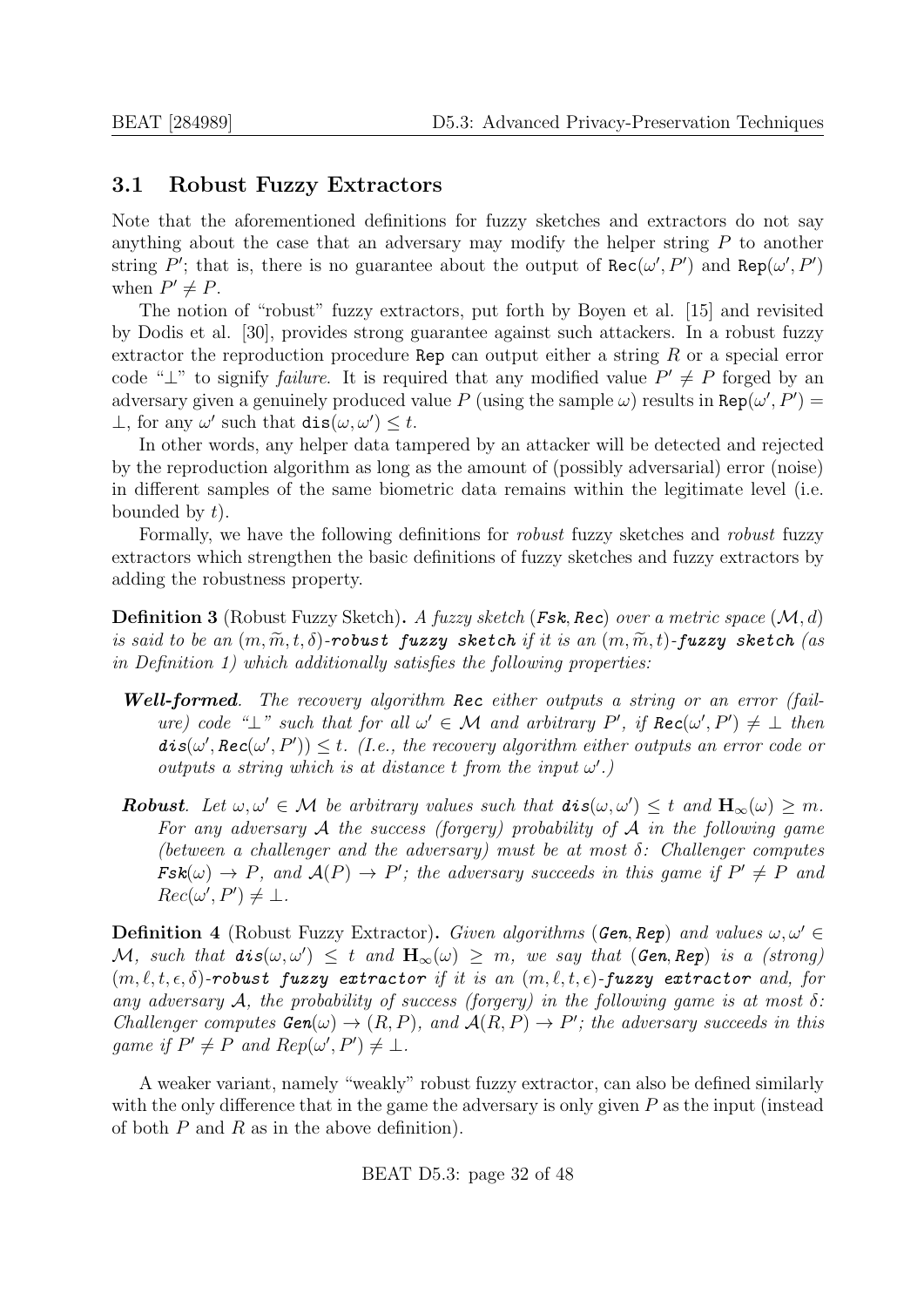We also note that more general variants can be deduced from Definition [4.](#page-31-1) For example, one can consider an attack game where the adversary is allowed to output more than one modified helper data, say n strings  $(P_1, \dots, P_n)$  and to get outputs of  $\text{Rep}(\omega'_i, P_i)$ , for  $1 \leq i \leq n$  (such that  $dis(\omega'_i, \omega) \leq t$ ). Then the adversary succeeds (in breaking the robustness) if there is an i such that  $\text{Rep}(\omega_i', P_i) \neq \bot$ . It is straightforward to show, using the union bound, that the success probability of the adversary in this game increases at most by a multiplicative factor of  $n$ . The same argument also applies for extending Definition [3](#page-31-2) to the case where the adversary may try n different helper data.

## <span id="page-32-0"></span>3.2 Reusable Fuzzy Extractors

The standard security notion of (robust) fuzzy extractors does not consider a setting where the same secret template is used multiple times. In other words, it is assumed that the generation algorithm Gen is executed only once on the secret template  $\omega$  to generate the secret R and the fuzzy sketch P. Recall that the template  $\omega$  from which the public sketch is created may slightly differ for each execution of Gen, and hence an adversary might obtain a large amount of information about the secret template  $\omega$ . More formally, the conditional min entropy of the secret template  $\omega$  may drop to 0 after given many values for P that were generated from perturbed templates  $\hat{\omega}$ .

To overcome these limitations Boyen [\[14\]](#page-40-10) introduced the notion of reusable fuzzy extraction. Informally, a reusable fuzzy extractor guarantees that even after polynomially many executions of the generation function Gen (with possibly correlated secret templates  $ω$ ) no adversary obtains sufficient information about the secret  $ω$ . This notion is called reusable fuzzy extraction with security against outsider attacks and is formalized with respect to a family  $\mathcal F$  of efficiently computable perturbation functions. More precisely, the outsider attacking game played between an adversary  $A$  and the challenger is described by the following three phases:

- **Initialization:** The challenger selects a random sample  $\omega^*$  from the distribution W defined over the template space M. Let in the following  $(P^*, R^*) \leftarrow \text{Gen}(\omega^*)$  be the target values in the game.
- **Query phase:** The adversary  $\mathcal A$  can request polynomially many queries of the generation procedure Gen by adaptively sending perturbation functions  $f \in \mathcal{F}$  to the challenger. The challenger computes the perturbed secret  $\hat{\omega}^* = f(\omega^*)$  and computes  $Gen(\hat{\omega}^*) \rightarrow$  $(\hat{R}, \hat{P})$ . The value  $\hat{R}$  is discarded by the challenger, while the public value (including the sketch)  $\hat{P}$  is sent to the adversary  $\mathcal{A}$ .
- **Challenge:** At the end of the query phase the adversary produces a guess  $R$  and wins the game if  $R = R^*$ .

A fuzzy extractor is reusable against outsider attacks if the advantage of winning the above game is negligible in the security parameter. This guarantees that with overwhelming probability no adversary can guess the target secret key  $R^*$ . Notice that the above definition

BEAT D5.3: page 33 of [48](#page-39-0)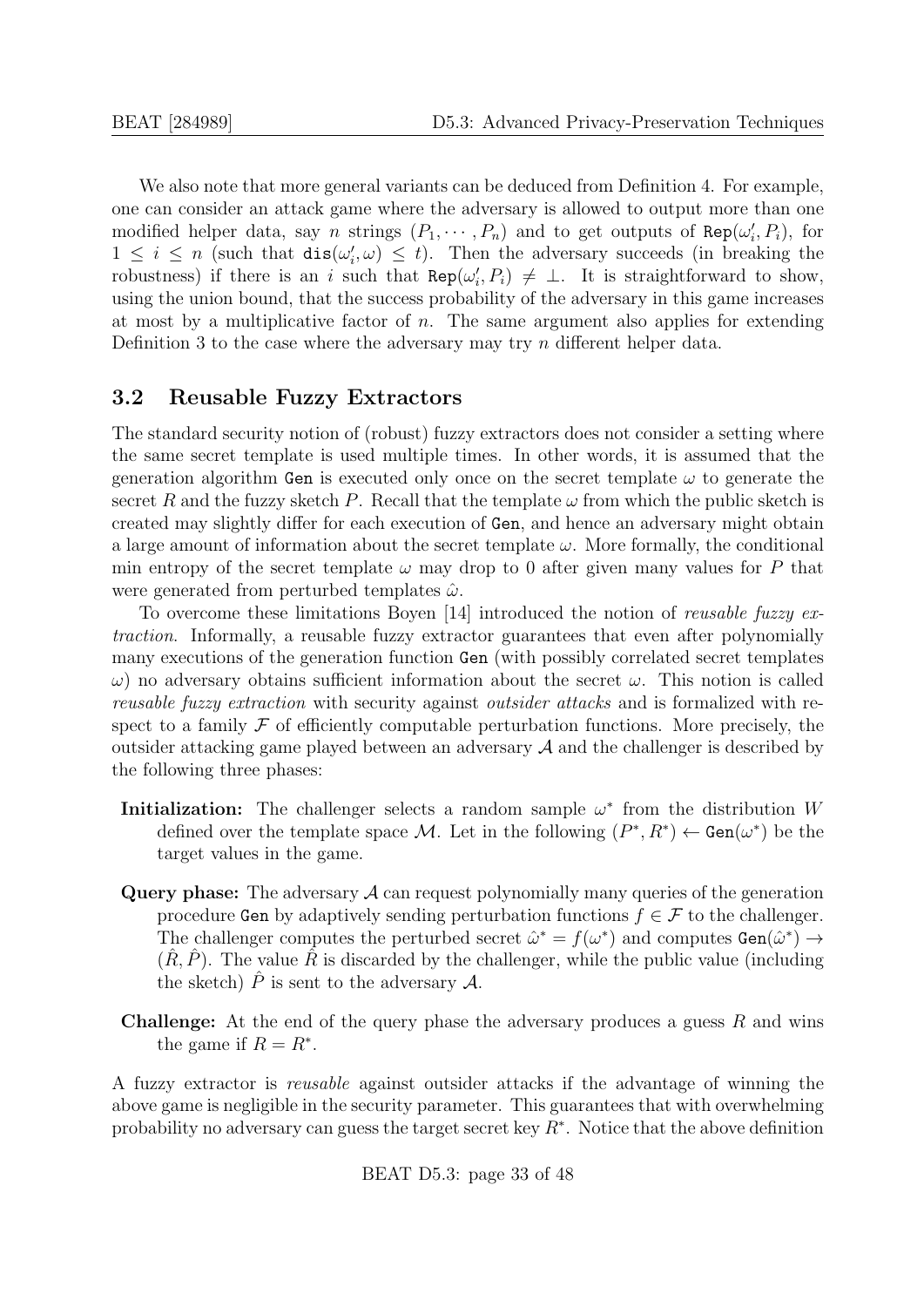only guarantees the unpredictability of  $R^*$ . Boyen also considers a stronger notion of outsider security, where the adversary shall not learn any information about the secret template. This security property is captured by an indistinguishability-based security notion [\[14\]](#page-40-10).

Boyen considers the family of perturbation functions  $\mathcal F$  defined as follows. For any function  $f \in \mathcal{F}$  it holds that, for all  $\omega \in \mathcal{M}$ ,  $\text{dis}(\omega, f(\omega)) \leq d$ , where d corresponds to the error-tolerance of the underlying fuzzy sketch (Fsk, Rec) defined in Section [3.1.](#page-31-0) While this definition of perturbation functions may not be realistic if  $A$  is allowed to tamper with the secret  $\omega$ , it captures the realistic scenario where the user applies his biometric in many different applications running each time the generation function Gen with different but closely related secrets.

Notice that in the previous definition of an outsider adversary the attacker never gets access to the internal secrets R that are generated by the generation Gen and reproduction Rep procedure. A natural strengthening of outsider security is to allow the adversary additionally to use the public outputs  $P_i$  he obtained by running Gen on perturbed secrets  $f_i(\omega^*)$  and to let him learn the resulting reproduced secret values. This is captured by adding to the above game an additional *private query phase*, where the adversary chooses a perturbation function  $f_i \in \mathcal{F}$  and a public string  $P_i$  (either freshly chosen or one of the public values obtained during the public query phase) and obtains back the output of Rep on input  $(f(\omega^*), P_i)$ . In the challenge phase, the adversary is supposed to guess Rep $(\omega^*, P^*)$ for some  $P^*$  that has not been queried in one of the private queries.

Boyen proposes two constructions of reusable fuzzy extractors. His first construction resembles the permutation based construction of Dodis et al. [\[32\]](#page-41-7) and achieves security in the information-theoretic setting against outsider attacks if the underlying secure sketch uses the Hamming metric as the distance measure. The second construction of [\[14\]](#page-40-10) uses the random oracle model and achieves security against insider attacks. In the random oracle model [\[9\]](#page-39-8) it is assumed that hash functions behave as perfectly random functions. While random oracles do not exist in practice, proofs in the random oracle model are a first important step to show the soundness of cryptographic schemes. More precisely, any adversary that breaks a scheme with provable security in the random oracle model has to somehow exploit the internal structure of the hash function. It remains an important open problem for future research to develop reusable fuzzy extractors against insider attacks in the standard model, i.e., without relying on the random oracle methodology. Notice that such constructions will necessarily rely on computational assumptions since it is impossible to extract polynomially many secrets from a single source of bounded min-entropy.

# <span id="page-33-0"></span>4 Attacks and Vulnerabilities

In this section we first highlight some attacks and threats to existing distributed biometric authentication protocols that we presented in Section [2.9.](#page-24-0) Then, we give a review of security and privacy gaps of advanced privacy-preservation systems.

BEAT D5.3: page 34 of [48](#page-39-0)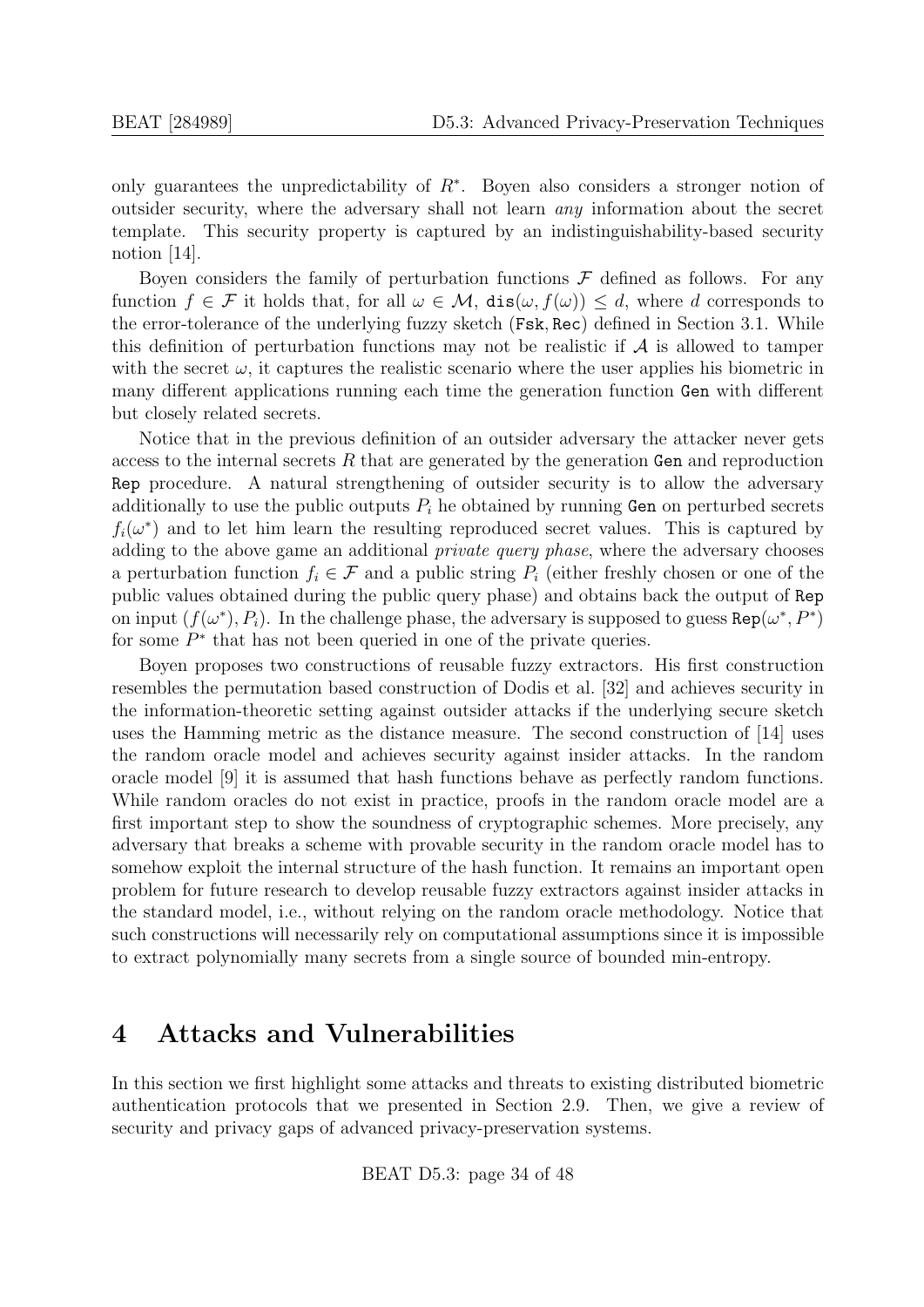## <span id="page-34-0"></span>4.1 Attacks

In [\[93\]](#page-46-2), the authors present a framework for analysing security and privacy of biometric templates in biometric authentication systems along with several attacks on the protocols described in Section [2.9.](#page-24-0) Some related attacks are also presented in [\[4\]](#page-39-7). Here we list some of them.

**Hill Climbing Attack:** In this attack the adversary  $A$  uses a fake biometric template and tries to pass the biometric authentication process. More precisely,  $A$  iteratively changes the fake biometric template and keeps only the changes that improve the acceptance score until the fake biometric template will be accepted by the biometric authentication process [\[68,](#page-44-9) [87\]](#page-46-11). It is implied that the biometric authentication system provides an output score that can be exploited by the adversary  $A$  in order to get information for the genuine biometric template.

Below we describe some attacks that can be mounted against a biometric authentication system and can be considered as subcategories of the hill climbing attack.

• Center Search Attack [\[93\]](#page-46-2) : The sensor  $S$  is compromised. In the following description S and A are used interchangeably. The adversary A tries to disclose the biometric template  $b_i$  that is stored in the database  $\mathcal{DB}$ . We remind that the sensor S knows the fresh biometric sample  $b_i'$ .

The attack is divided into the following steps:

- STEP 1: S flips the first bit of  $b_i'$  and sends the resulting sample to  $\mathcal{AS}$ .  $\mathcal{AS}$ performs the whole authentication procedure. If the authentication is successful then the adversary  $A$  proceeds to *step 2*.
- STEP 2: S flips the second bit of  $b'_i$ , leaves the first bit flipped and sends the resulting sample to  $\mathcal{AS}$ .  $\mathcal{AS}$  performs the whole authentication procedure. If the authentication is successful then the adversary  $A$  repeats the same procedure for the third bit and all the following bits until the biometric sample  $b_i$  is rejected. Then, A proceeds to *step* 3.
- STEP 3: S restores the first bit of the biometric sample  $b'_i$  and sends the resulting sample again to  $\mathcal{AS}$ . If it is accepted  $\mathcal{A}$  can deduce that the first bit of  $b_i$  is the same with the first bit of  $b'_i$ . Otherwise, the first bits are different.

By repeating the *step* 3, A can correct all the bits of  $b'_i$  that are different from  $b_i$ .

- Attack 1: In this attack we consider that the authentication server  $AS$  is malicious and colludes either with the user  $\mathcal{U}_i$  or the sensor S. In case  $\mathcal{A}\mathcal{S}$  colludes with the user  $\mathcal{U}_i$  he simulates the sensor S. In both cases  $\mathcal{AS}$  performs the *center search* attack in order to recover  $b_i$ .
- Attack 2: In this attack the authentication server  $\mathcal{AS}$  is compromised.  $\mathcal{AS}$  receives from the database  $\mathcal{DB}$  the encrypted value of a stored reference biometric template

BEAT D5.3: page 35 of [48](#page-39-0)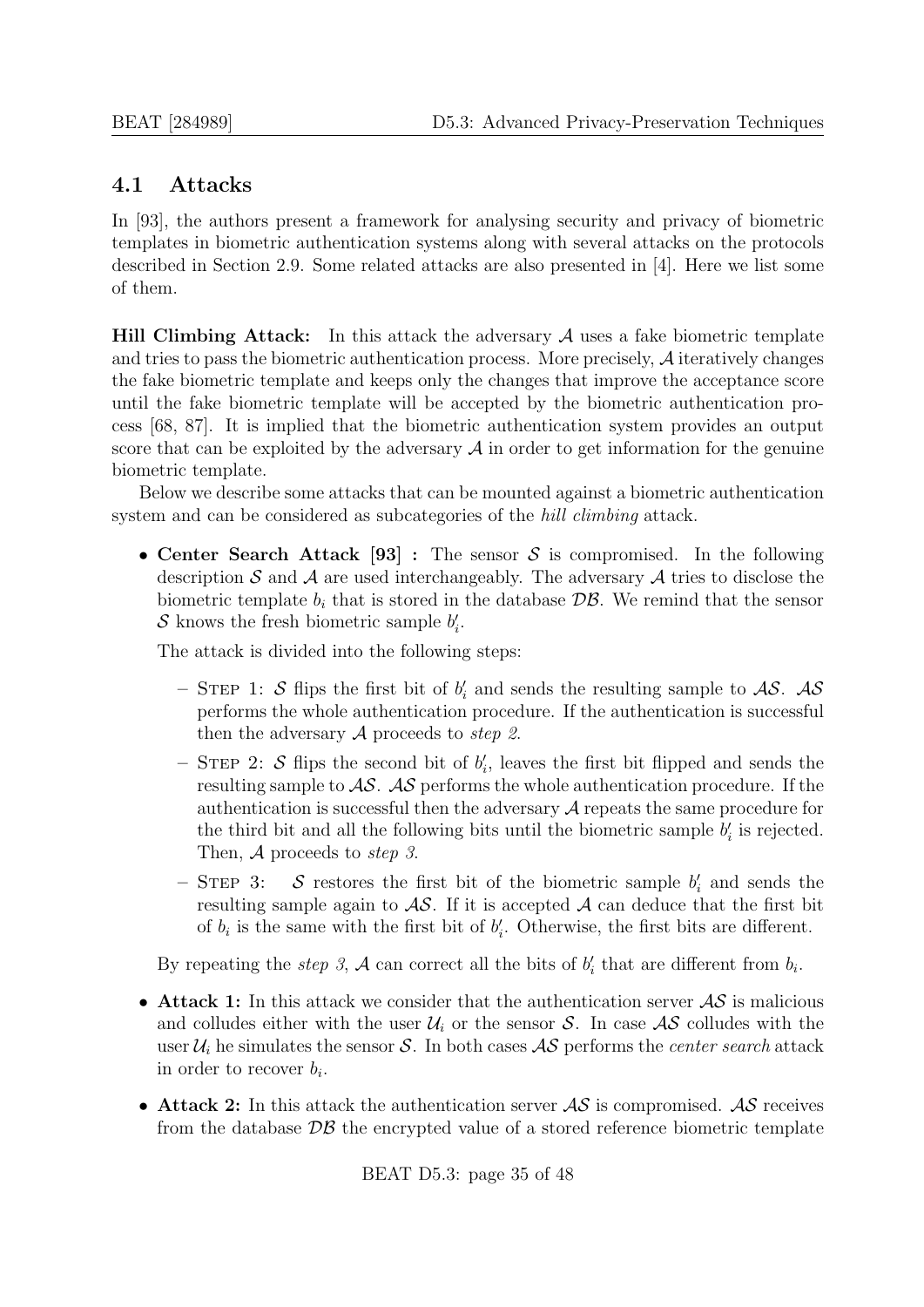(i.e.  $Enc(b_i)$ )<sup>[3](#page-35-0)</sup>. AS stores the encrypted reference biometric template and generates a fake fresh biometric template  $b_i''$  close to  $b_i^4$  $b_i^4$ . Then,  $\mathcal{AS}$  encrypts  $b_i''$  (i.e.  $Enc(b_i'')$ ) and performs a *center search* attack to get  $b_i$ .

- Attack 3: In this attack the authentication server  $\mathcal{AS}$  is compromised.  $\mathcal{AS}$  waits until a valid fresh biometric  $b_i$  is presented in the sensor  $S$  and accepted in the authentication process.  $\mathcal{AS}$  stores the encrypted value of  $b_i$  (i.e.  $\mathsf{Enc}(b_i')$ ) that he receives at some point from the sensor  $S$  and then generates a fake biometric  $b_{\mathcal{AS}}$ (using the same assumption as in attack 2). He encrypts this fake biometric template (i.e.  $Enc(b_{\mathcal{AS}})$ ) and acts as if the  $Enc(b_{\mathcal{AS}})$  comes from the DB.  $\mathcal{AS}$  uses  $Enc(b_{\mathcal{AS}})$  in order to complete the authentication process and waits for the matcher's  ${\mathcal M}$  decision. Eventually (after  $\frac{1}{FMR}$  trials on average),  $\mathcal{AS}$  finds a  $b_{\mathcal{AS}}$  that is acceptable by the matcher  $\mathcal M$  and thus, close enough to the original stored reference template  $b_i$ . Then, using the *center search* attack  $\mathcal{AS}$  will be able to extract  $b_i'$ .
- Attack 4 [\[4\]](#page-39-7): In this attack the authentication server  $\mathcal{AS}$  is compromised. We recall that in the Bringer *et al.* protocol the authentication server  $AS$  sends  $Enc(t_i)$  to the database  $\mathcal{DB}$  and receives  $m_{\mathcal{DB}} = \prod_{j=1}^N \mathsf{Enc}(t_j)^{b_{j,k}}$  where  $1 \leq j \leq N$  and  $1 \leq k \leq M$ .  $\mathcal{AS}$  computes:

$$
\frac{m_{\mathcal{D}\mathcal{B}}}{\prod_{j\in J}\text{Enc}(t_j)} = \frac{\prod_{j=1}^N \text{Enc}(t_j)^{b_{j,k}}}{\prod_{j\in J}\text{Enc}(t_j)} = \frac{\prod_{j\in J}\text{Enc}(t_j)^{b_{j,k}}\prod_{j\notin J}\text{Enc}(t_j)^{b_{j,k}}}{\prod_{j\in J}\text{Enc}(t_j)},\tag{2}
$$

for  $J \subseteq \{1, ..., N\}$ . If  $J = \{j; b_{j,k} = 1\}$  then:

<span id="page-35-2"></span>
$$
\frac{m_{\mathcal{DB}}}{\prod_{j\in J} \mathsf{Enc}(t_j)} = 1.
$$

Thus, the authentication server may perform algorithm [1](#page-35-2) for attack 4 in order to deduce all  $\{j; b_{j,i} = 1\}$  where  $1 \leq j \leq N$  and  $1 \leq i \leq M$  and thus, to recover multiple bits of the biometric reference templates for multiple users, stored in the database DB. This attack requires  $2^N$  iterations, so it works if N is not too large.

| <b>Algorithm 1</b> Attack 4 |                                                           |
|-----------------------------|-----------------------------------------------------------|
|                             | For each J where $J \subset \{1 \dots N\} \backslash i$ : |
|                             | Compute $\prod_{i \in J}$ Enc $(t_j)$                     |
|                             | Until $\prod_{i \in J}$ Enc $(t_j) = m_{\mathcal{DB}}$    |
|                             | Return j                                                  |

<span id="page-35-1"></span><span id="page-35-0"></span><sup>&</sup>lt;sup>3</sup>This might be the response to a fake query of  $\mathcal{AS}$  to  $\mathcal{DB}$ .

<sup>&</sup>lt;sup>4</sup>We assume that  $\mathcal{A}\mathcal{S}$  has access to a template generator and by exploiting the false matching rate (FMR) of the biometric authentication system he finds one fake template that passes the authentication control after  $\frac{1}{FMR}$  trials on average.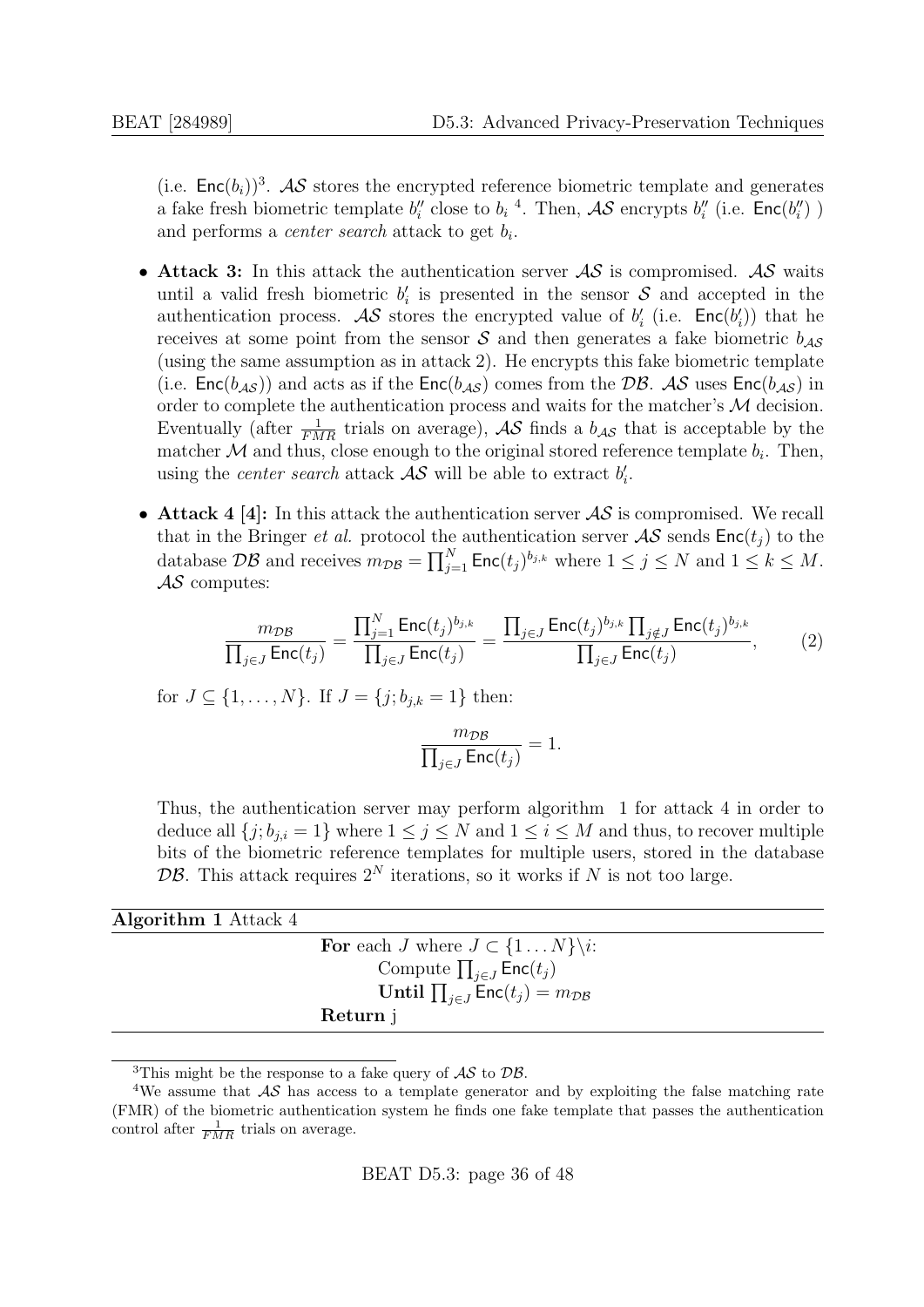• Attack 5 [\[93\]](#page-46-2): (Against the Barbosa *et al.* protocol).

The DB stores the support vectors  $SV_{i,j}$  and the weight coefficients  $\alpha_{i,j}$ , which are necessary to represent the hyperplanes and thus, perform the classification of new samples.

We recall that the classification decision is performed by calculating:

<span id="page-36-0"></span>
$$
cl_{\text{SVM}}^{(j)} = v_1 \sum_{i=1}^{S} \alpha_{i,j} (\text{SV}_{i,j})_1 + \ldots + v_k \sum_{i=1}^{S} \alpha_{i,j} (\text{SV}_{i,j})_k
$$
  
=  $v_1 \beta_{j,1} + \ldots + v_k \beta_{j,k}.$  (3)

In this attack we consider that the authentication server  $\mathcal{AS}$  is compromised. The adversary performs the following steps:

- 1. AS sends to DB the vector  $v = \langle 1, 0, \ldots, 0 \rangle$  and thus, will receive from DB the encryption of  $\beta_{j,1} = \sum_{i=1}^{S} \alpha_{i,j} (\mathsf{SV}_{i,j})_1$ 
	- Apply this strategy (of step (i)) to get the encryption of each  $\beta$ .
- 2. AS instead of sending to M all  $c_j$  for  $j \in [1, N]$  he sends:

$$
- \ c_1 = \mathsf{Enc}^{\mathsf{Paillier}}(\beta_{1,1})
$$

- $\ c_2 = \mathsf{Enc}^{\mathsf{Paillier}}(x)$  where  $x \in \mathbb{Z}_n$
- $c_{j'} = \mathsf{Enc}^{\mathsf{Paillier}}(0)$  for  $j' \in [2,N]$
- 3. M will return the class j where  $j \in [1, N]$  with the greatest value using equation [\(3\)](#page-36-0). Thus, he will return either 1 or 2 depending on if  $\beta_{1,1} > x$  or  $\beta_{1,1} \leq x$ correspondingly. Using steps (ii) and (iii) and by employing a dichotomic search the adversary is able to do a Paillier decryption of anything.
- Attack 6 [\[93\]](#page-46-2): (Against the Stoianov protocol)

In this attack, we consider that the matcher  $\mathcal M$  is compromised. If  $\mathcal M$  observes the codeword c that is revealed after each such successful authentication,  $\mathcal M$  is able to trace a legitimate user by checking all his successful authentications.

In case M colludes with other entities of the biometric authentication system we discriminate the following cases:

- M colludes with  $\mathcal{DB}$ : In this case M and  $\mathcal{DB}$  are able to trace  $c \oplus b$  (linkability attack).
- M colludes with S: They control the fresh biometric b' by setting  $b' = 0$  they recover  $c \oplus b$  (linkability attack).
- M colludes with  $\mathcal{AS}$ . They can always recover b' and thus  $c \oplus b$  (linkability attack).

BEAT D5.3: page 37 of [48](#page-39-0)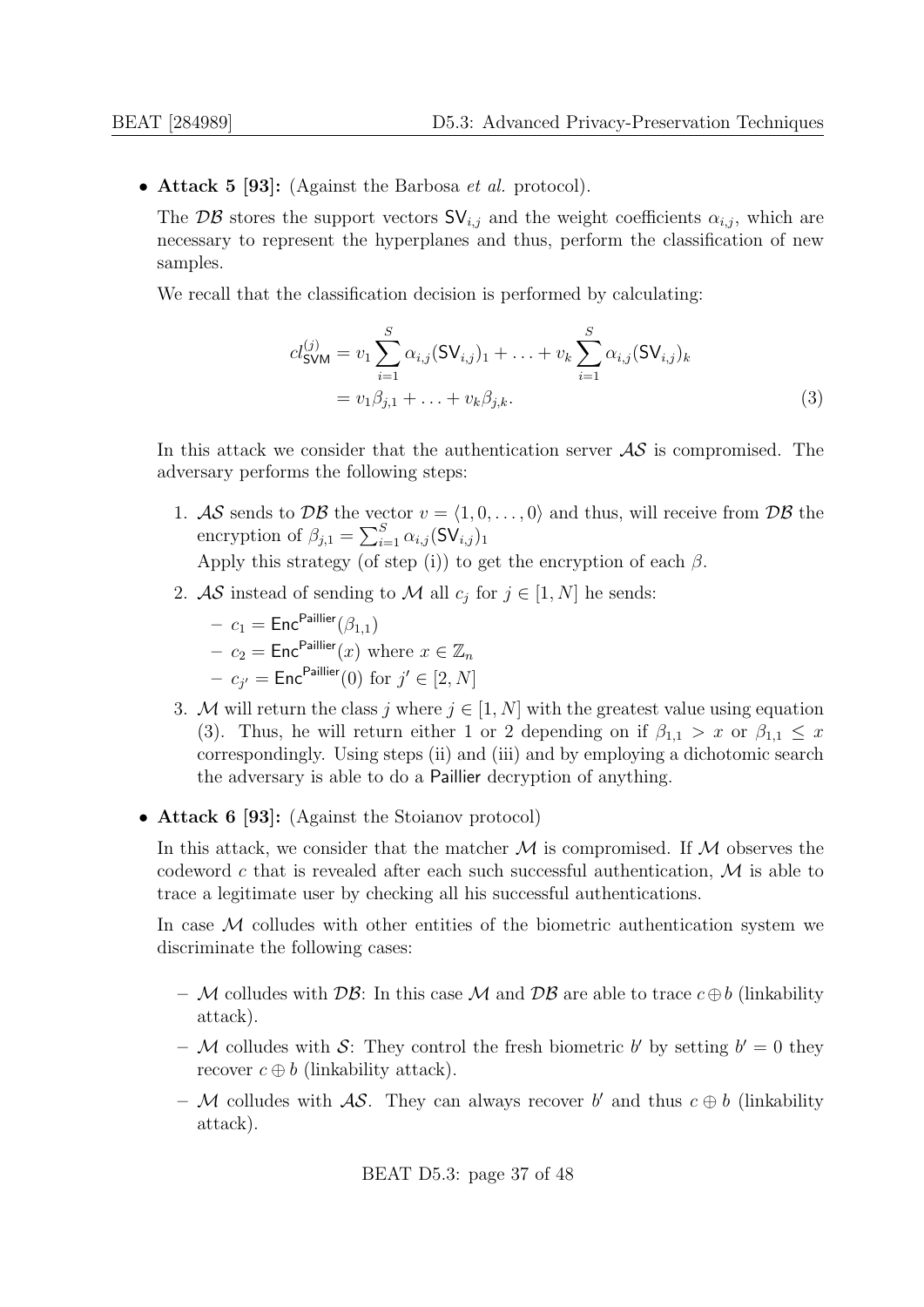• Attack 7 [\[93\]](#page-46-2): (Against the Stoianov protocol) Let us assume that  $AS$  is compromised and knows  $S' \oplus b'$  that is accepted by the matcher M. Then,  $AS$  can start from  $S' \oplus b'$  and add progressively some errors until he gets a rejection from the matcher  $M$ . As soon as he gets a rejection he backtracks (puts back one of the changed bits) to get back to a positive result. By the end of this process  $\mathcal{AS}$  gets an encrypted template  $S' \oplus b''$ . Using this encrypted template  $\mathcal{AS}$  starts from phase  $\mathcal{Z}$ of the protocol and gets from the database  $\overline{\mathcal{DB}}$  the vector  $z' = S' \oplus b'' \oplus \check{S} \oplus c \oplus b$ .  $\mathcal{AS}$  replaces the first  $\ell$  bits of  $z'$ . He tries multiple combinations of the first  $\ell$  bits and sends the resulting vector to M. If for multiple combinations of the  $\ell$  bits the resulting  $z'$  vector is accepted then  $\mathcal{AS}$  increases the length of  $\ell$  and tries again until for only one combination of the  $\ell$  bits he gets acceptance from M. If this happens then  $\mathcal{AS}$  has recovered the first block of  $S' \oplus S \oplus c$ . By increasing the length of  $\ell$  he is able to recover more bits of  $S' \oplus \check{S} \oplus c$ . Following this strategy he will be able to recover all the bits of  $b' \oplus b$ .

## <span id="page-37-0"></span>4.2 Reflections on Privacy-Preservation Systems

As we have seen in earlier sections, in recent years, homomorphic encryption systems are also used in biometrics. However, the proposed protocols require many rounds of online communication as well as computationally expensive operations on homomorphically encrypted data. Due to these restrictions, the proposed protocols cannot be deployed in practical large-scale applications.

For instance, in the literature, Erkin *et al.* [\[35\]](#page-42-11) proposed a privacy-preserving face recognition system. More precisely, they proposed a system which employs an eigenface recognition algorithm [\[98\]](#page-47-4) and designed a protocol that performs operations on encrypted images by means of homomorphic encryption schemes, more concretely, Paillier [\[78\]](#page-45-9). They demonstrate that privacy-preserving face recognition is possible in principle and give possible choices of parameter sizes to achieve a good classification rate. However, the proposed protocol requires  $O(logN)$  rounds of online communication as well as computationally expensive operations on homomorphically encrypted data to recognize a face in the database of N faces. Due to these restrictions, the proposed protocol cannot be deployed in practical large-scale applications. Then, Sadeghi et al. improved the efficiency of this system [\[89\]](#page-46-12). However, the system's recognition performance is still limited with the performance of the eigenface method.

Barni et al. proposed a privacy-preserving protocol for fingerprint identification using FingerCodes [\[5,](#page-39-1) [7\]](#page-39-9). FingerCodes use texture information from a fingerprint to compare two biometrics. The algorithm is not as discriminative as minutiae based fingerprint matching techniques but it was chosen by the authors as particularly suited for efficient realization in the privacy preserving framework. The proposed protocol ensures security against semi-honest adversaries whereas fails to provide security against malicious adversaries. Homomorphic encryption protects all channels of communication between the server and client by continually re-randomizing the encryption on the data. However, the proposed scheme can be compromised when an attacker directly targets the database because the

BEAT D5.3: page 38 of [48](#page-39-0)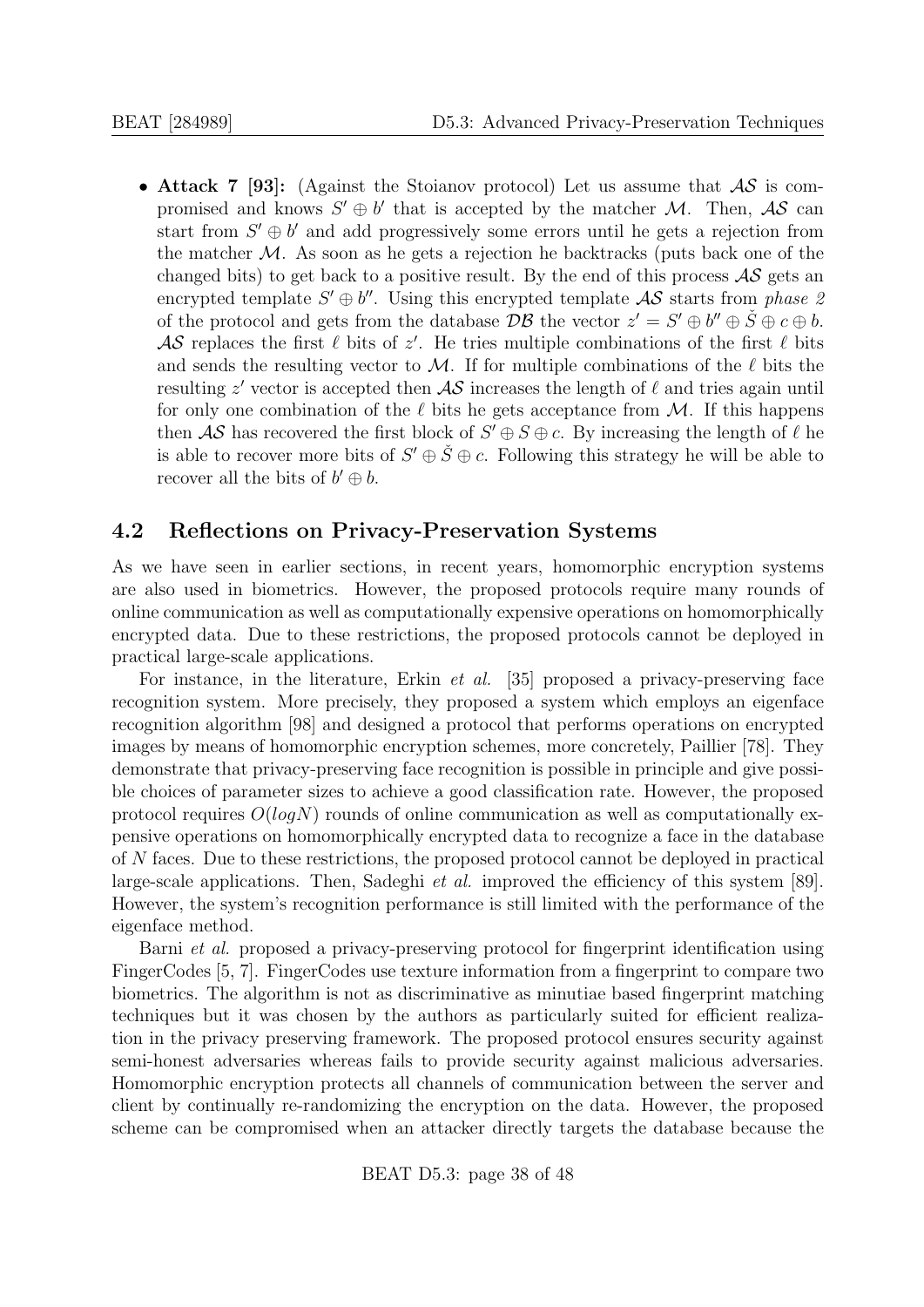database is stored in plaintext. On the other hand, they achieve better performance than [\[35,](#page-42-11) [89\]](#page-46-12) in terms of bandwidth and time efficiency.

There are also some works on secure Hamming distance calculation by using cryptographic primitives [\[62,](#page-44-10) [76,](#page-45-11) [82\]](#page-45-12). However, these papers are limited only to secure Hamming distance calculation. They do not take into account biometric authentication as a whole and fail to satisfy security, privacy, template protection at the same time by taking into account computational efficiency which is very critical for real-world applications. Osadchy et al. [\[76\]](#page-45-11) proposed a scheme called SCiFI based on the Paillier homomorphic encryption and secure Hamming distance calculation for face biometrics. Although they claim that SCiFI is computational efficient, it mostly uses pre-computation techniques. Its pre-computation time includes processing time that must be done locally by each user before using the system. They report that SCiFI's online running time takes 0.31 seconds for a face vector of size 900 bit however its offline computation time takes 213 seconds. Since these computations should be done by a user just before each attempt to use the system, the protocol is not very efficient. Besides, SCiFI is only secure for semi-honest adversaries whereas it is not secure for malicious adversaries. Rane *et al.* [\[82\]](#page-45-12) also proposed an approach based on secure Hamming distance calculation for biometric applications. However, their proposed method fails to ensure biometric database security since biometric templates are stored in plain format in the database. Thus, a malicious verifier can threat a user's security and privacy. Kulkarni et al. [\[62\]](#page-44-10) proposed a biometric authentication system based on somewhat homomorphic encryption scheme. In this system, the user first extracts and sends her biometric features to the trusted enrollment server. Thus, this system uses a trusted enrollment server and fails to protect security and privacy of a user against a malicious database manager. In addition, the system is not computationally efficient since the computation time of a successful authentication is 58 seconds for a 2048-bit binary feature vector.

In an ideal case, the advanced privacy preservation system should perform the authentication process on encrypted data and should not allow any leakage of information about the biometric features. It should achieve secure and private authentication and also provide template protection without loss of accuracy of the matching algorithm. The system should be secure against malicious adversaries. However, many existing schemes present serious limitations and the development of an efficient privacy-preserving biometric authentication protocol can be challenging.

## <span id="page-38-0"></span>5 Conclusions

In this deliverable we presented an overview of advances in privacy-preserving biometric authentication systems. We specifically focused on privacy-preserving biometric authentication systems that rely on secure multi-party computation. In particular, we reviewed how oblivious transfer, garbled circuits, homomorphic encryption as well as fuzzy extractors can be used in connection with biometric authentication systems to provide security and privacy. Moreover, recently proposed privacy-preserving biometric authentication protocols

BEAT D5.3: page 39 of [48](#page-39-0)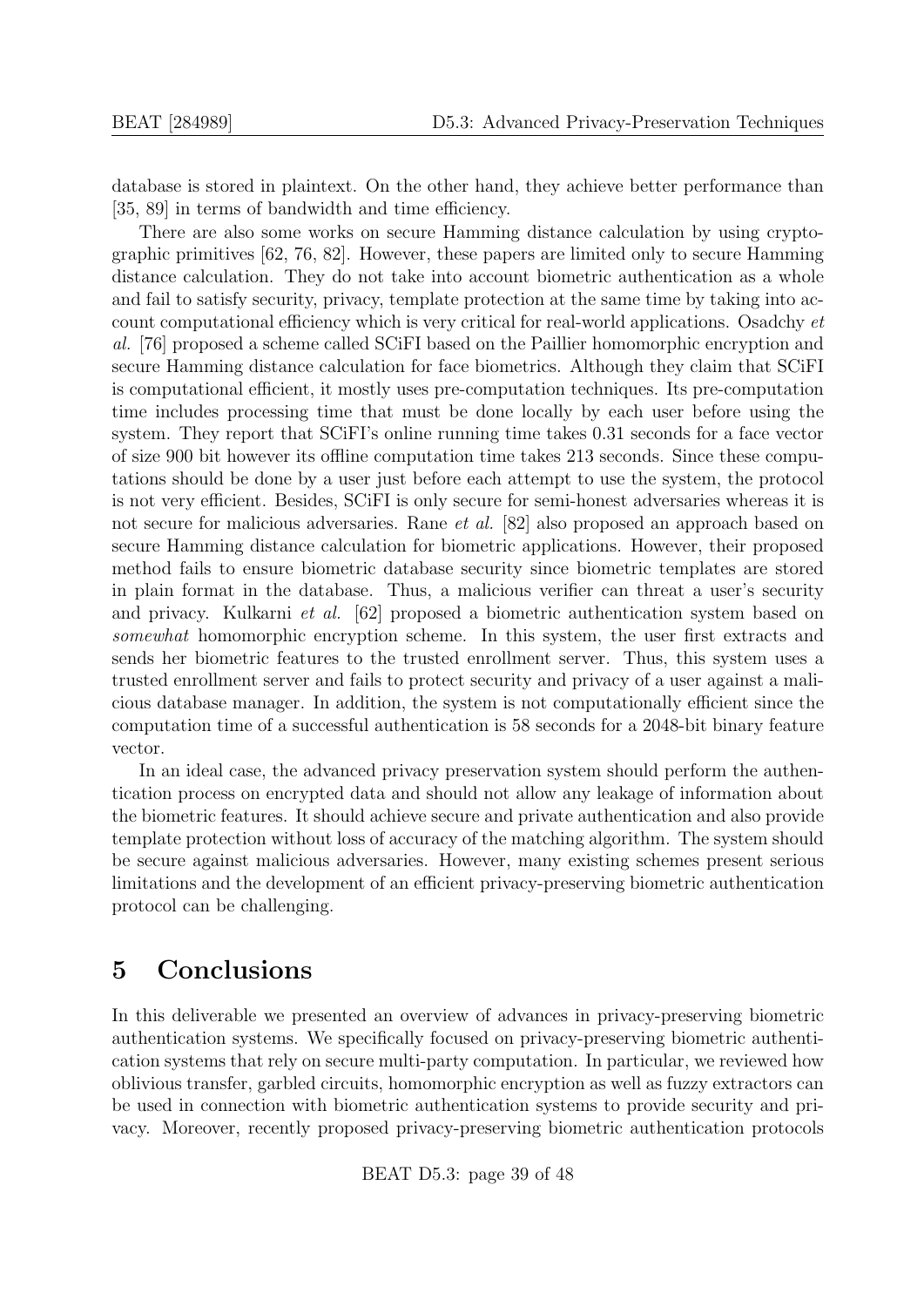using homomorphic cryptosystems are also presented. Finally, we highlighted security and privacy gaps in advanced privacy-preserving techniques, and also explored some attacks on the existing distributed biometric authentication protocols.

# <span id="page-39-0"></span>References

- <span id="page-39-2"></span>[1] M. v. d. V. A. Stoianov A., T. Kevenaar. Security issues of biometric encryption. In Science and Technology for Humanity (TIC-STH), 2009 IEEE Toronto International Conference, pages 34–39. IEEE, 2009.
- <span id="page-39-3"></span>[2] A. Adler. Vulnerabilities in biometric encryption systems. In In International Conference on Audio and Video based Biometric Person Authentication, pages 1100–1109, 2005.
- <span id="page-39-6"></span>[3] G. Asharov, Y. Lindell, T. Schneider, and M. Zohner. More efficient oblivious transfer and extensions for faster secure computation. In A.-R. Sadeghi, V. D. Gligor, and M. Yung, editors, ACM Conference on Computer and Communications Security, pages 535–548. ACM, 2013.
- <span id="page-39-7"></span>[4] M. Barbosa, T. Brouard, S. Cauchie, and S. M. de Sousa. Secure biometric authentication with improved accuracy. In Y. Mu, W. Susilo, and J. Seberry, editors, ACISP, volume 5107 of  $LNCS$ , pages 21–36. Springer, 2008.
- <span id="page-39-1"></span>[5] M. Barni, T. Bianchi, D. Catalano, M. Di Raimondo, R. Donida Labati, P. Failla, D. Fiore, R. Lazzeretti, V. Piuri, F. Scotti, and A. Piva. Privacy-preserving fingercode authentication. In Proceedings of the 12th ACM workshop on Multimedia and security, pages 231–240, 2010.
- <span id="page-39-4"></span>[6] M. Barni, T. Bianchi, D. Catalano, M. Di Raimondo, R. Donida Labati, P. Failla, D. Fiore, R. Lazzeretti, V. Piuri, F. Scotti, and A. Piva. Privacy-preserving fingercode authentication. In ACM workshop on Multimedia and Security (MM  $\mathcal{C}$  Sec), pages 231–240. ACM, 2010.
- <span id="page-39-9"></span>[7] M. Barni, T. Bianchi, D. Catalano, M. Di Raimondo, R. Labati, P. Failla, D. Fiore, R. Lazzeretti, V. Piuri, A. Piva, and F. Scotti. A privacy-compliant fingerprint recognition system based on homomorphic encryption and fingercode templates. In Biometrics: Theory Applications and Systems (BTAS), 2010 Fourth IEEE International Conference on, Sept. 2010.
- <span id="page-39-5"></span>[8] D. Beaver. Precomputing oblivious transfer. In D. Coppersmith, editor, CRYPTO, volume 963 of Lecture Notes in Computer Science, pages 97–109. Springer, 1995.
- <span id="page-39-8"></span>[9] M. Bellare and P. Rogaway. Random oracles are practical: A paradigm for designing efficient protocols. In ACM Conference on Computer and Communications Security, pages 62–73, 1993.

BEAT D5.3: page 40 of [48](#page-39-0)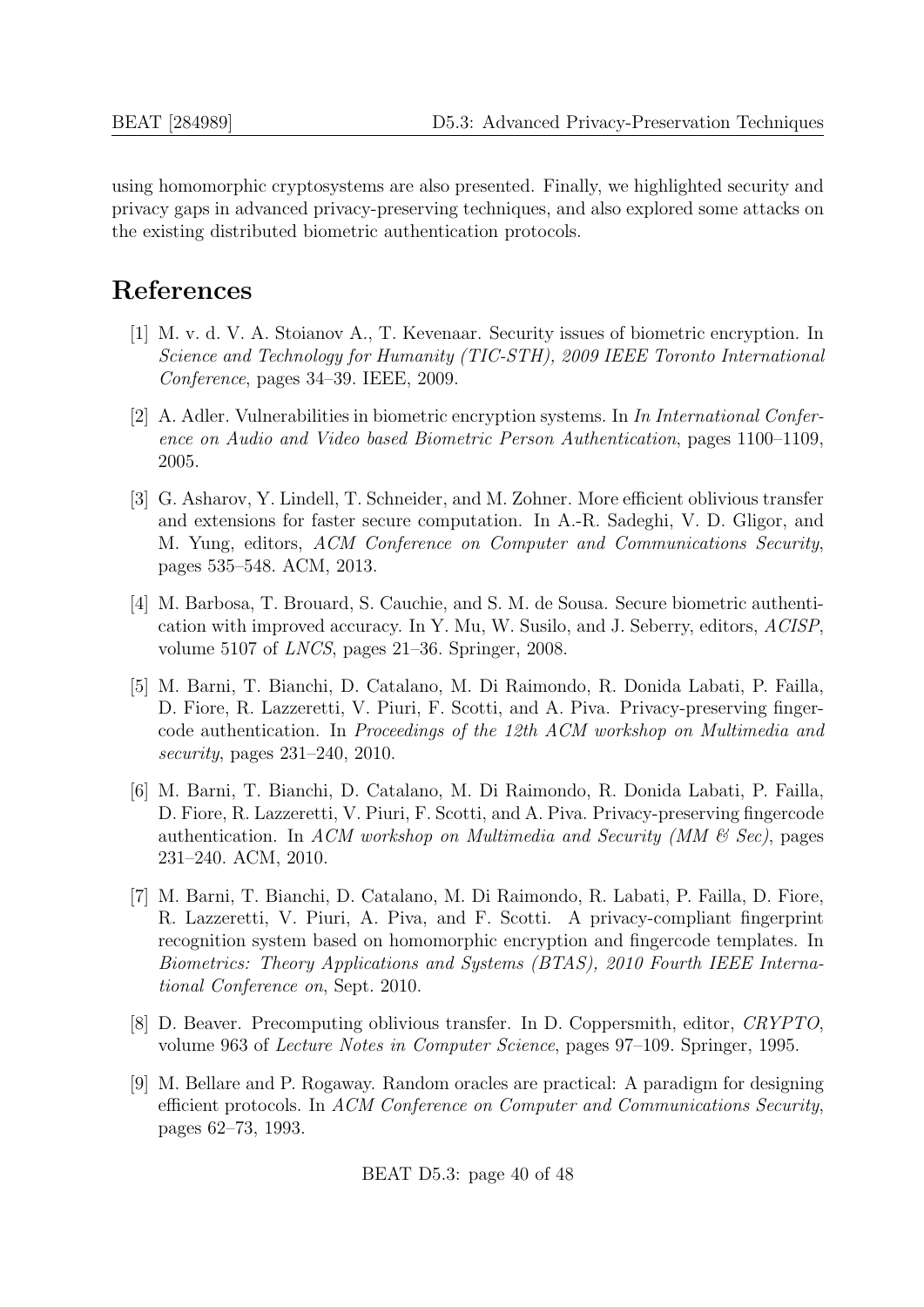- <span id="page-40-4"></span>[10] M. Blanton and P. Gasti. Secure and efficient protocols for iris and fingerprint identification. In V. Atluri and C. Díaz, editors, *ESORICS*, volume 6879 of *Lecture Notes* in Computer Science, pages 190–209. Springer, 2011. Extended version available at <http://eprint.iacr.org/2010/627>.
- <span id="page-40-8"></span>[11] M. Blum and S. Goldwasser. An efficient probabilistic public key encryption scheme which hides all partial information. In Proceedings of Advances in Cryptology -CRYPTO'84, pages 289–299. Springer-Verlag, 1985.
- <span id="page-40-3"></span>[12] P. Bogetoft, D. L. Christensen, I. Damgård, M. Geisler, T. P. Jakobsen, M. Krøigaard, J. D. Nielsen, J. B. Nielsen, K. Nielsen, J. Pagter, M. I. Schwartzbach, and T. Toft. Secure multiparty computation goes live. In R. Dingledine and P. Golle, editors, Financial Cryptography, volume 5628 of Lecture Notes in Computer Science, pages 325–343. Springer, 2009.
- <span id="page-40-2"></span>[13] T. E. Boult, W. J. Scheirer, and R. Woodworth. Revocable fingerprint biotokens: Accuracy and security analysis. In CVPR, 2007.
- <span id="page-40-10"></span>[14] X. Boyen. Reusable cryptographic fuzzy extractors. In V. Atluri, B. Pfitzmann, and P. D. McDaniel, editors, ACM Conference on Computer and Communications Security, pages 82–91. ACM, 2004.
- <span id="page-40-9"></span>[15] X. Boyen, Y. Dodis, J. Katz, R. Ostrovsky, and A. Smith. Secure remote authentication using biometric data. In R. Cramer, editor, EUROCRYPT, volume 3494 of Lecture Notes in Computer Science, pages 147–163. Springer, 2005.
- <span id="page-40-0"></span>[16] J. Bringer, H. Chabanne, G. D. Cohen, B. Kindarji, and G. Zémor. Optimal iris fuzzy sketches. CoRR, abs/0705.3740, 2007.
- <span id="page-40-7"></span>[17] J. Bringer, H. Chabanne, M. Izabachène, D. Pointcheval, Q. Tang, and S. Zimmer. An application of the goldwasser-micali cryptosystem to biometric authentication. In Proceedings of the 12th Australasian Conference on Information Security and Privacy, ACISP'07, pages 96–106, Berlin, Heidelberg, 2007. Springer-Verlag.
- <span id="page-40-5"></span>[18] J. Bringer, H. Chabanne, and A. Patey. SHADE: Secure hamming distance computation from oblivious transfer. In A. A. Adams, M. Brenner, and M. Smith, editors, Financial Cryptography Workshops, volume 7862 of Lecture Notes in Computer Science, pages 164–176. Springer, 2013.
- <span id="page-40-6"></span>[19] J. Bringer, M. Favre, H. Chabanne, and A. Patey. Faster secure computation for biometric identification using filtering. In A. K. Jain, A. Ross, S. Prabhakar, and J. Kim, editors, ICB, pages 257–264. IEEE, 2012.
- <span id="page-40-1"></span>[20] F. M. Bui, K. Martin, H. Lu, K. N. Plataniotis, and D. Hatzinakos. Fuzzy key binding strategies based on quantization index modulation (qim) for biometric encryption (be) applications. IEEE Transactions on Information Forensics and Security, 5(1):118–132, 2010.

BEAT D5.3: page 41 of [48](#page-39-0)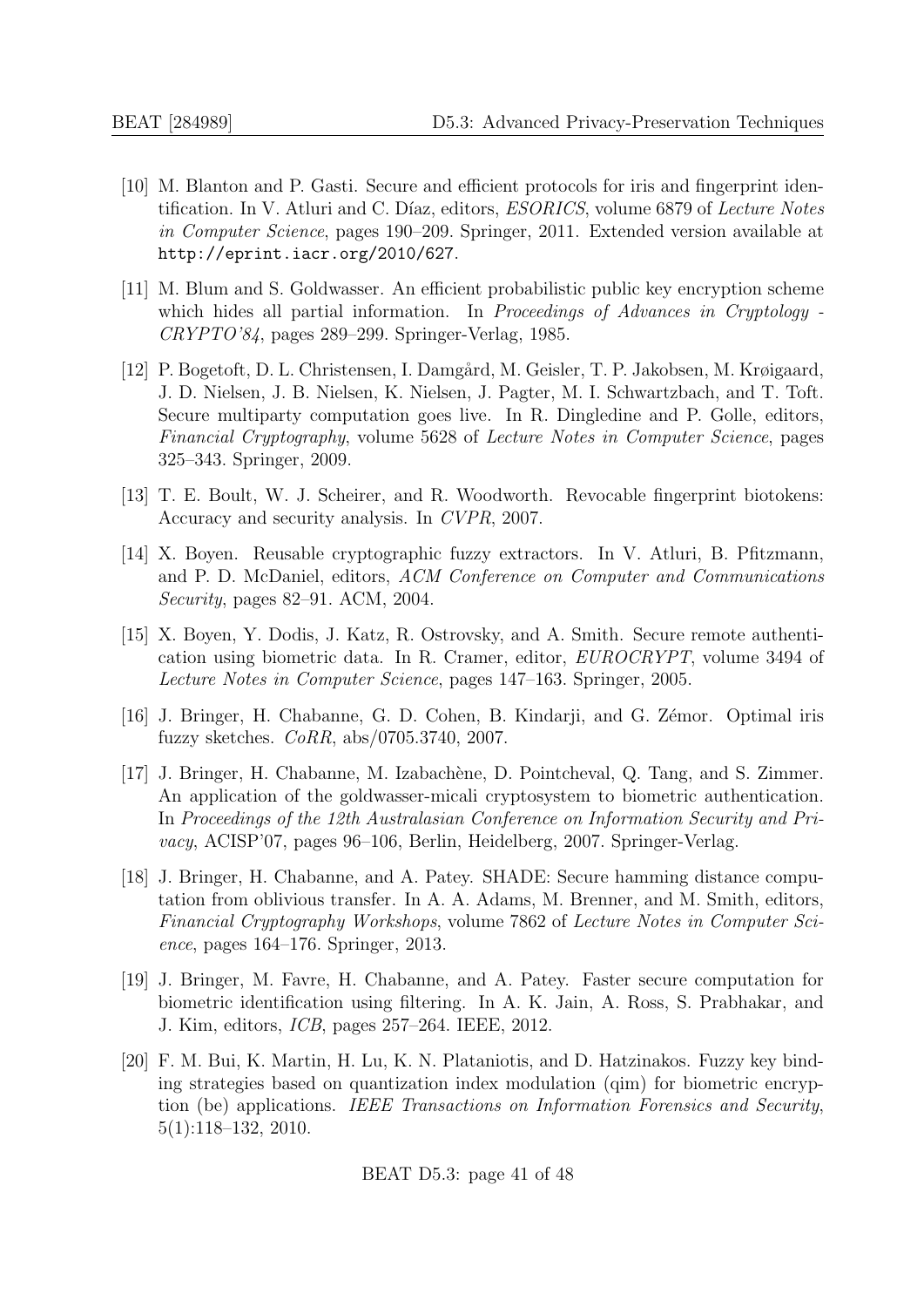- <span id="page-41-0"></span>[21] E.-C. Chang, R. Shen, and F. W. Teo. Finding the original point set hidden among chaff. In Proceedings of the 2006 ACM Symposium on Information, computer and communications security, pages 182–188, 2006.
- <span id="page-41-1"></span>[22] K. H. Cheung, A. W.-K. Kong, J. You, and D. Zhang. An analysis on invertibility of cancelable biometrics based on biohashing. In CISST, pages 40–45, 2005.
- <span id="page-41-6"></span>[23] K. Crammer and Y. Singer. On the algorithmic implementation of multiclass kernelbased vector machines. The Journal of Machine Learning Research, 2:265–292, Mar. 2002.
- <span id="page-41-2"></span>[24] I. Damgård, M. Geisler, and M. Krøigaard. Efficient and secure comparison for online auctions. In J. Pieprzyk, H. Ghodosi, and E. Dawson, editors, ACISP, volume 4586 of Lecture Notes in Computer Science, pages 416–430. Springer, 2007.
- [25] I. Damgård, M. Geisler, and M. Krøigaard. Homomorphic encryption and secure comparison. IJACT, 1(1):22–31, 2008.
- <span id="page-41-3"></span>[26] I. Damgård, M. Geisler, and M. Krøigaard. A correction to 'efficient and secure comparison for on-line auctions'. IJACT, 1(4):323–324, 2009.
- <span id="page-41-4"></span>[27] I. Damgård and M. Jurik. A generalisation, a simplification and some applications of paillier's probabilistic public-key system. In K. Kim, editor, Public Key Cryptography, volume 1992 of Lecture Notes in Computer Science, pages 119–136. Springer, 2001.
- <span id="page-41-5"></span>[28] J. Daugman. How iris recognition works. IEEE Trans. Circuits Syst. Video Techn., 14(1):21–30, 2004.
- <span id="page-41-11"></span>[29] J. Daugman. How iris recognition works. IEEE Trans. Circuits Syst. Video Techn., 14(1):21–30, 2004.
- <span id="page-41-9"></span>[30] Y. Dodis, B. Kanukurthi, J. Katz, L. Reyzin, and A. Smith. Robust fuzzy extractors and authenticated key agreement from close secrets. IEEE Transactions on Information Theory, 58(9):6207–6222, 2012.
- <span id="page-41-10"></span>[31] Y. Dodis, J. Katz, L. Reyzin, and A. Smith. Robust fuzzy extractors and authenticated key agreement from close secrets. In C. Dwork, editor, CRYPTO, volume 4117 of Lecture Notes in Computer Science, pages 232–250. Springer, 2006.
- <span id="page-41-7"></span>[32] Y. Dodis, R. Ostrovsky, L. Reyzin, and A. Smith. Fuzzy extractors: How to generate strong keys from biometrics and other noisy data. SIAM J. Comput., 38(1):97–139, 2008.
- <span id="page-41-8"></span>[33] Y. Dodis, L. Reyzin, and A. Smith. Fuzzy extractors: How to generate strong keys from biometrics and other noisy data. In C. Cachin and J. Camenisch, editors, EUROCRYPT, volume 3027 of Lecture Notes in Computer Science, pages 523–540. Springer, 2004.

BEAT D5.3: page 42 of [48](#page-39-0)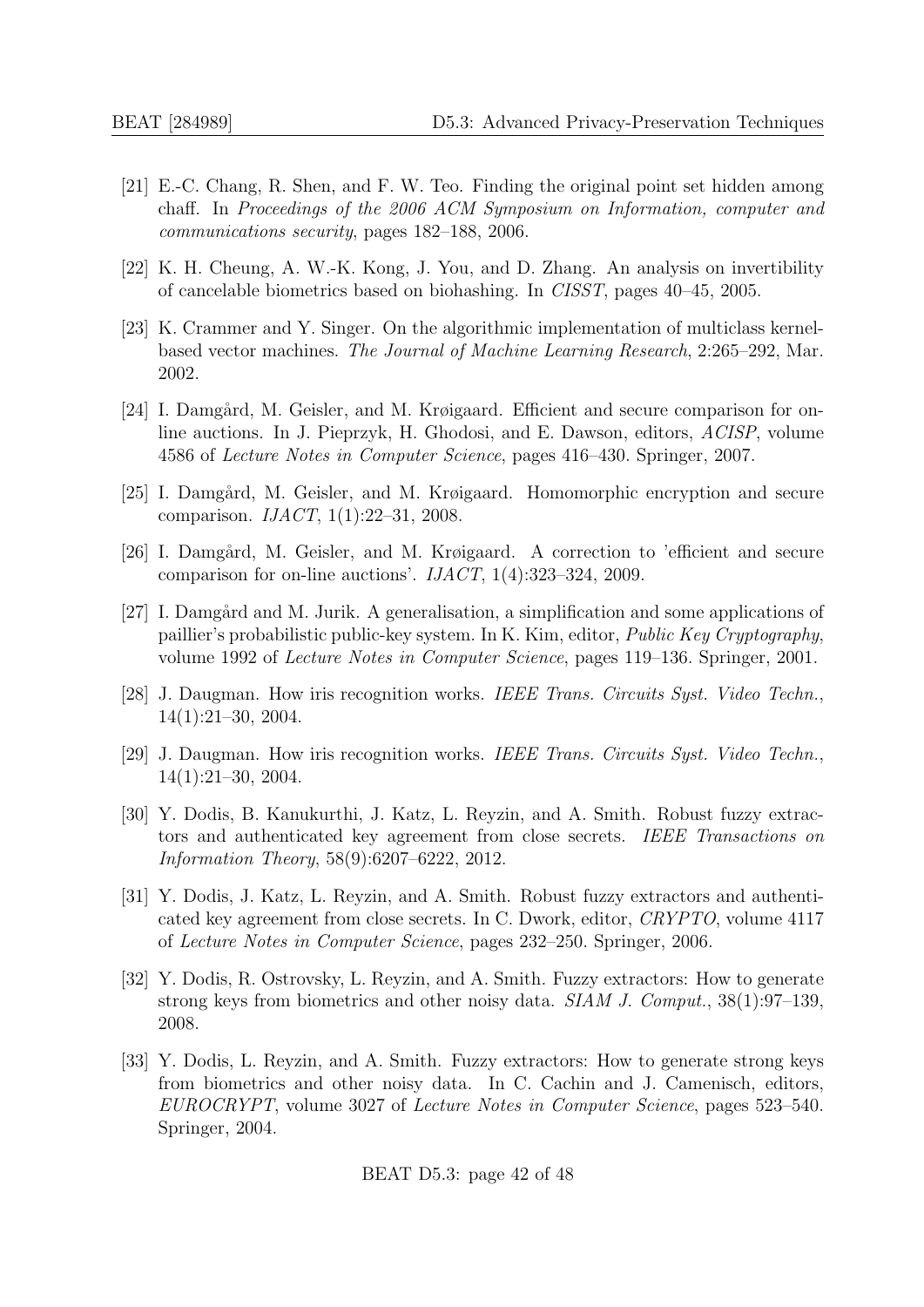- <span id="page-42-3"></span>[34] Z. Erkin, M. Franz, J. Guajardo, S. Katzenbeisser, I. Lagendijk, and T. Toft. Privacypreserving face recognition. In I. Goldberg and M. J. Atallah, editors, Privacy Enhancing Technologies, volume 5672 of Lecture Notes in Computer Science, pages 235–253. Springer, 2009.
- <span id="page-42-11"></span>[35] Z. Erkin, M. Franz, J. Guajardo, S. Katzenbeisser, I. Lagendijk, and T. Toft. Privacypreserving face recognition. In Proceedings of the 9th International Symposium on Privacy Enhancing Technologies, PETS '09, pages 235–253, 2009.
- <span id="page-42-5"></span>[36] S. Even, O. Goldreich, and A. Lempel. A randomized protocol for signing contracts. Commun. ACM, 28(6):637–647, 1985.
- <span id="page-42-0"></span>[37] Y. C. Feng, P. C. Yuen, and A. K. Jain. A hybrid approach for generating secure and discriminating face template. Trans. Info. For. Sec., 5(1):103–117, march 2010.
- <span id="page-42-7"></span>[38] T. E. Gamal. A public key cryptosystem and a signature scheme based on discrete logarithms. In G. R. Blakley and D. Chaum, editors, CRYPTO, volume 196 of Lecture Notes in Computer Science, pages 10–18. Springer, 1984.
- <span id="page-42-8"></span>[39] C. Gentry. Fully homomorphic encryption using ideal lattices. In M. Mitzenmacher, editor, STOC, pages 169–178. ACM, 2009.
- <span id="page-42-2"></span>[40] O. Goldreich, S. Micali, and A. Wigderson. How to play any mental game or a completeness theorem for protocols with honest majority. In A. V. Aho, editor, STOC, pages 218–229. ACM, 1987.
- <span id="page-42-10"></span>[41] S. Goldwasser and S. Micali. Probabilistic encryption & how to play mental poker keeping secret all partial information. In Proceedings of the fourteenth annual ACM symposium on Theory of computing, STOC '82, pages 365–377, New York, NY, USA, 1982. ACM.
- <span id="page-42-9"></span>[42] W. Henecka, S. Kögl, A.-R. Sadeghi, T. Schneider, and I. Wehrenberg. Tasty: tool for automating secure two-party computations. In E. Al-Shaer, A. D. Keromytis, and V. Shmatikov, editors, ACM Conference on Computer and Communications Security, pages 451–462. ACM, 2010. Code available at [https://code.google.](https://code.google.com/p/tastyproject/) [com/p/tastyproject/](https://code.google.com/p/tastyproject/).
- <span id="page-42-6"></span>[43] Y. Huang, D. Evans, J. Katz, and L. Malka. Faster secure two-party computation using garbled circuits. In USENIX Security Symposium. USENIX Association, 2011. Code available at <http://www.mightbeevil.com/framework/download.html>.
- <span id="page-42-4"></span>[44] Y. Huang, L. Malka, D. Evans, and J. Katz. Efficient privacy-preserving biometric identification. In NDSS. The Internet Society, 2011.
- <span id="page-42-1"></span>[45] T. Ignatenko and F. Willems. Secret rate - privacy leakage in biometric systems. In Proceedings of the 2009 IEEE international conference on Symposium on Information Theory - Volume 4, ISIT'09, pages 2251–2255, 2009.

BEAT D5.3: page 43 of [48](#page-39-0)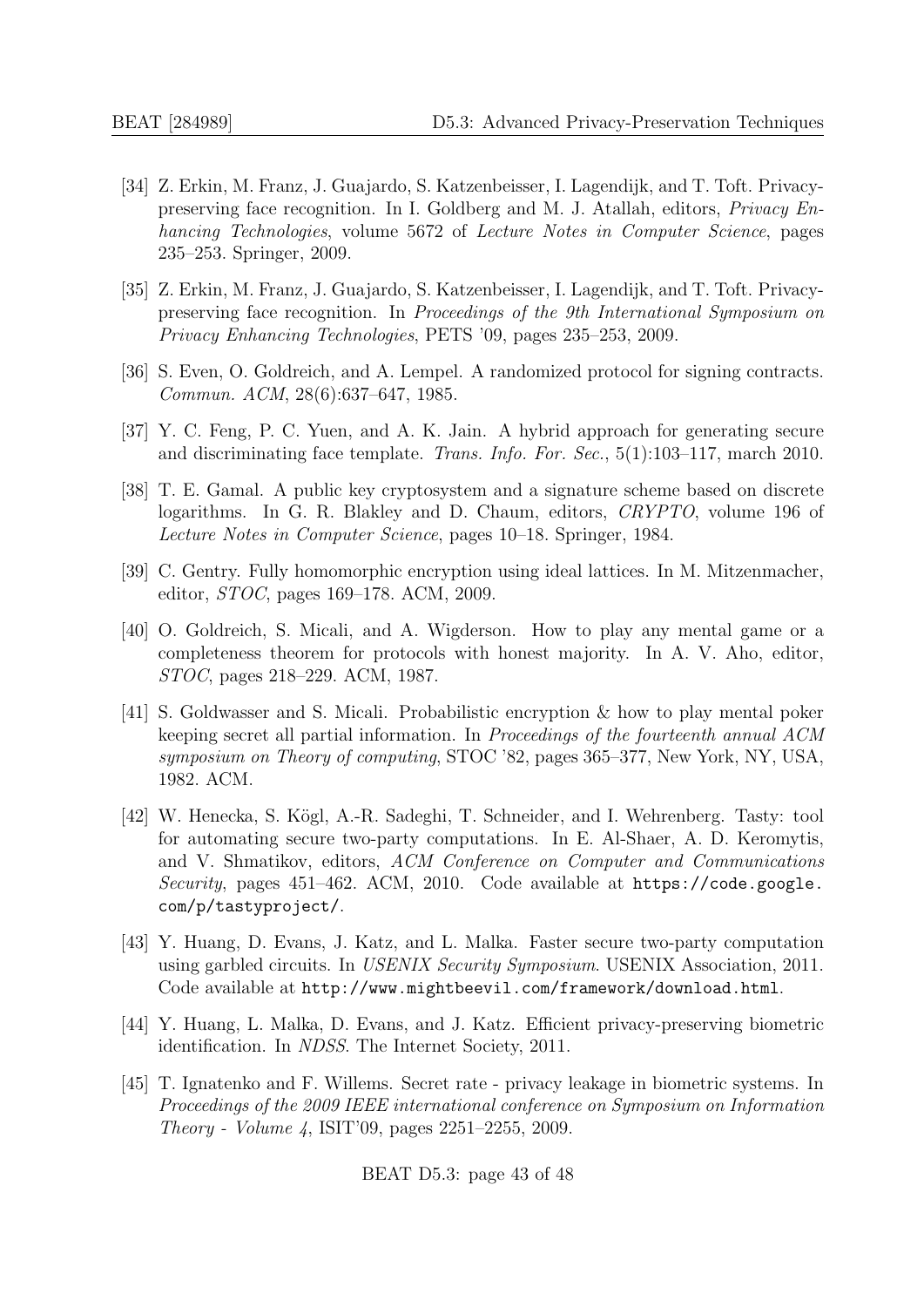- <span id="page-43-5"></span>[46] T. Ignatenko and F. M. J. Willems. Information leakage in fuzzy commitment schemes. IEEE Transactions on Information Forensics and Security, 5(2):337–348, 2010.
- <span id="page-43-7"></span>[47] Y. Ishai, J. Kilian, K. Nissim, and E. Petrank. Extending oblivious transfers efficiently. In D. Boneh, editor, CRYPTO, volume 2729 of Lecture Notes in Computer Science, pages 145–161. Springer, 2003.
- <span id="page-43-0"></span>[48] A. K. Jain, K. Nandakumar, and A. Nagar. Biometric template security. EURASIP J. Adv. Signal Process, 2008:113:1–113:17, Jan. 2008.
- <span id="page-43-9"></span>[49] A. K. Jain, S. Prabhakar, L. Hong, and S. Pankanti. Fingercode: A filterbank for fingerprint representation and matching. In CVPR, pages 2187–. IEEE Computer Society, 1999.
- <span id="page-43-10"></span>[50] A. Jarrous and B. Pinkas. Secure hamming distance based computation and its applications. In M. Abdalla, D. Pointcheval, P.-A. Fouque, and D. Vergnaud, editors, ACNS, volume 5536 of Lecture Notes in Computer Science, pages 107–124, 2009.
- <span id="page-43-11"></span>[51] A. Juels and M. Sudan. A fuzzy vault scheme. IACR Cryptology ePrint Archive, 2002:93, 2002.
- <span id="page-43-1"></span>[52] A. Juels and M. Sudan. A fuzzy vault scheme. Des. Codes Cryptography, 38(2):237– 257, 2006.
- <span id="page-43-2"></span>[53] A. Juels and M. Wattenberg. A fuzzy commitment scheme. pages 28–36. ACM Press, 1999.
- <span id="page-43-12"></span>[54] A. Juels and M. Wattenberg. A fuzzy commitment scheme. In J. Motiwalla and G. Tsudik, editors, ACM Conference on Computer and Communications Security, pages 28–36. ACM, 1999.
- <span id="page-43-3"></span>[55] C. Karabat and H. Erdogan. A cancelable biometric hashing for secure biometric verification system. In Proceedings of the 2009 Fifth International Conference on Intelligent Information Hiding and Multimedia Signal Processing, pages 1082–1085, 2009.
- <span id="page-43-4"></span>[56] C. Karabat, H. Erdogan, and M. K. Mihcak. A face image hashing method based on optimal linear transform under colored gaussian noise assumption. In Digital Signal Processing (DSP), 2011 17th International Conference on, pages  $1 - 6$ , july 2011.
- <span id="page-43-6"></span>[57] A. Kholmatov and B. Yanikoglu. Realization of correlation attack against the fuzzy vault scheme, 2008.
- <span id="page-43-8"></span>[58] V. Kolesnikov, A.-R. Sadeghi, and T. Schneider. Improved garbled circuit building blocks and applications to auctions and computing minima. In J. A. Garay, A. Miyaji, and A. Otsuka, editors, CANS, volume 5888 of Lecture Notes in Computer Science, pages 1–20. Springer, 2009.

BEAT D5.3: page 44 of [48](#page-39-0)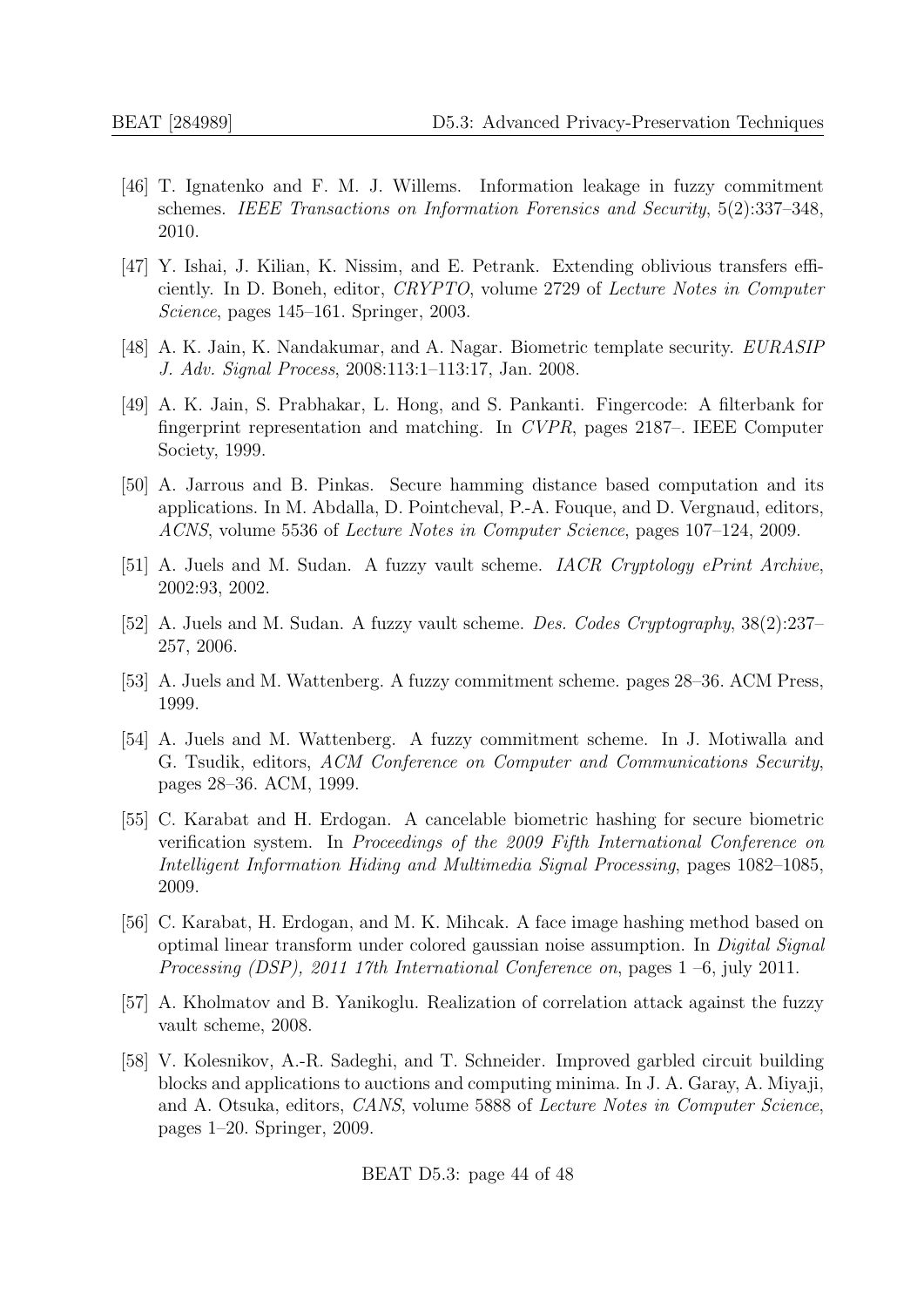- <span id="page-44-8"></span>[59] V. Kolesnikov and T. Schneider. Improved garbled circuit: Free xor gates and applications. In L. Aceto, I. Damgård, L. A. Goldberg, M. M. Halldórsson, A. Ingólfsdóttir, and I. Walukiewicz, editors, ICALP (2), volume 5126 of Lecture Notes in Computer Science, pages 486–498. Springer, 2008.
- <span id="page-44-1"></span>[60] K. Kommel and C. Vielhauer. Reverse-engineer methods on a biometric hash algorithm for dynamic handwriting. In Proceedings of the 12th ACM workshop on Multimedia and security, MMSec '10, pages 67–72, 2010.
- <span id="page-44-2"></span>[61] A. Kong, K.-H. Cheung, D. Zhang, M. Kamel, and J. You. An analysis of biohashing and its variants. Pattern Recogn., 39:1359–1368, July 2006.
- <span id="page-44-10"></span>[62] R. Kulkarni and A. Namboodiri. Secure hamming distance based biometric authentication. In Biometrics (ICB), 2013 International Conference on, pages 1–6, June 2013.
- <span id="page-44-3"></span>[63] K. Kummel, C. Vielhauer, T. Scheidat, D. Franke, and J. Dittmann. Handwriting biometric hash attack: a genetic algorithm with user interaction for raw data reconstruction. In Proceedings of the 11th IFIP TC  $6/TC$  11 international conference on Communications and Multimedia Security, pages 178–190, 2010.
- <span id="page-44-5"></span>[64] Y. Lindell and B. Pinkas. Secure multiparty computation for privacy-preserving data mining. IACR Cryptology ePrint Archive, 2008, 2008.
- <span id="page-44-4"></span>[65] Y. Lindell and B. Pinkas. A proof of security of yao's protocol for two-party computation. J. Cryptology, 22(2):161–188, 2009.
- <span id="page-44-6"></span>[66] Y. Lindell, B. Pinkas, and N. Smart. Implementing two-party computation efficiently with security against malicious adversaries. In R. Ostrovsky, R. Prisco, and I. Visconti, editors, Security and Cryptography for Networks, volume 5229 of Lecture Notes in Computer Science, pages 2–20. Springer Berlin Heidelberg, 2008.
- <span id="page-44-7"></span>[67] Y. Lindell, B. Pinkas, and N. P. Smart. Implementing two-party computation efficiently with security against malicious adversaries. In R. Ostrovsky, R. D. Prisco, and I. Visconti, editors, SCN, volume 5229 of Lecture Notes in Computer Science, pages 2–20. Springer, 2008.
- <span id="page-44-9"></span>[68] M. Martinez-Diaz, J. Fierrez-Aguilar, F. Alonso-Fernandez, J. Ortega-Garcia, and J. Siguenza. Hill-climbing and brute-force attacks on biometric systems: A case study in match-on-card fingerprint verification. In Proceedings of the IEEE International Conference on Security Technology (ICCST), pages 151–159, Lexington, USA, October 2006.
- <span id="page-44-0"></span>[69] T. Matsumoto, H. Matsumoto, K. Yamada, and S. Hoshino. Impact of artificial "gummy" fingers on fingerprint systems. Datenschutz und Datensicherheit, 26(8), 2002.

BEAT D5.3: page 45 of [48](#page-39-0)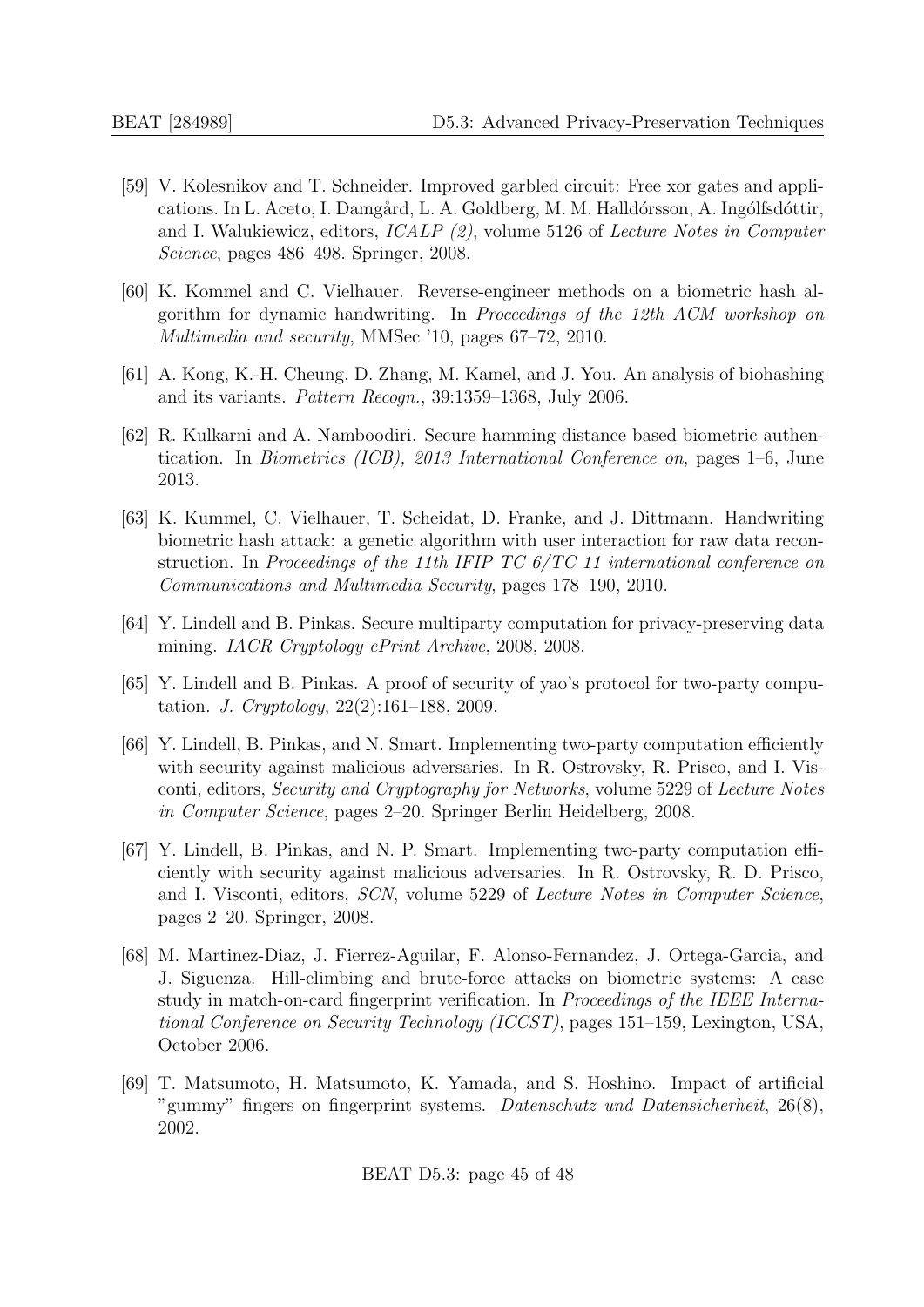- <span id="page-45-10"></span>[70] A. Menezes, P. C. van Oorschot, and S. A. Vanstone. Handbook of Applied Cryptography. CRC Press, October 1996.
- <span id="page-45-0"></span>[71] K. Nandakumar, A. K. Jain, and S. Pankanti. Fingerprint-based fuzzy vault: Implementation and performance. IEEE Transactions on Information Forensics and Security, 2(4):744–757, 2007.
- <span id="page-45-4"></span>[72] M. Naor and B. Pinkas. Efficient oblivious transfer protocols. In S. R. Kosaraju, editor, SODA, pages 448–457. ACM/SIAM, 2001.
- <span id="page-45-6"></span>[73] M. Naor, B. Pinkas, and R. Sumner. Privacy preserving auctions and mechanism design. In ACM Conference on Electronic Commerce, pages 129–139, 1999.
- <span id="page-45-8"></span>[74] M. Osadchy and B. Moskovich. Illumination invariant representation for privacy preserving face identification. In IEEE Computer Society and IEEE Biometrics Council Workshop on Biometrics (CVPRW), 2010.
- <span id="page-45-2"></span>[75] M. Osadchy, B. Pinkas, A. Jarrous, and B. Moskovich. Scifi - a system for secure face identification. In IEEE Symposium on Security and Privacy, pages 239–254. IEEE Computer Society, 2010.
- <span id="page-45-11"></span>[76] M. Osadchy, B. Pinkas, A. Jarrous, and B. Moskovich. Scifi - a system for secure face identification. In Security and Privacy (SP), 2010 IEEE Symposium on, pages 239–254, May 2010.
- <span id="page-45-7"></span>[77] P. Paillier. Public-key cryptosystems based on composite degree residuosity classes. In J. Stern, editor, EUROCRYPT, volume 1592 of Lecture Notes in Computer Science, pages 223–238. Springer, 1999.
- <span id="page-45-9"></span>[78] P. Paillier and D. Pointcheval. Efficient public-key cryptosystems provably secure against active adversaries. In Proc. of Asiacrypt'99, Lecture Notes in Computer Science, pages 165–179. Springer Verlag, 1999.
- <span id="page-45-5"></span>[79] B. Pinkas, T. Schneider, N. P. Smart, and S. C. Williams. Secure two-party computation is practical. In M. Matsui, editor, ASIACRYPT, volume 5912 of Lecture Notes in Computer Science, pages 250–267. Springer, 2009.
- <span id="page-45-1"></span>[80] M. G. Qiming Li and E.-C. Chang. Fuzzy extractors for asymmetric biometric representation. In Proceedings of IEEE Workshop on Biometrics (In association with CVPR), 2008.
- <span id="page-45-3"></span>[81] M. O. Rabin. How to exchange secrets with oblivious transfer. Technical Report TR-81, Aiken Computation Lab, Harvard University, 1981.
- <span id="page-45-12"></span>[82] S. Rane, W. Sun, and A. Vetro. Secure distortion computation among untrusting parties using homomorphic encryption. In Image Processing (ICIP), 2009 16th IEEE International Conference on, pages 1485–1488, Nov 2009.

BEAT D5.3: page 46 of [48](#page-39-0)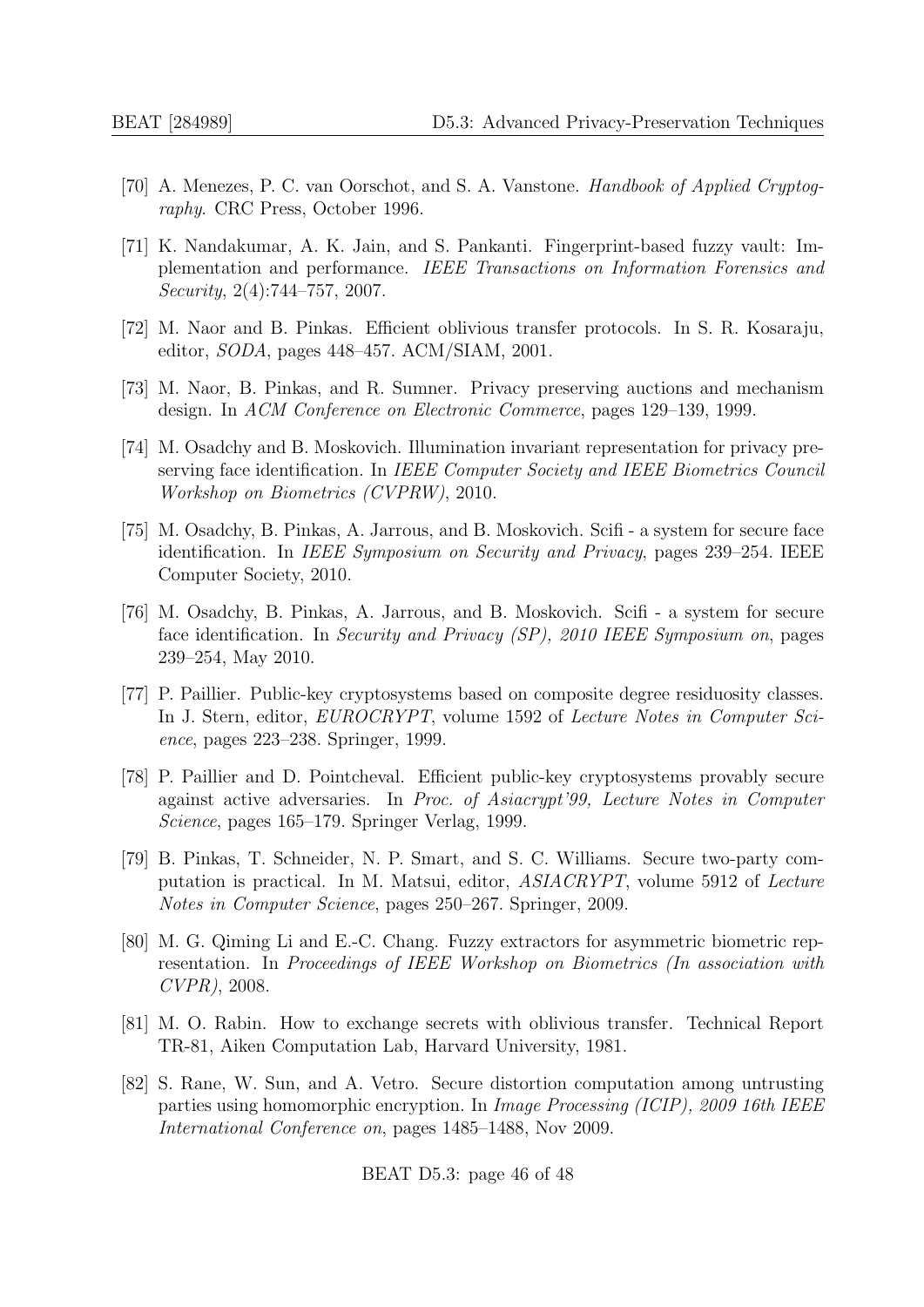- <span id="page-46-0"></span>[83] C. Rathgeb and A. Uhl. Statistical attack against iris-biometric fuzzy commitment schemes. In Computer Vision and Pattern Recognition Workshops (CVPRW), 2011 IEEE Computer Society Conference on, pages 23–30, 2011.
- <span id="page-46-4"></span>[84] R. L. Rivest, L. Adleman, and M. L. Dertouzos. On data banks and privacy homomorphisms. Foundations of Secure Computation, Academia Press, pages 169–179, 1978.
- <span id="page-46-8"></span>[85] R. L. Rivest, L. Adleman, and M. L. Dertouzos. On data banks and privacy homomorphisms. In R. A. DeMillo, D. P. Dobkin, A. K. Jones, and R. J. Lipton, editors, Foundations of Secure Computation, pages 165–179. Academic Press, 1978.
- <span id="page-46-9"></span>[86] R. L. Rivest, A. Shamir, and L. M. Adleman. A method for obtaining digital signatures and public-key cryptosystems. Commun. ACM, 21(2):120–126, 1978.
- <span id="page-46-11"></span>[87] C. Roberts. Biometric attack vectors and defences. Computers & Security, 26:14–25, 2007.
- <span id="page-46-5"></span>[88] A.-R. Sadeghi, T. Schneider, and I. Wehrenberg. Efficient privacy-preserving face recognition. In D. Lee and S. Hong, editors, ICISC, volume 5984 of Lecture Notes in Computer Science, pages 229–244. Springer, 2009. Extended version available at <http://eprint.iacr.org/2009/507>.
- <span id="page-46-12"></span>[89] A.-R. Sadeghi, T. Schneider, and I. Wehrenberg. Efficient privacy-preserving face recognition. In ICISC, pages 229–244, 2009.
- <span id="page-46-1"></span>[90] W. J. Scheirer and T. E. Boult. Cracking fuzzy vaults and biometric encryption. In in Proceedings of Biometrics Symposium, pages 1–6, 2007.
- <span id="page-46-7"></span>[91] T. Schneider. Engineering Secure Two-Party Computation Protocols - Design, Optimization, and Applications of Efficient Secure Function Evaluation. Springer, 2012.
- <span id="page-46-6"></span>[92] T. Schneider and M. Zohner. GMW vs. Yao? efficient secure two-party computation with low depth circuits. In A.-R. Sadeghi, editor, *Financial Cryptography*, volume 7859 of Lecture Notes in Computer Science, pages 275–292. Springer, 2013.
- <span id="page-46-2"></span>[93] K. Simoens, J. Bringer, H. Chabanne, and S. Seys. A framework for analyzing template security and privacy in biometric authentication systems. IEEE Transactions on Information Forensics and Security, 7(2):833–841, 2012.
- <span id="page-46-3"></span>[94] K. Simoens, P. Tuyls, and B. Preneel. Privacy weaknesses in biometric sketches. In Proceedings of the 2009 30th IEEE Symposium on Security and Privacy, IEEE SP'09, pages 188–203, 2009.
- <span id="page-46-10"></span>[95] A. Stoianov. Cryptographically secure biometrics, 2010.

BEAT D5.3: page 47 of [48](#page-39-0)